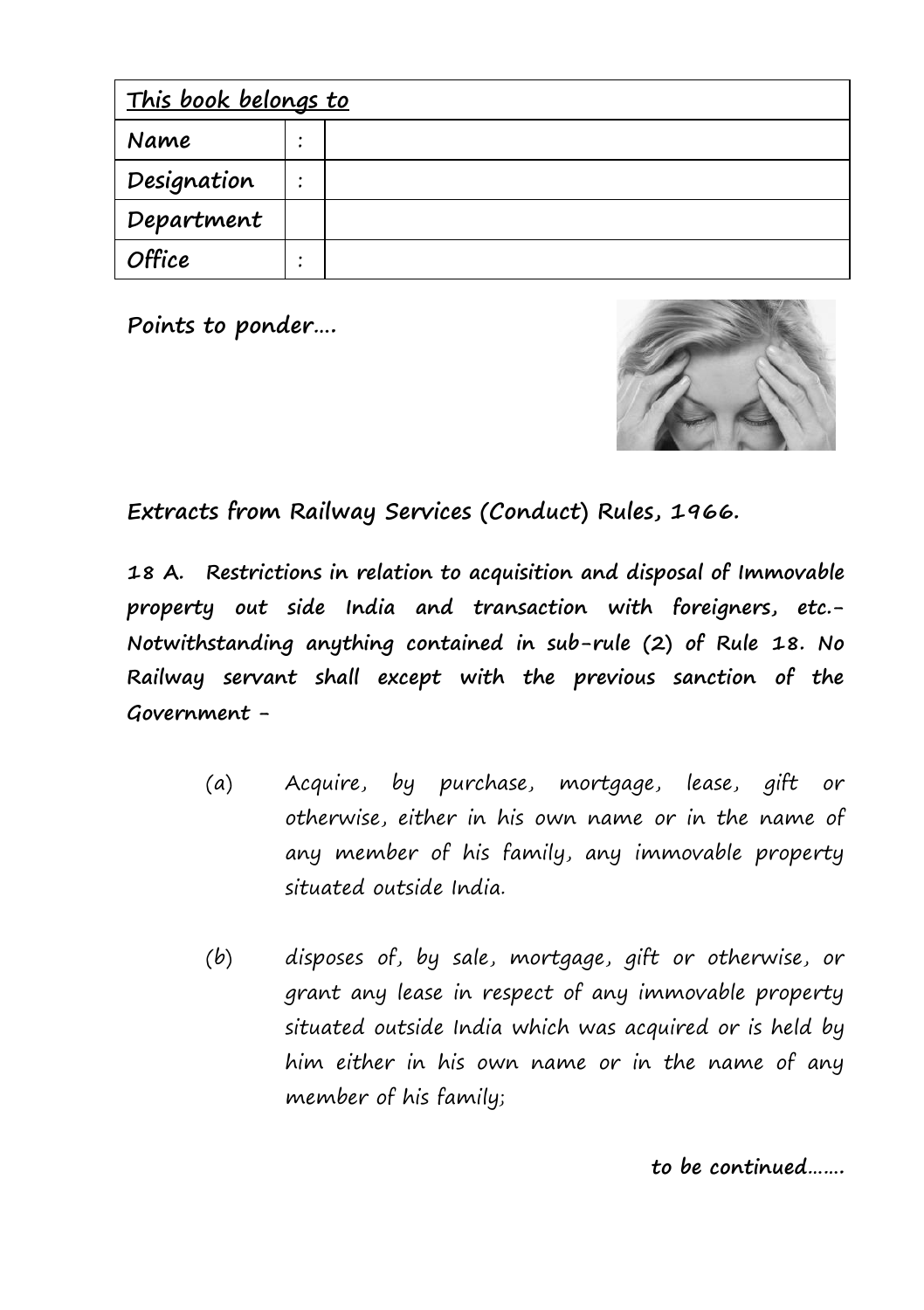# *INDEX*

| Estt.   | <b>Subject</b> | Page |
|---------|----------------|------|
| Srl.No. |                | No.  |

## *ALLOWANCE*

- *58/13 Children Education Allowance-Clarification*
- *66/13 Grant of House Rent allowance to Railway Employees posted to new Zones/new Divisions-Regarding*
- *68/13 Rates of Dearness Allowance applicable w.e.f. 01.01.2013 to the Railway employees continuing to draw their pay in the pre-revised scale as per 5th CPC*
- *71/13 Principle of averaging -payment of overtime allowance to Track Machine Staff*
- *86/13 Travelling Allowance Rules- Amendment to Rules Contained in Chapter 16 of Indian Railway Establishment Code Vol.II (Second Reprint Edition), 2005*

## *DEPUTATION*

*61/13 Transfer on deputation/foreign Service of Central Government Employees to ex-cadre posts – Regulation of payment of employer's share of contribution to the CPF during reverse deputation, proforma promotion, 'cooling off' period and proper monitoring of deputation- regarding*

## *D & A RULES*

*70/13 Action to be taken in cases where the Railway Servants are convicted by criminal courts*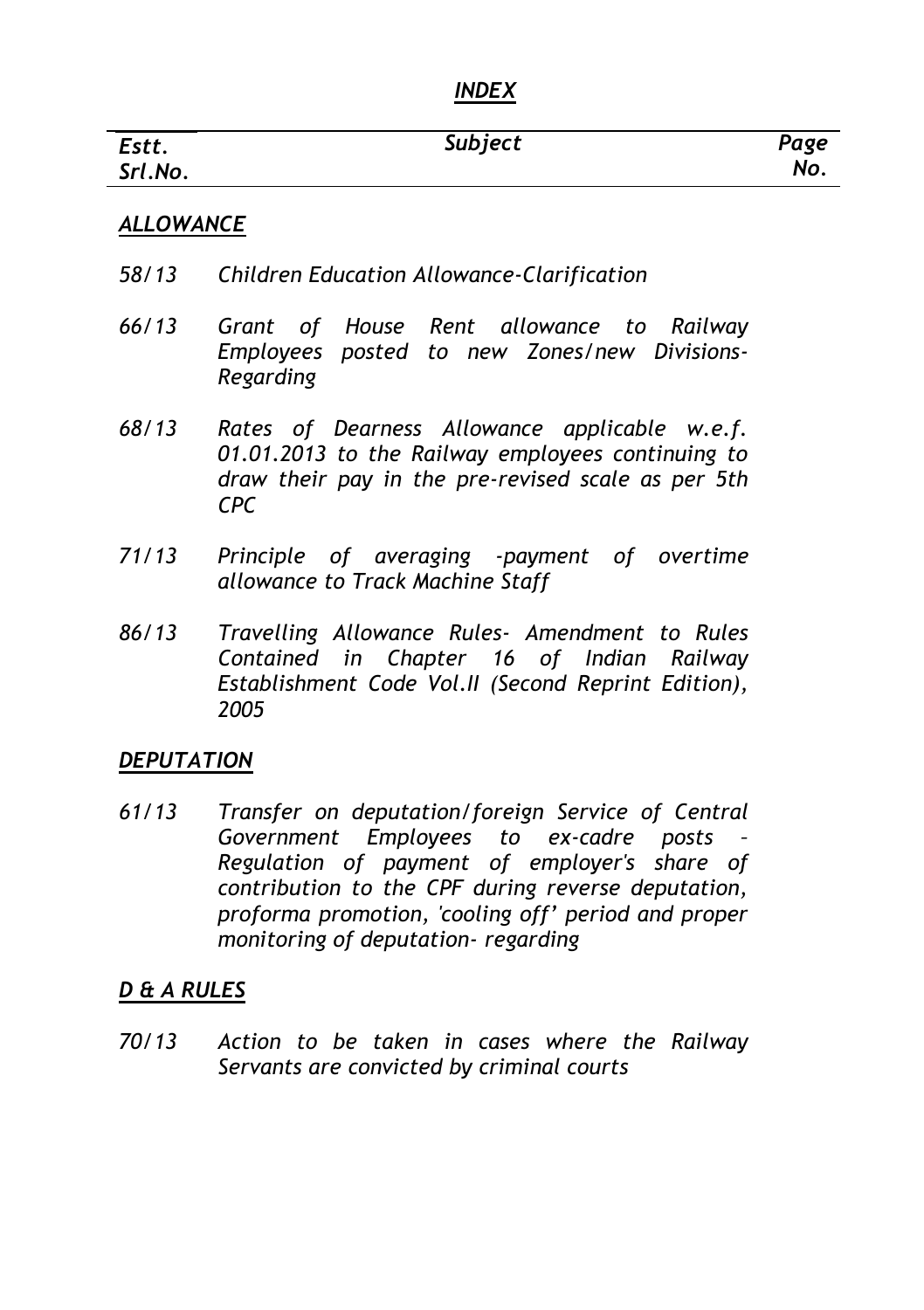| Estt.   | Subject | Page |
|---------|---------|------|
| Srl.No. |         | No.  |

#### *EX-GRATIA*

- *74/13 Grant of Ex-gratia to those pre-1986 SRPF(C) employees who retired otherwise than on superannuation after 20 years of service – regarding*
- *78/13 Enhancement of amount of Ex.-gratia payable to dependent family members of the deceased pre-1986 SRPF(C) employees/retirees - regarding*

#### *FIXATION OF PAY*

*76/13 Fixation of pay of re-employed pensioners treatment of military service pay*

#### *INCREMENT*

*64/13 Grant of one increment in pre-revised pay scale - Board's letter dated 23.03.2012 – clarification regarding*

#### *IRMM CORRECTION*

*69/13 Grant of Medical Facilities to dependent relatives – Raising the income ceiling*

#### *LARSGESS*

*72/13 Dispensation of Written Test for recruitment of wards under LARSGESS*

#### *PASS/PTOs*

*73/13 Issue of one 1st Class/2nd AC Complimentary Cheque Pass once in a year to recipients of President's Police Medal for Gallantry (PPMG) and Police Medal for Gallantry (PMG) valid for travel by Rajdhani/ Shatabdi trains.*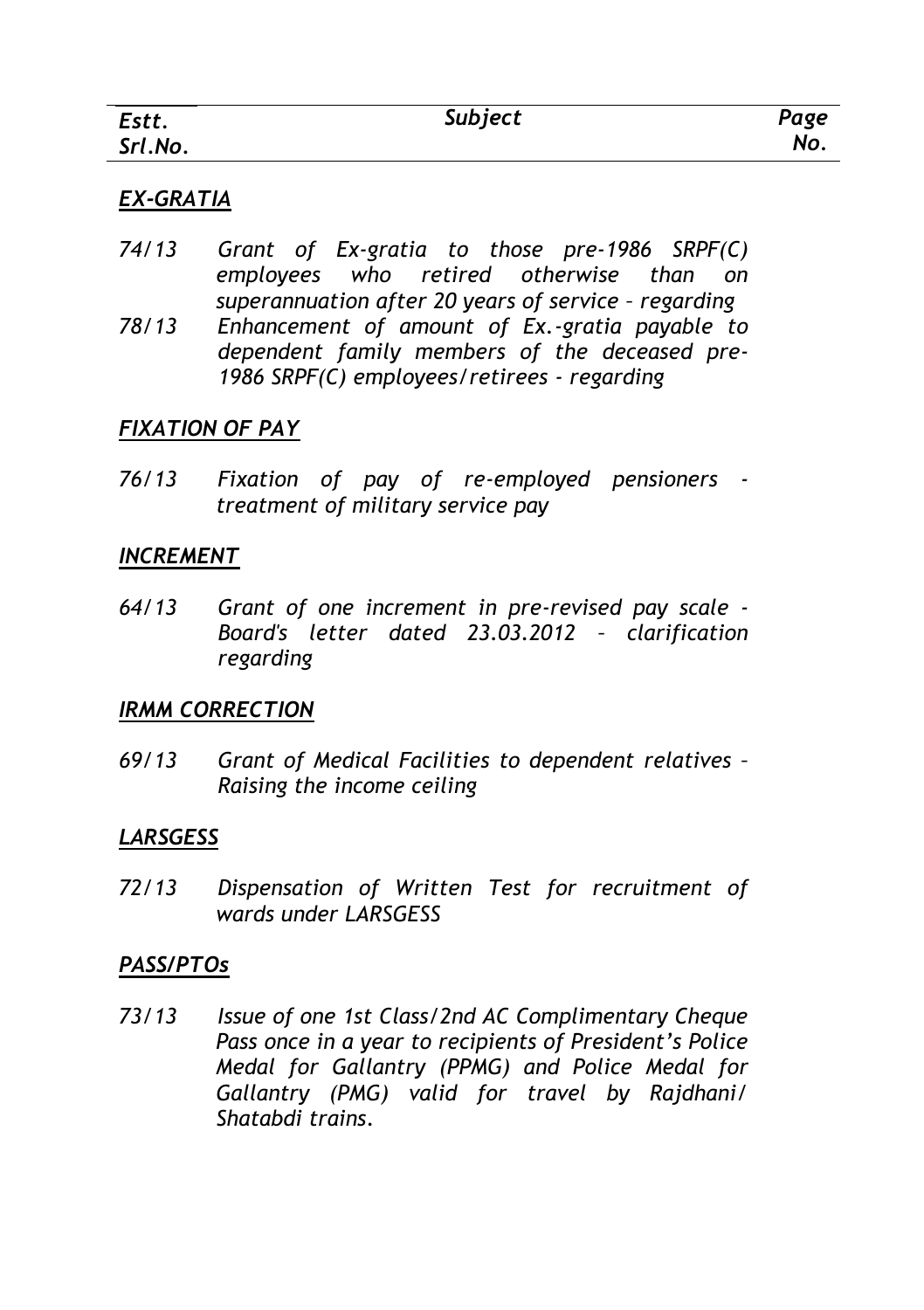## *PENSION/NPS*

- *62/13 Appointment of new Trustee Bank under New Pension System*
- *67/13 Master Circular on Product design and exit from NPS*
- *75/13 Grant of family pension to the eligible member of the family of an employee/pensioner/family pensioner reported missing-consolidated instructions-regarding*
- *79/13 Revision of 1/3rd commuted portion of pension in respect of Government servants who had drawn lumpsum payment on absorption in Central Public Sector Undertakings/Central Autonomous Bodies-Implementation of Government's decision on the recommendations of the Sixth Central Pay Commission*
- *82/13 (i) Payment of arrears of pension in cases where valid nomination has not been made under the Payment of Arrears of Pension (Nomination) Rules, 1983; (ii) payment of arrears of family pension-reg.*

#### *PAY COMMISSION*

- *63/13 Railway Services (Revised Pay) Rules, 2008- Revised pay structure of ancillary staff of RPF IRPSF*
- *65/13 Merger of Sr.P.Way Supervisors with JE/P.Way*

## *PROMOTION / SELECTION*

*84/13 Selection to the Group 'B' post of ACM – Clarification regarding classification of post*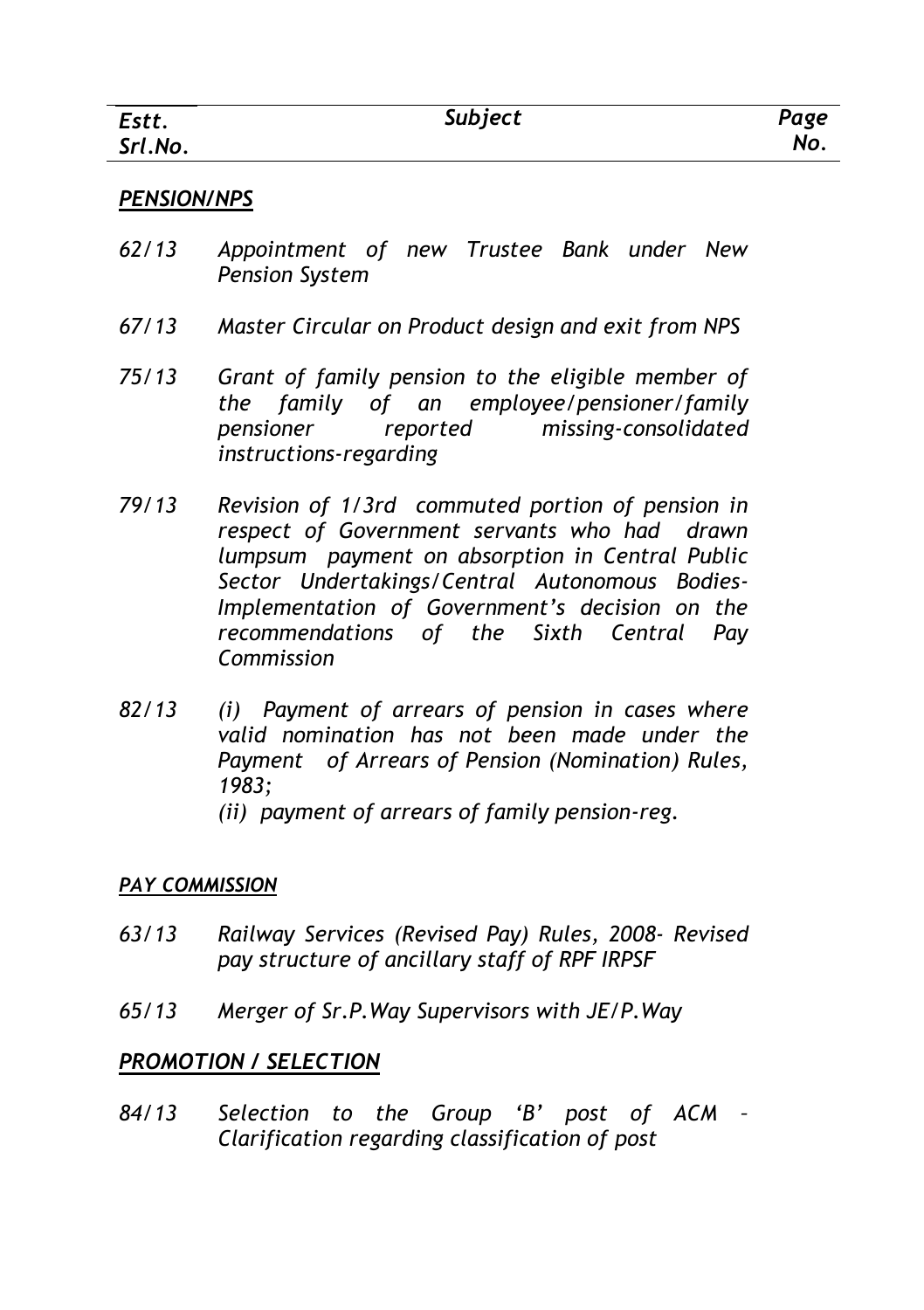| Estt.   | Subject | Page |
|---------|---------|------|
| Srl.No. |         | No.  |

*85/13 Norms/Procedure for future Promotion in the Unified Cadre of Track Maintainers*

#### *RECRUITMENT*

- *59/13 Procedure for recruitment of staff in Grade Pay Rs.1800/- on Indian Railways-regarding*
- *60/13 Restructuring/Re-organisation of Staffing Pattern of Trackmen on Indian Railways*
- *77/13 Vacancies in Clerical Cadre – Direct Recruitment quota*
- *80/13 Clarification regarding acceptance of qualification of Diploma in Mechanical Engineering obtained from Kuban State University of Technology, Krasnodar*
- *81/13 Clarification regarding qualification prescribed for direct recruitment to the post of Lab. Supdt., Gr.III in Pay Band of Rs. 9300-34800 (Grade Pay Rs. 4200)*

#### *WELFARE*

*83/13 Fixing uniform number of vacations/holidays for Railway school teachers*

*-----END-------*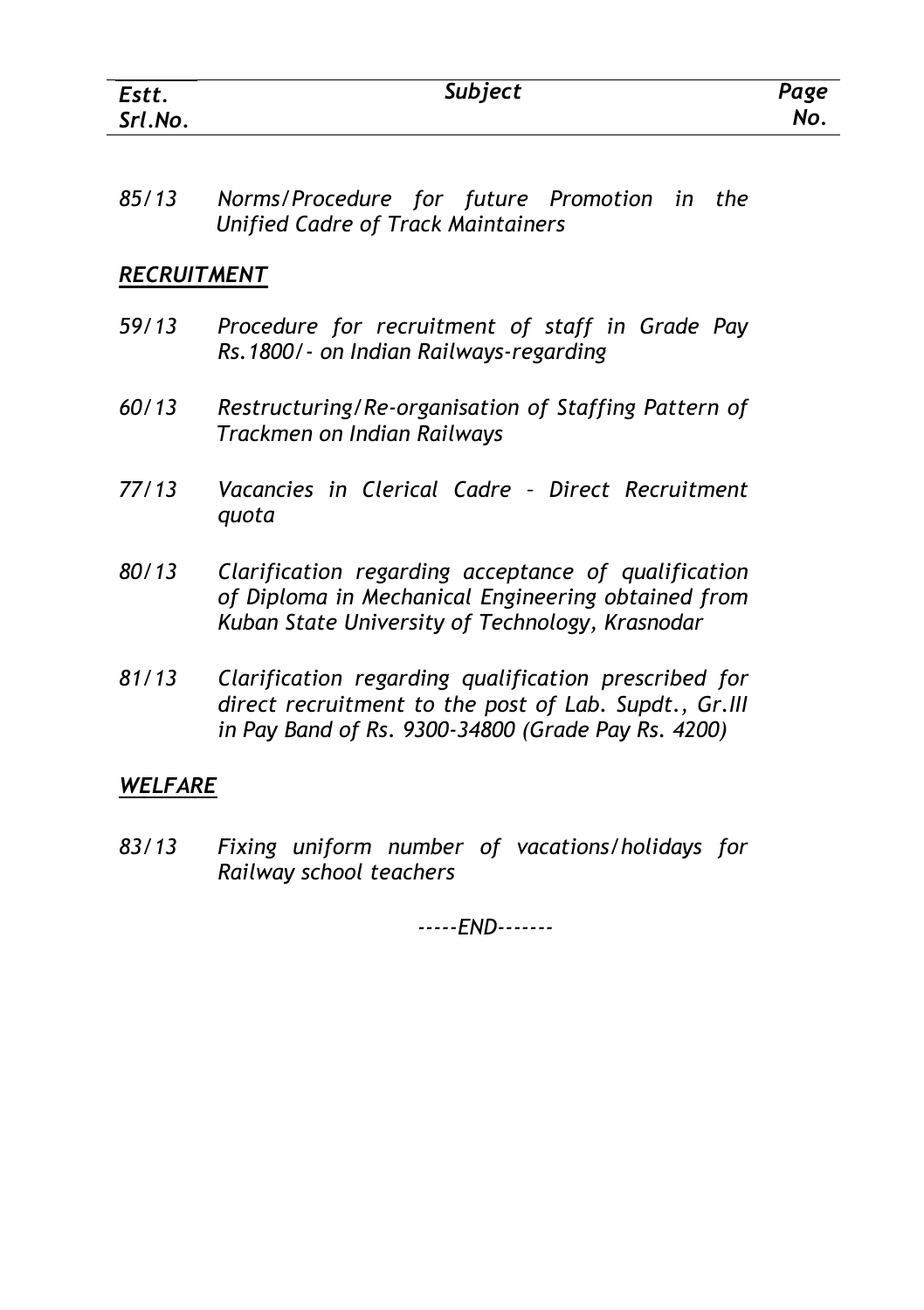## *SOUTH EASTERN RAILWAY*

 *CPO's Office/GRC*

*Estt.Srl.No. 58 /2013 RBE No.58/2013*

*No.P/6th PC/18 Dated: 02.07.13* 

# *Sub: Children Education Allowance-Clarification*

*Ref: Railway Board's letter No.E(W)2008/ED-2/4 dated 01.10.08 (Estt.Srl.No.148/08)*

*Railway Board's letter No. E(W)2008/ED-2/4 dated 25.06.2013 (RBE No.58/2013) is as under :-*

*Please refer to Railway Board's letter of even number dated 01.10.2008 followed by subsequent letters regarding revised policy/clarifications on Children Education Allowance admissible to Railway Servants, based on the recommendations of Sixth Central Pay Commission.*

*2. Now, DOP&T has issued further clarifications related to reimbursement of Children Education Allowance admissible to Government employees in terms of their Office Memorandum No.12011/01/2013-Estt.(Allowance) dated 23.04.2013. The same are circulated herewith for guidance of all concerned.*

*Copy of DOP&T's Office Memorandum No.12011/01/2013-Estt. (Allowance) dated 23.04.2013*

# *OFFICE MEMORANDUM*

*Sub: Children Education Allowance – Clarification*

*The undersigned is directed to refer to Department of Personnel & Training's O.M.No.12011/03/2008-Estt.(Allowance) dated 2 nd September, 2008, and subsequent clarifications issued from time to time on the subject and to state that various Ministries/Departments have been seeking clarifications on various aspects of the Children Education Allowance. The doubts raised are clarified as under :-*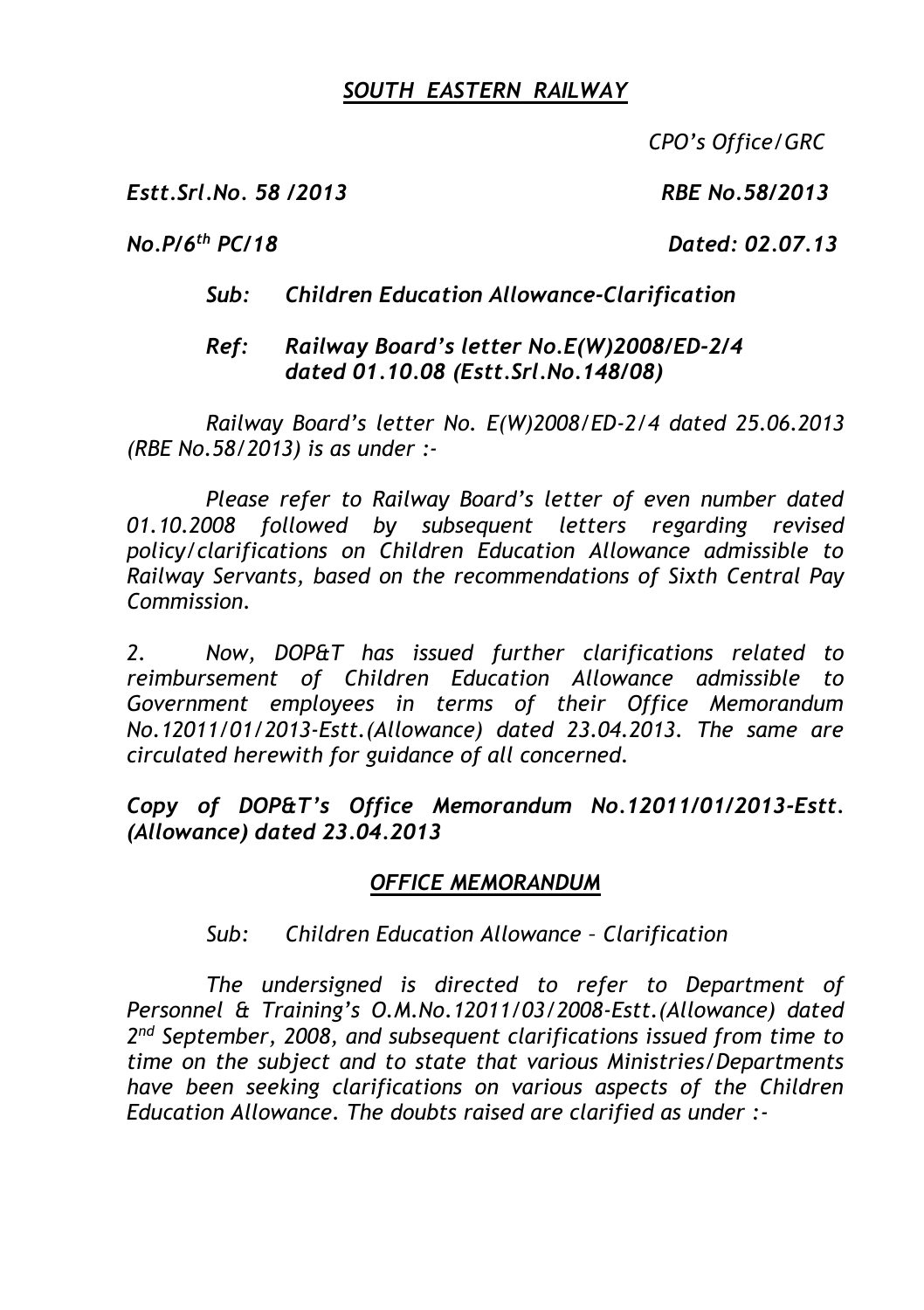| (i) Whether reimbursement of            | No. As it is reimbursement for the |
|-----------------------------------------|------------------------------------|
| balance amount of fee paid during       | whole year, original receipts for  |
| $1st$ and $2nd$ quarter could be paid   | the fee paid for the 3rd/4th       |
| $3^{rd}/4^{th}$ quarter without the fee | quarter has to be submitted to     |
| receipt for the $3rd/4th$ quarter?      | ensure that the child has not      |
|                                         | dropped out of the school in the   |
|                                         | mid-session.                       |
| (ii) Whether a Government               | Yes. The claimant Government       |
| servant is required to give<br>a        | servant is required to furnish an  |
| certificate that the spouse, if         | undertaking that reimbursement     |
| earning, has not claimed CEA?           | of CEA has not been claimed in     |
|                                         | respect of the child by any person |
|                                         | other than the claimant.           |

*Estt.Srl.No. 59/2013 RBE No. NIL*

*No. P/R & R/Poly/Pt.VI Dated: 03.07.2013*

- *Sub: Procedure for recruitment of staff in Grade Pay Rs.1800/- on Indian Railways-reg.*
- *Ref: Railway Board's letter Nos. i) E(NG)-II/96/RR-I/62 dt. 18.07.05 (Estt.Srl.No.147/05)* 
	- *ii) E(NG)-II/2009/RR-1/10/Pt. dt.12.03.12 (Estt. Srl.No.30/12)*

*Railway Board's letter No.E(NG)II/2009/RR-1/10/Pt. dated. 02.07.2013 (RBE No.NIL) is as under :-*

*The matter of streamlining the procedure for recruitment of staff in Grade Pay Rs.1800/- on Indian Railways, have been under consideration of this Ministry for quite some time. Accordingly, Board have decided the following:-*

*(i) In partial modification of instruction contained in Para 7.2 of Annexure-I of Board's letter issued under RBE No.121/2005 dated.18/7/2005, question papers for the written test shall be based on class 10th standard, consisting of 100 multiple choice (four) objective type questions and the duration of the written test shall be 90 minutes. Railway Recruitment Cells will be required to notify the above stipulation by way of instance of*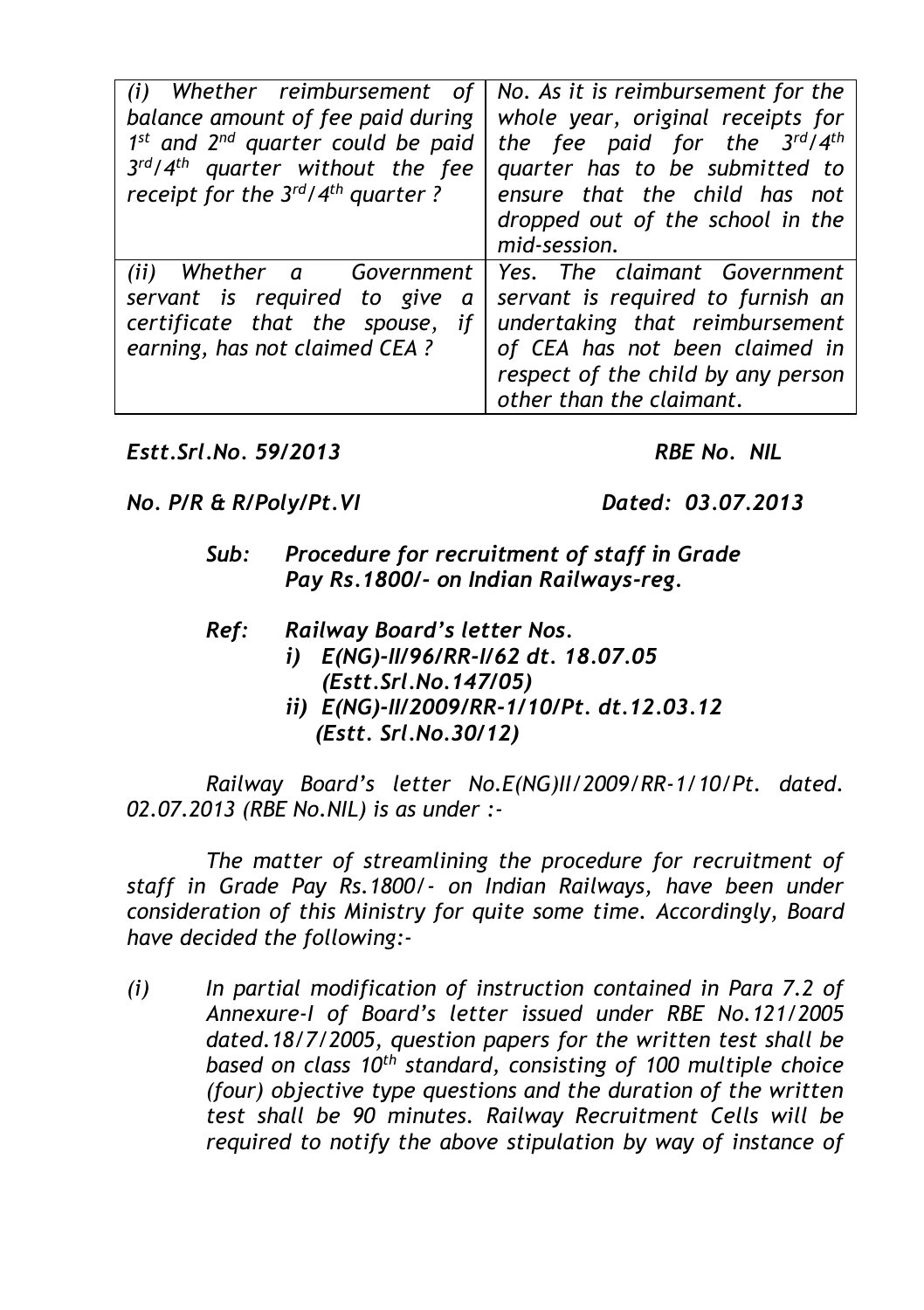*corrigendum for the selection process initiated through notifications issued in July, 2012.*

- *(ii) In partial modification of instructions contained in Para 5 of Annexure-I Board's letter issued under RBE No.121/2005 dated.18.7.2005, henceforth, fee for selection to posts from open market in Grade Pay Rs.1800/- may be charged @ Rs.100/- (one hundred only) per candidate.*
- *(iii) In supersession of Para 8 of Annexure-I of Board's letter issued under RBE No.121/2005 dated. 18/7/2005, arrangement of funds and allocation thereof, for selection from open market in Grade Pay Rs.1800/- through RRCs, for all stages, shall be made by General Manger in consultation with FA & CAO concerned, out of the Zonal allocation itself, keeping in view the local situation/requirement.*
- *(iv) RRCs may allow the candidates to take away their Question booklets with them, after the completion of the written test.*
- *(v) In partial modifications of instructions contained in Para 7.3 of annexure-I of Board's letter issued under RBE No.121/2005 dated. 18.7.2005, Duplicate OMR sheets will be kept in the custody of an Officer as nominated by GM/AGM concerned.*
- *(vi) The post of deputy Chief Personnel Officer (Recruitment) be re-designated as Chairman/RRC.*

*Estt.Srl.No.60/2013 RBE No.91/2012*

#### *No. P/R & R/Poly/Pt.VI Dated: 08.07.2013*

#### *Sub: Restructuring/Reorganisation of Staffing Pattern of Trackmen on Indian Railways*

*Railway Board's letter No.2010/CE-1(Spl)/GNS/15(Pt.) 17.08.2012 (RBE No.91/2012) is as under :-*

*The issue of career progression and working conditions of Trackmen on Railways has regularly been raised at various fora from time to time in the past through both the recognized Federations. Accordingly, a Joint Committee comprising of representatives of both the recognized Federations and Senior Administrative Grade Officers (SAG) of Railway Board was constituted to consider career progression of Trackmen alongwith review of their existing channel of promotion. Ministry of*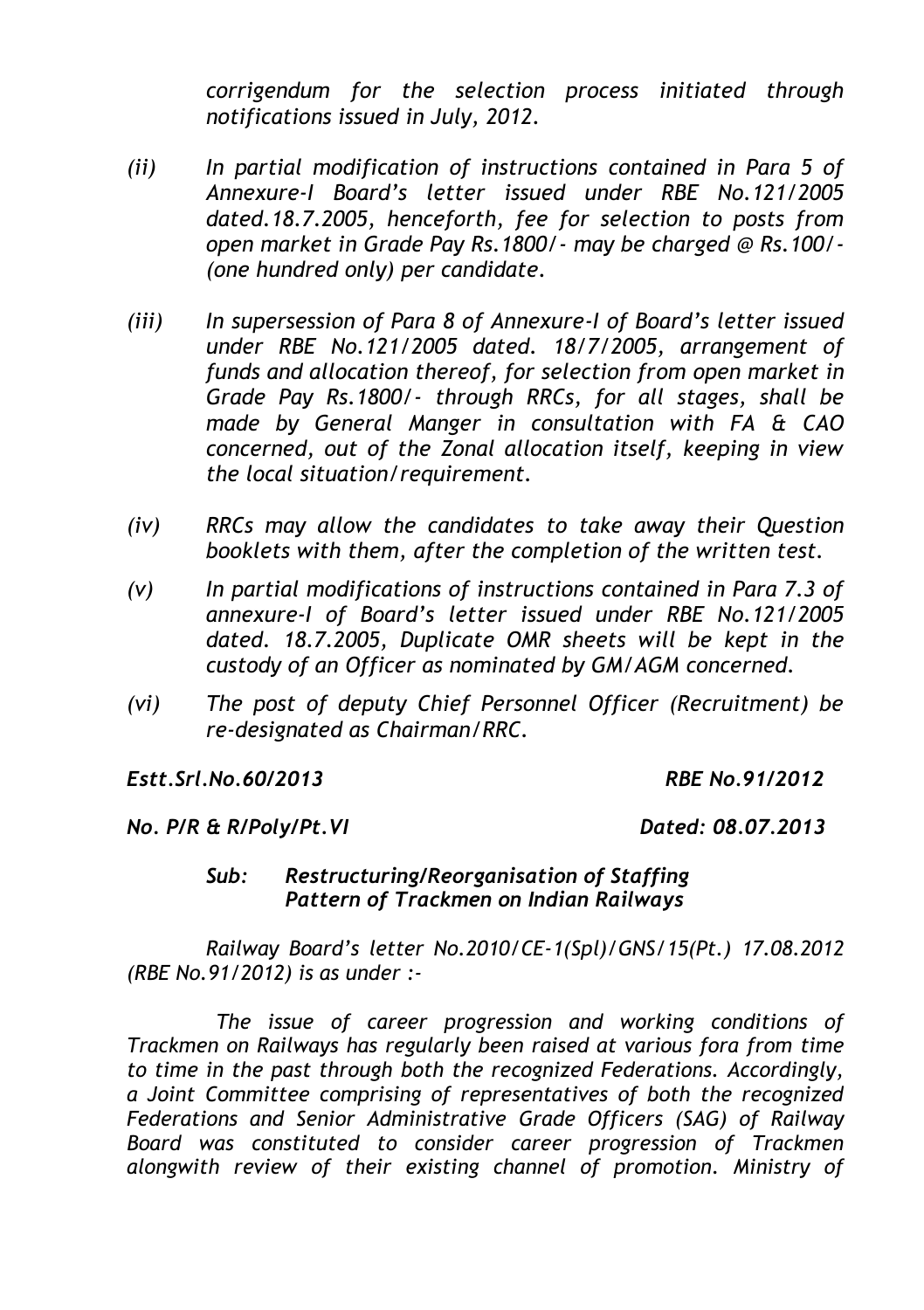*Railways (Railway Board) have considered the report of the Committee and decided that the existing categories of Trackmen/Gatemen/Trolleymen/ Watchmen/Keymen in Pb-1, Grade Pay Rs.1800 and Mates (P.Way) in PB-1, Grade Pay Rs.1900 in the Permanent Way Side of Civil Engineering Deptt. of Indian Railways will henceforth, be operated as a unified cadre of Track Maintainer as per the following pattern :*

- *(i) The categories of Trackmen/ Trolleymen/ Gatemen/ Watchmen/ Keymenin Civil Engineering Department (P.Way) in PB-1, Grade Pay Rs.1800 be clubbed and given the designation of Track Maintainer Grade-IV (PB-1, Grade Pay Rs.1800) ;*
- *(ii) The Mates (P.Way) in PB-1, Grade Pay Rs.1900, may be redesignated as Track Maintainer Grade III (PB-1, Grade Pay Rs.1900). This would be the next level of promotion for Track Maintainer Grade-IV ;*
- *(iii) Posts in PB-1, Grade Pay Rs.2400 of unified cadre of Track Maintainer to be filled from eligible staff from the next lower Grade Pay of Track Maintainer category based on seniority cum suitability and may be designated as Track Maintainer Grade II ;*
- *(iv) Posts in PB-1, Grade Pay Rs.2800 of unified cadre of Track Maintainer to be filled from eligible staff from the next lower Grade Pay of Track Maintainer category based on selection and may be designated as Track Maintainer Grade I.*

*1.1. Accordingly, revised structure of unified cadre of Track Maintainer would be as under :-*

| SΝ             | Designation                 | Pay structure    | %age distribution |
|----------------|-----------------------------|------------------|-------------------|
|                |                             |                  | of posts          |
|                | Track Maintainer-I          | PB-1 GP Rs.2800  |                   |
|                | <b>Track Maintainer-II</b>  | PB-1 GP Rs. 2400 |                   |
| $\overline{3}$ | <b>Track Maintainer-III</b> | PB-1 GP Rs. 1900 | 20                |
|                | <b>Track Maintainer-IV</b>  | PB-1 GP Rs. 1800 |                   |

*2. Detailed instructions regarding norms/procedure for future recruitment and promotion in the unified cadre of Track Maintainer will be issued by Establishment Directorate separately.*

*3. Detailed duties/responsibilities attached to each post in the revised pattern and corresponding changes in Permanent Way Manual/Safety Manuals, training manual etc. will be notified by separately Civil Engineering Directorate/concerned Directorate of this Ministry.*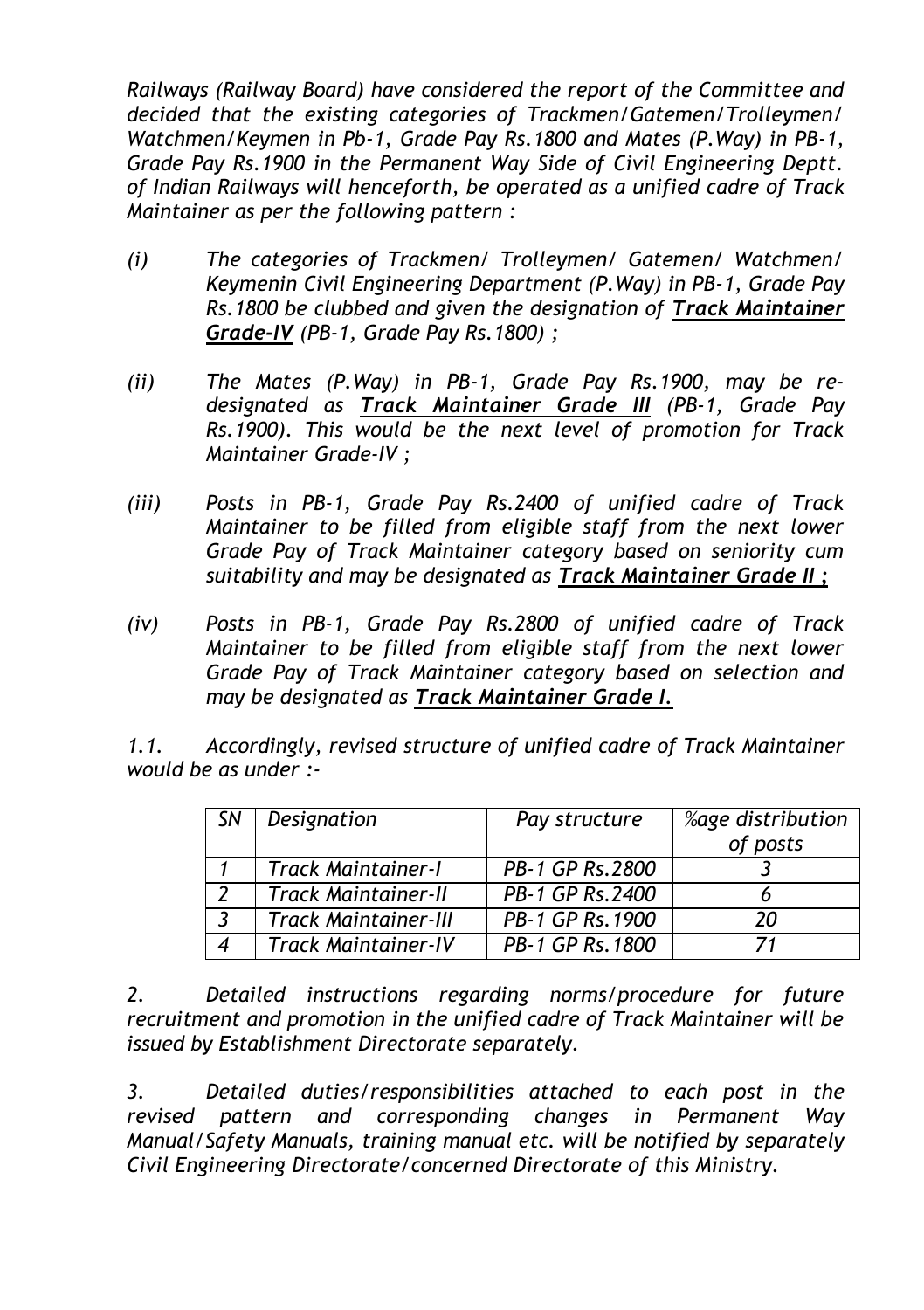*4. The above revised pattern of unified cadre of Track Maintainer will be effective from the date of issue of these orders.*

*5. This has the sanction of the President & issues in consultation with Establishment Directorate and with the concurrence of Finance Directorate of the Ministry of Railways.*

*Estt.Srl.No. 61/2013 RBE No.59/2013*

*No.P/R/14/369/Policy Dated: 08.07.2013*

- *Sub: Transfer on deputation/foreign service of Central Government Employees to ex-cadre posts – Regulation of payment of employer's share of contribution to the CPF during reverse deputation, proforma promotion, 'cooling off' period and proper monitoring of deputation- regarding*
- *Ref: Railway Board's letter No.2010/F(E)II/I(I)/1 dt.28.07.10 (Estt.Srl.No.132/10)*

*Railway Board's letter F.No.2010/F(E)II/I(I)/1 dated 28.06.2013 (RBE No.59/2013) is as under :-*

*Consolidated deputation guidelines issued by DOP&T vide their OM No. 6/8/2009-Estt.(Pay-II) dt. 17/06/2010, which have been circulated on the Railways vide Railway Board's letter of even number dated 28/07/2010, have further been revised as per the instructions issued by DOP&T vide their OMs No. 6/8/2009-Estt.(Pay-II) dt. 15/02/2012, (ii) 6/5/2012-Estt.(Pay-II) dt. 30/11/2012, (iii) 2/1/2012-Estt.(Pay-II) dt. 04/01/2013 and (iv) 6/8/2009-Estt.(Pay-II) dt. 16105/2013. A copy each of the instructions is sent herewith for information and guidance. The orders contained therein will apply mutatis-mutandis to Railway employees also.*

*Copy of DOP&T's O.M. 6/8/2009-Estt.(Pay-II) dt. 15th February, 2012*

## *OFFICE MEMORANDUM*

*Sub: Clarification regarding regulation of payment of employer's share of contribution to the Contributory Provident Fund during the period of reverse deputation*

*The undersigned is directed to refer to this Department's O.M.No. 6/8/2009-Estt.(Pay II) dated 17th June, 2010 vide which instructions were*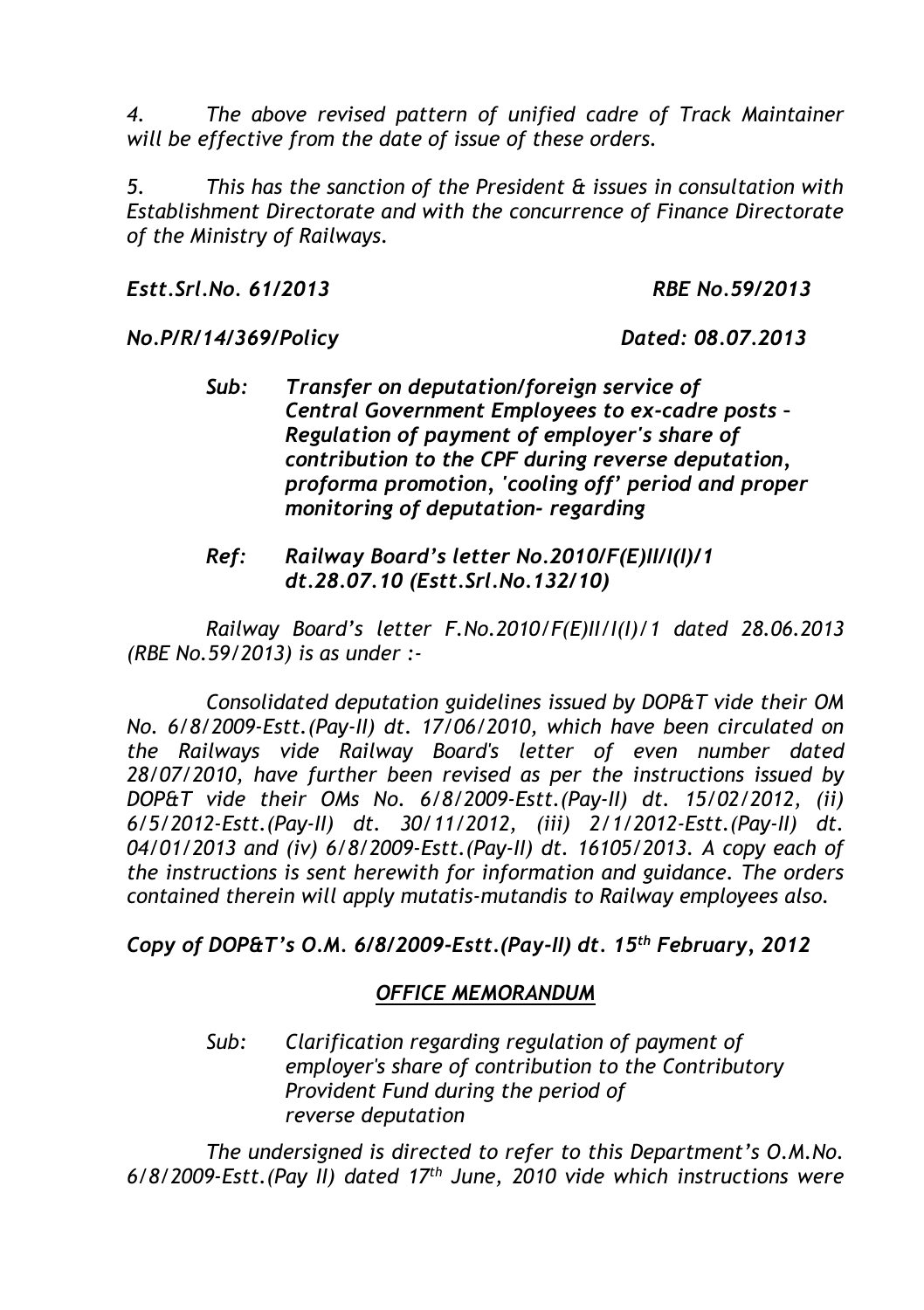*issued for regulating the terms and conditions of pay, Deputation (duty) allowance etc. on transfer on deputation/foreign service of Central Government employees to ex-cadre posts under the Central Government/State Governments/Public Sector Undertakings/ Autonomous Bodies, Universities/UT Administration, Local Bodies etc. and vice-versa.* 

*2. As per para 7.7 (ii) of the above cited O.M., in the case of deputation on foreign service terms to PSUs etc., leave salary contribution and pension contribution/CPF contribution are required to be paid either by the employee himself or by the borrowing organisation to the Central Govt.* 

*3. The issue of payment of employer's share of Contribution to the Contributory Provident Fund in case of reverse deputation has been considered in this Department. It is clarified that in case of reverse deputation the employer's share of Contributory Provident Fund for the period on deputation to the Central Government will be borne either by the employee himself or the borrowing organization i.e Central Government depending on the terms of deputation. A clear mention of the stipulation on whether the Central Government or the employee would bear the liability may be made in the terms of deputation.*

*Copy of DOP&T's O.M. 6/5/2012-Estt.(Pay-II) dt. 30th Nov.,2012*

## *OFFICE MEMORANDUM*

## *Sub: Provisions relating to proforma promotion*

*Undersigned is directed to refer to this Department's OM No. 6/8/2009-Estt [(pay-II) dated the 17th June, 2010 regarding consolidated instructions on deputations. References are being received from Ministries/ Departments seeking clarifications/relaxations in respect of provisions which pertain to proforma promotion in these orders or otherwise. The issues have been considered in consultation with the Department of Expenditure, and it has been decided to provide as under:* 

#### *(i) Proforma promotion in the case of candidates promoted on passing a Limited Departmental Examination*

*The candidates passing the Limited Departmental Examination may be allowed proforma promotion as under:* 

*In the case of candidates who have passed the LDCE and their names have been recommended for promotion, proforma promotions may be allowed from the date their juniors in the cadre in the order of merit in the LDCE have been so promoted. This may also be allowed in case there is*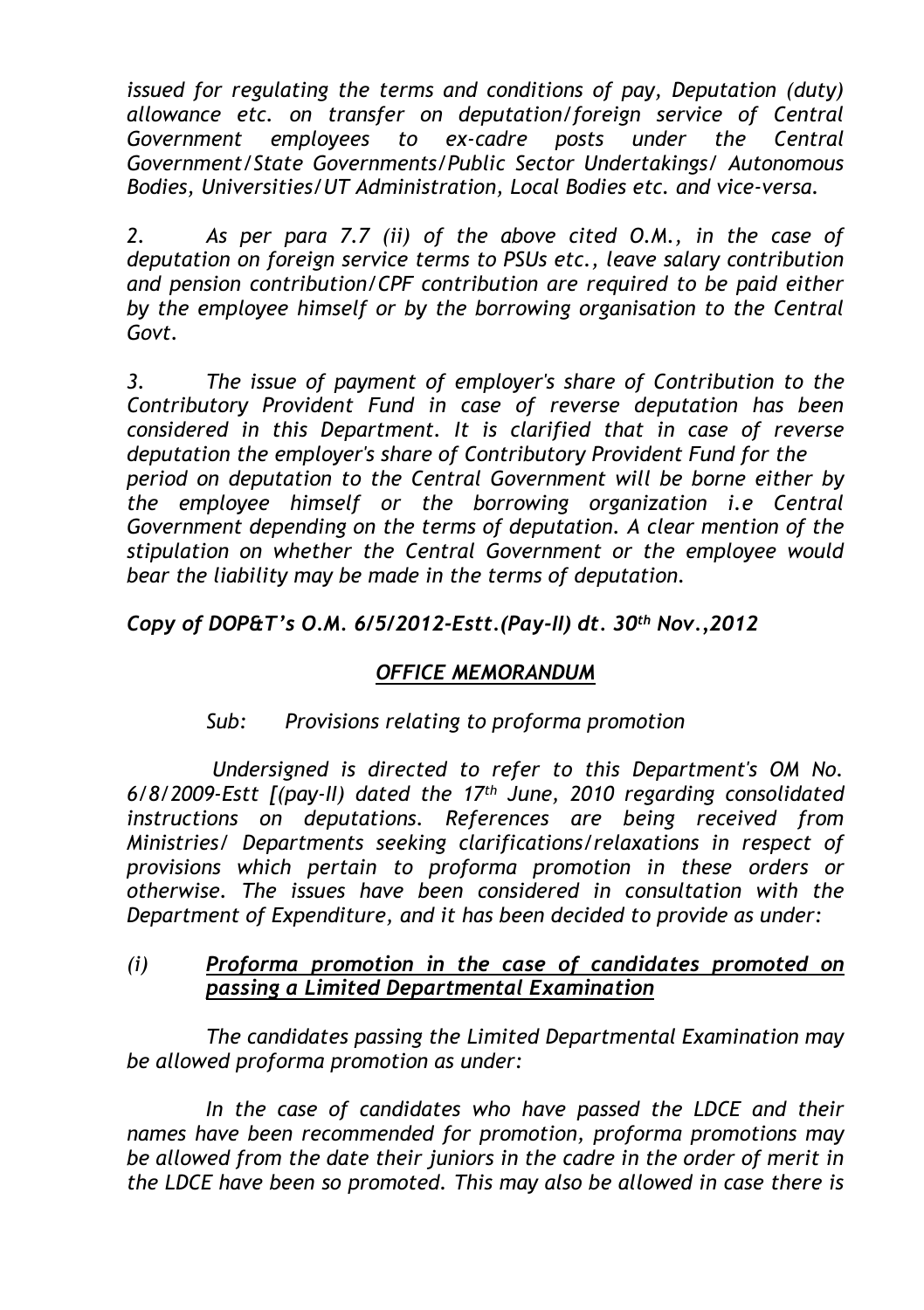*no junior on account of such candidate being the last in the order of ranks/merit from the date he would have received such promotion if he had been in his cadre.* 

*Provided it will be ensured that the conditions laid down in the Department of Personnel OM No.8/4/84-Estt-(Pay-I) dated the 15th July. 1985 are strictly fulfilled and the principle of NBR based on overall seniority list of cadres is followed.* 

#### *(ii) Extension after the employee receives a proforma promotion:*

*The para 8.6 of the OM No. 6/8/2009-Estt (Pay-II) dated the 17th June, 2010 relating to regulation of pay after an officer has got proforma promotion and extension of deputation thereafter, which reads as under:*

> *"If the Grade pay of the officer in the parent cadre becomes higher than that of the deputation post after getting proforma promotion, he may be allowed the pay in the pay band + Grade Pay of the post to which he is promoted till the time he completes the normal/extended period of deputation (if he gets proforma promotion in the extended period) already sanctioned, if he so opts. No extension in the period of deputation shall be allowed to him after completing the sanctioned period of deputation."*

*is modified as follows :* 

*8.6 (a) If the Grade pay of the officer in the parent cadre becomes higher than that of the deputation post after getting proforma promotion, he may be allowed the pay in the pay band + Grade Pay of the post to which he is promoted, if he so opts. In such cases, extensions in deputation after an employee has received the proforma promotion may be considered as per the instructions contained in paras 8.1 to 8.3.2.*

*Copy of DOP&T's O.M. 2/1/2012-Estt.(Pay-II) dt. 04th Jan.,2013*

#### *OFFICE MEMORANDUM*

#### *Sub: Sponsoring of names of officers for deputation*

*The undersigned is directed to state that this Department is receiving proposals for waiver of mandatory cooling off period from various Ministries/Departments/PSUs, in respect of officers, who have been sponsored for selection on deputation. As per O.M. No.6/8/2009- Estt.(PaY-II) dated 17/6/2010, there shall be a mandatory "cooling off" period of three years after every period of deputation/foreign service up*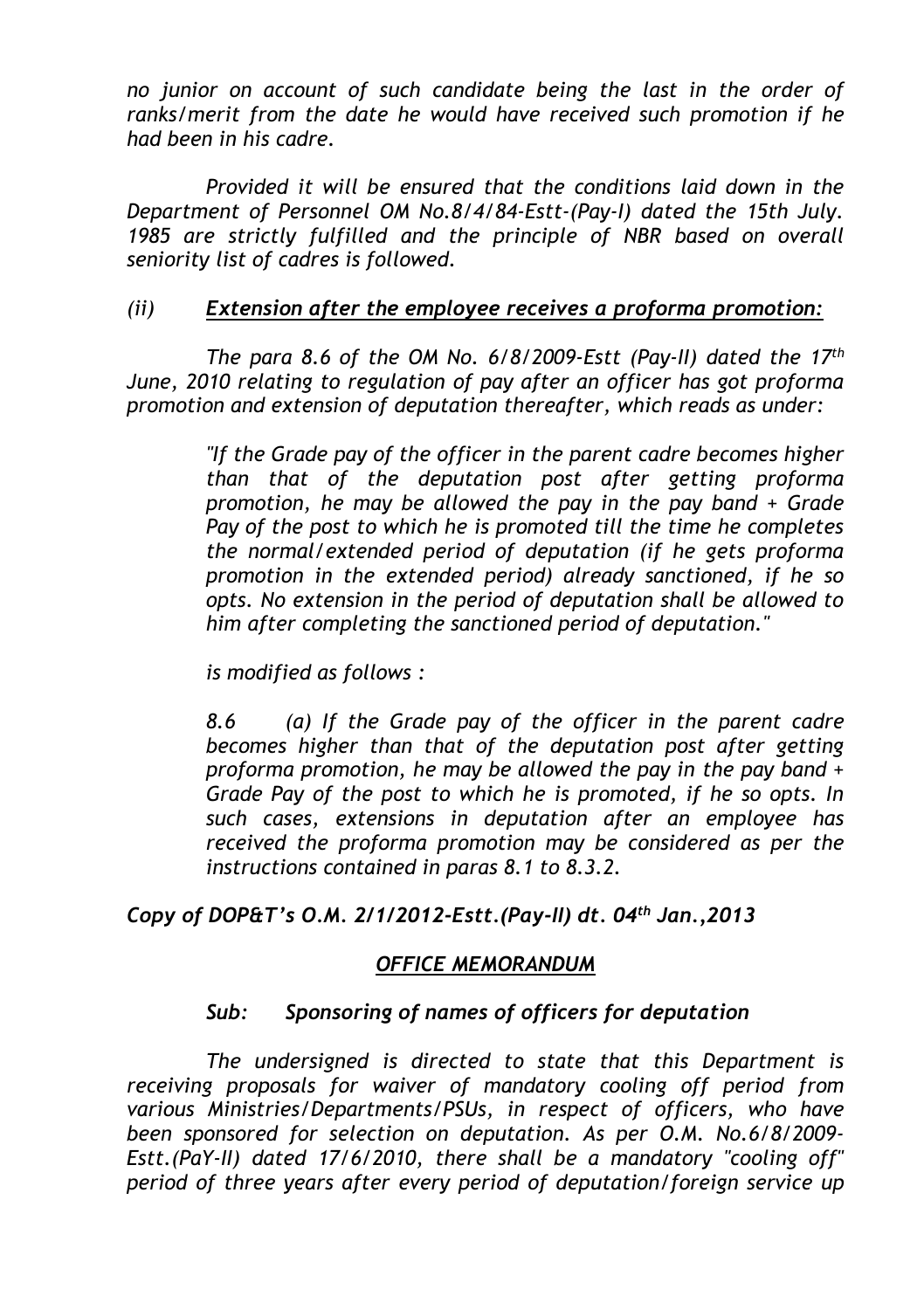*to Joint Secretary level posts and one year for Additional Secretary level posts. In view of this provision, the Ministry of Railways etc. are advised not to sponsor name of any such officer who is not likely to complete the mandatory cooling off period by the time the officer is likely to be selected. Further, while sponsoring the name of any such officer who has not completed the mandatory cooling off period, they may inform the borrowing department that the officer will be relieved only after he/she completes the mandatory "cooling off" period.* 

*2. All the Ministries/Departments may please note that the proposals for relaxation of the provision for 'cooling off' period would be considered only in exceptional cases. Such proposals may be referred to this Department in advance with full justification, after obtaining the approval of Minister-in-charge of the cadre authority of the officer.* 

*3. It may also, be noted that under no circumstances should any officer be relieved in anticipation of relaxation by this Department.*

## *Copy of DOP&T's O.M. 6/8/2009-Estt.(Pay-II) dt. 16th May.,2013*

## *OFFICE MEMORANDUM*

#### *Sub: Proper Monitoring of deputation by the lending departments.*

*Undersigned is directed to refer to this Departments OM of even number dated the 17" June, 2010 and to say that as per existing instructions no extension in deputation beyond .the fifth year. is allowed. Further, as per the OM No. 14017/30/2006-Estt (RR) dated the 29th November, 2006, the deputationist officer is deemed to have been relieved on the date of expiry of the deputation period unless the competent authority has with requisite approvals, extended the period of deputation, in writing, prior to the date of its expiry. These instructions were reiterated vide the OM of even number dated the 1st March, 2011.* 

*2. In 56th Report of the Action Taken Replies of the Government on the recommendations/observations contained in the 51st Report on the Demands for Grants (2012-13) of) Ministry of Personnel, Public Grievances & Pensions by the Department Related Parliamentary Standing Committee has observed inter alia that policy on deputation envisages mobility of personnel between Departments etc so that the employee as well as the Departments benefit from the process. The tendency of treating deputation as a tool to ensure more comfortable, or even home-town postings is required to be discouraged. The instrument of deputation serves public interest only when there is a rational connection with the qualifications and work experience of the deputationist, and the*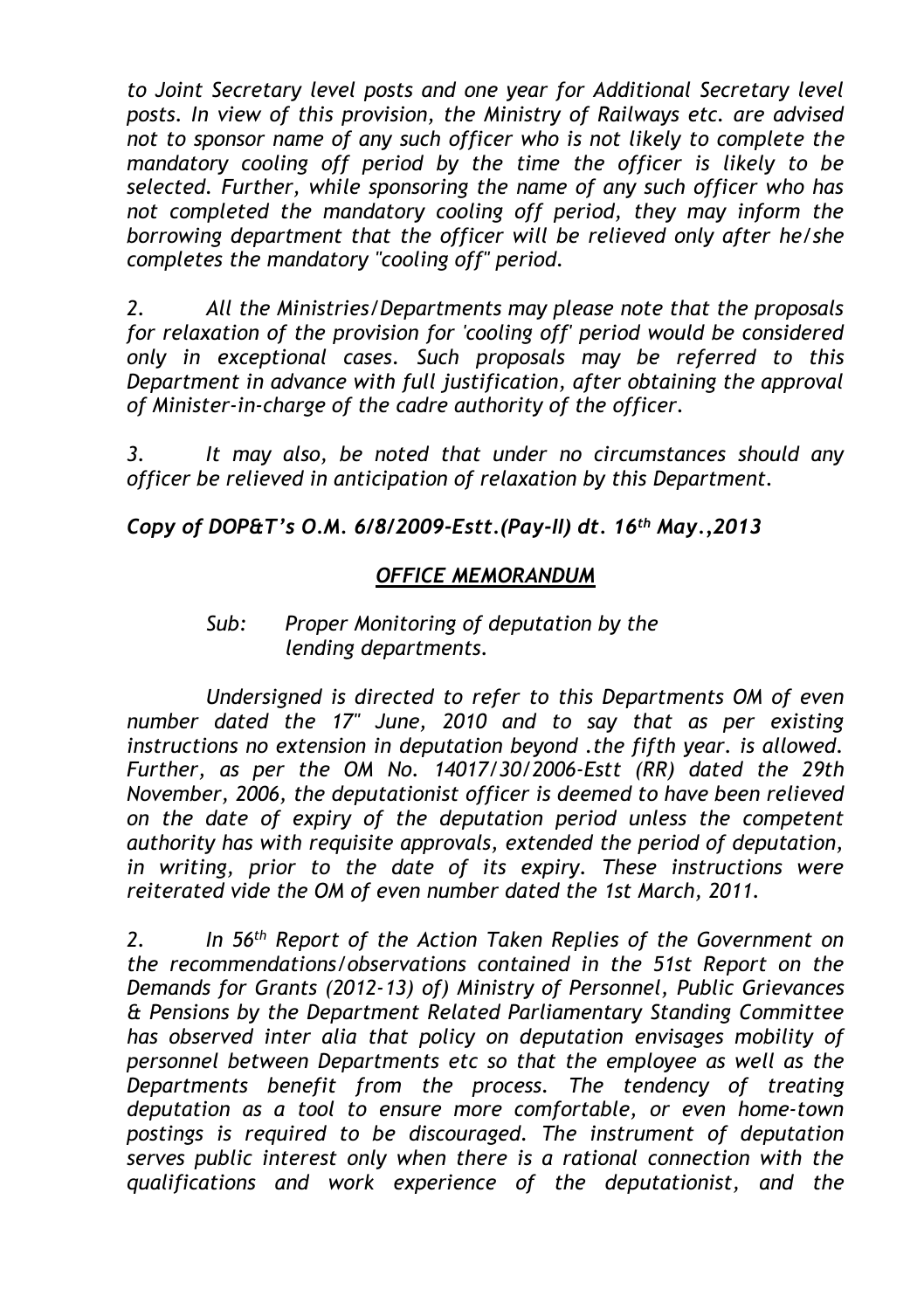*deputation continues for a reasonable period. This would also ensure that both the lending as well as the borrowing department benefit from the experience / exposure of deputationist officer.* 

*3. All the Ministries/Departments are therefore advised to ensure that deputations are strictly monitored by lending Government Departments. Requests of the borrowing authorities for no objection to extension of deputations should be closely scrutinized to curb tendency to allow extensions on extraneous grounds, and overstay.*

*4. These instructions are in addition to the previous OMs on the Subject and in no way dilute the responsibility of the deputationist and borrowing departments to ensure that the deputationists are relieved in time on completion of their approved tenures.*

#### *Estt.Srl.No. 62/2013 RBA No. 14 /2013*

*No. P/S/Pen/Policy Dated: 08.07.2013*

## *Sub: Appointment of new Trustee Bank under New Pension System*

*Railway Board's letter No.2010/AC-II/21/18 dated 24.06.2013 (RBA No.14/2013) is as under:-*

*A copy of Ministry of Finance, Department of Expenditure, Controller General of Accounts, OM no. 1(7) (2)/2009/TA/Pt. file/325 dated 12.06.2013 along with PFRDA's circular no. PFRDA/2013/ 10/CRTB/1 dated 30.04.2013 and PFRDA/2013/12/CRTB/2 dated 31.05.2013, on the above subject, is enclosed for information and compliance. These instructions will apply mutatis mutandis on the Railways also.* 

*Copy of MOF's O.M. 1(7) (2)/2009/TA/Pt. file/325 dt. 12/06/2013*

# *OFFICE MEMORANDUM*

## *Sub: Appointment of new Trustee Bank (TB)' under National Pension System (NPS)*

*Reference is invited to Pension Fund Regulatory and Development Authority Circulars. issued under Letter Nos. PFRDA/2013/10/CRTB/1 dt.30.04.2013 & 31.05.2013 (copies enclosed) regarding appointment of Axis Bank as a new Trustee Bank hi place of*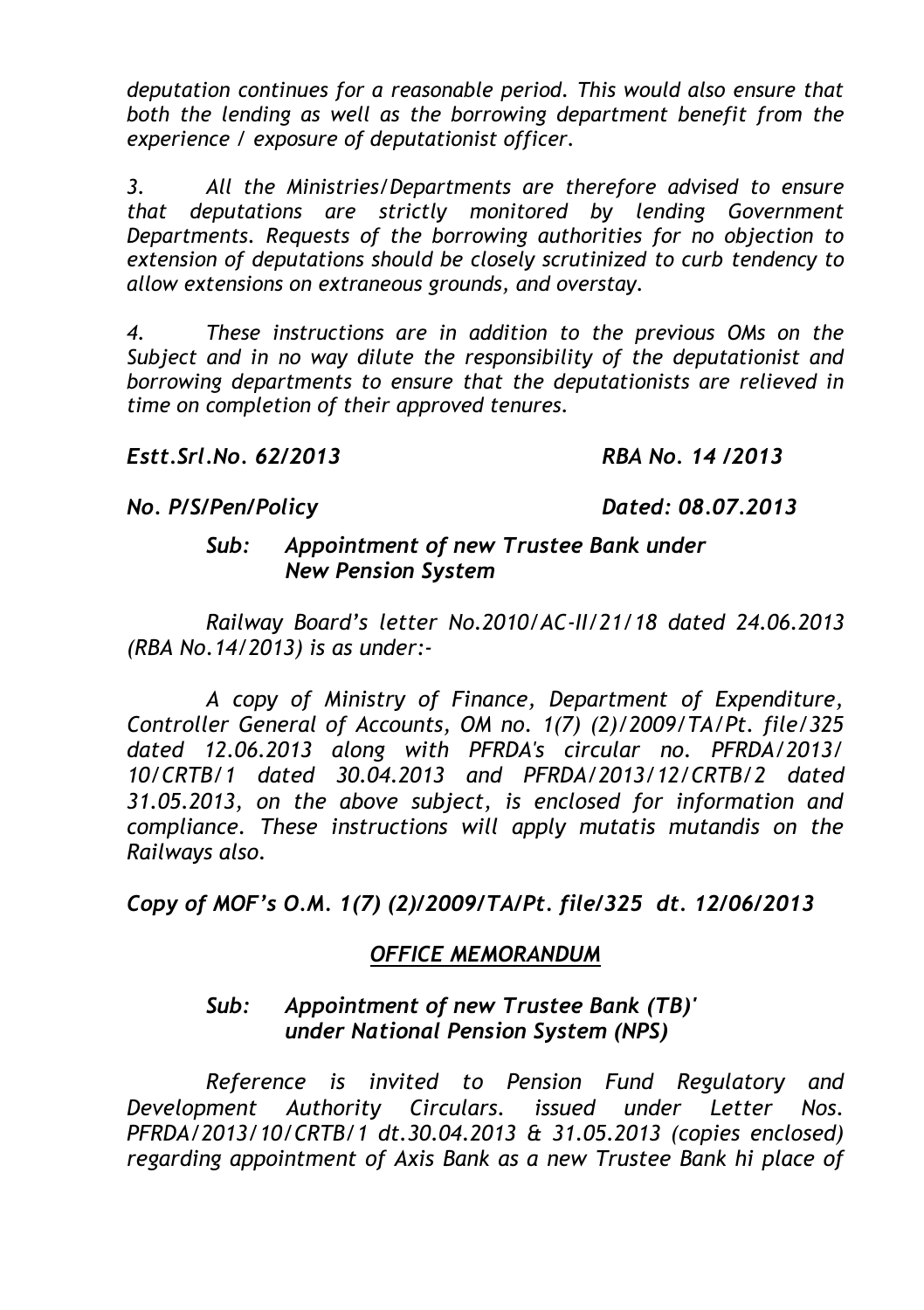*Bank of India (the current Trustee Bank) for National Pension System (NPS) With effect from 1 st July, 2013 .* 

*2. All the Offices shall continue to remit funds to the designated' NPS Trust accounts being maintained with the Current Trustee Bank i.e. Bank of India till 30th June 2013.* 

*3. Pr.CCAs/CCAs/CAs are requested to circulate the contents of the Circulars to the offices under their control immediately' so that funds could be remitted to the Trustee Bank in time.* 

## *Copy of Pension Fund Regulatory and Development Authority's letter No. PERDA/2013/12/CRTB/2 dt. 31st May 2013*

*1. From 1 st July, 2013 onwards, all NPS contribution are to the designated accounts of Axis Bank. The overall procedure for remittance of funds to the Trustee Bank, the matching & booking of Subscriber Contribution Files (SCF) and the receipt of funds returned from Trustee Bank shall remain unchanged. While remitting the funds electronically to Axis Bank, the accredited banks shall be required to mention the 26 character string 'PAOFIN'< 7 digit PAO registration number> 13 digit transaction id>' in the 7002 field for NEFT and 7495 field for RTGS as per the current process. The RTGS remittances should be through R-41 RTGS format only.*

- *2. Please note the changes as mentioned below:*
	- *a) Indian Financial System Code (IFSC) for NPS remittance-UTIBCNPS001*
	- *b) New Account Numbers:- 7 digit unique registration number allotted by CRA (NSDL) would be designated account number for the respective remitting office.*
- *3. The contact details of NPS Team at Axis Bank:-*

| S.No. | Contact Person        | Designation   | Phone No.     |
|-------|-----------------------|---------------|---------------|
| . .   | Mr. Abhishek Gautam   | Senior Manger | 022 242533678 |
|       | Mr. Dakshesh Barbhaya | Senior Manger | 022 242533639 |
| دک    | Mr. Yash Mayakar      | Senior Manger | 022 242533628 |

#### *First level of Contact:*

*Sub: NPS Trust account numbers & contact details of New Trustee Bank*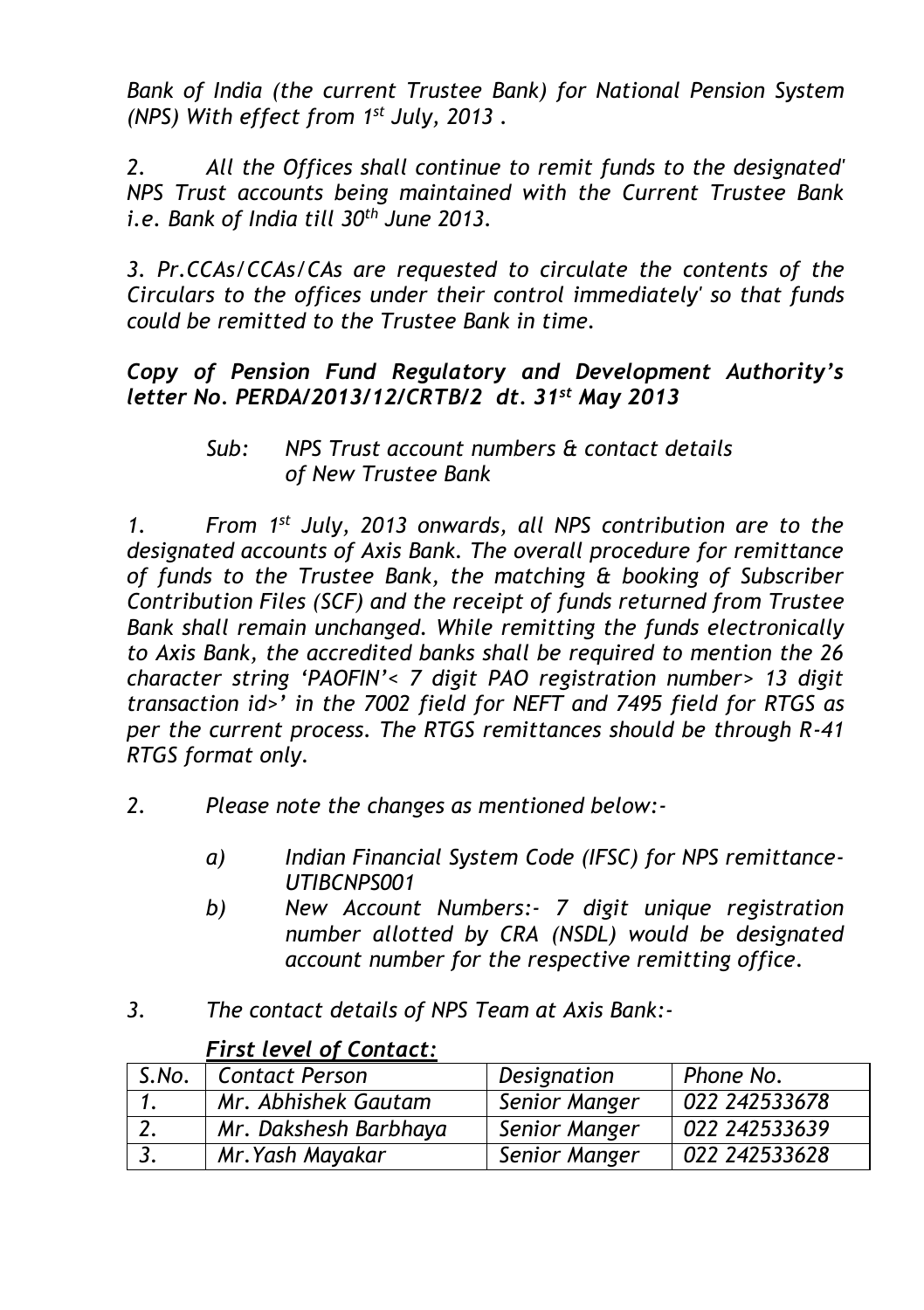*Second level of Contact:*

| S.No.   Contact Person | Designation           | Phone No.            |
|------------------------|-----------------------|----------------------|
| Mr. Debraj Saha        | Asstt Vice President  | 101143506532         |
| Mr. Piyush K Singh     | Deputy Vice President | $\mid$ 022 242533680 |

*E-mail id: [npstrust@axisbank.com](mailto:npstrust@axisbank.com)*

*Address:- Corporate Office, 6th Floor, Business Banking Dept., Wadia International Centre, P.B. Marg, Worli, Mumbai-400025*

*4. The Office are requested to take note of the same.*

*Copy of Pension Fund Regulatory And Development Authority's letter No. PERDA/2013/10/CRTB/1 dt. 30th April 2013*

> *Sub: Appointment of new Trustee Bank (TB) under National Pension System (NPS) – reg.*

*1. All the, offices are hereby informed that Axis Bank has been appointed as a new Trustee Sank In place of Bank of India (the current Trustee Bank) for National Pension System (NPS) with effect from 1st july, 2013.*

*2. Accordingly, all NPS related funds are to be remitted to the designated accounts of Axis Bank from 1 st July,2013; The Offices shall continue to remit funds to the designated NPS Trust accounts being maintained with the current Trustee Bank, i.e. Bank of India till 30th June,2013.*

*3. Kindly note that the overall procedure for remittance of funds to the Trustee Bank and Matching & Booking of Subscriber Contribution Files (SCF) as well as the receipt of funds from Trustee Bank Shall remain unchanged.* 

*4. The Offices are requested to take note of the same. A detailed circular communicating the new NPS Trust Account numbers where the funds will have to be remitted from 1 st July, 2013 and the name, contact numbers and email ids of the Axis Bank officials for any query/assistance will be communicated subsequently.*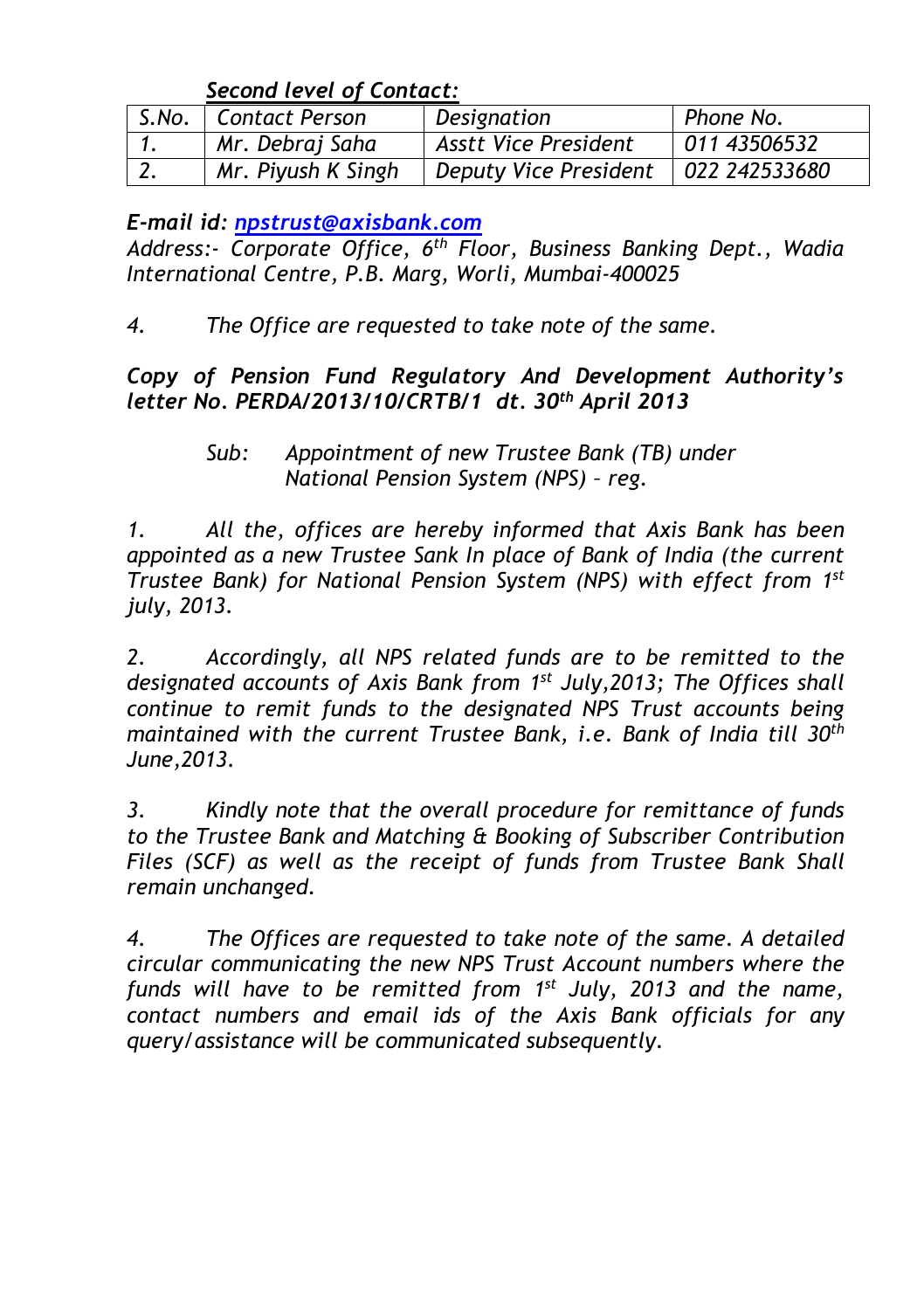*Estt.Srl.No. 63 /2013 RBE No.62/2013*

*No.P/R/6th PC/12 Dated: 09.07.2013*

- *Sub: Railway Services (Revised Pay) Rules, 2008- Revised pay structure of ancillary staff of RPF IRPSF*
- *Ref: Railway Board's letter Nos :- 1. PC-VI/2009/I/RSRP/4 dt.08.01.10 (Estt.Srl.No.17/10);*
	- *2. PC-VI/2008/I/3/1 dt.29.10.08 (Para 4) (Estt.Srl.No. 187/08);*
	- *3. PC-VI/2008/I/RSRP/4 dt.11.11.08 (Estt.Srl.No.177/08) and*
	- *4. PC-VI/2008/I/RSRP/1 dt.11.09.08 (Estt.Srl.No.126/08)*

*Railway Board's letter No.PC-VI/2008/I/5/8 dated 03.07.2013 (RBE No.62/2013) is as under :-*

*Consequent upon implementation of recommendations of Sixth Central Pay Commission in respect of Followers of various Central Para Military Forces as accepted by Government, the issue of revision of pay structure of Ancillary staff of RPF IRPSF has been under consideration of the Ministry of Railways in consultation with Ministry of Finance and Ministry of Home Affairs for some time.* 

- *2. President is now pleased to decide as follows:*
- *(a) All the posts of 'ancillary staff' of RPF/RPSF in pre-revised pay scales Rs.2610-3540, 2650-4000 and 2750-4400 may be placed in PB 1 with GP Rs.2000 with effect from 1.1.2006.*
- *(b) Consequent upon placement in PB 1 GP Rs.2000, above posts will get reclassified as Group 'C' posts in terms of Board's letter No. PC- VI/2009/I/RSRP/4 (RBE NO.5/2010) dated 08.01.2010.*
- *(c) After conversion of posts of Ancillary staff as above, the posts would be re-designated as Constable (name of trade) viz. Constable (Barber), Constable (Safaiwala), Constable (Washerman), Constable (Mali) etc.*
- *(d) Ancillary staff who have already undergone basic training (including weapons training) would be placed in revised pay structure as above as per the provisions of Railway Services*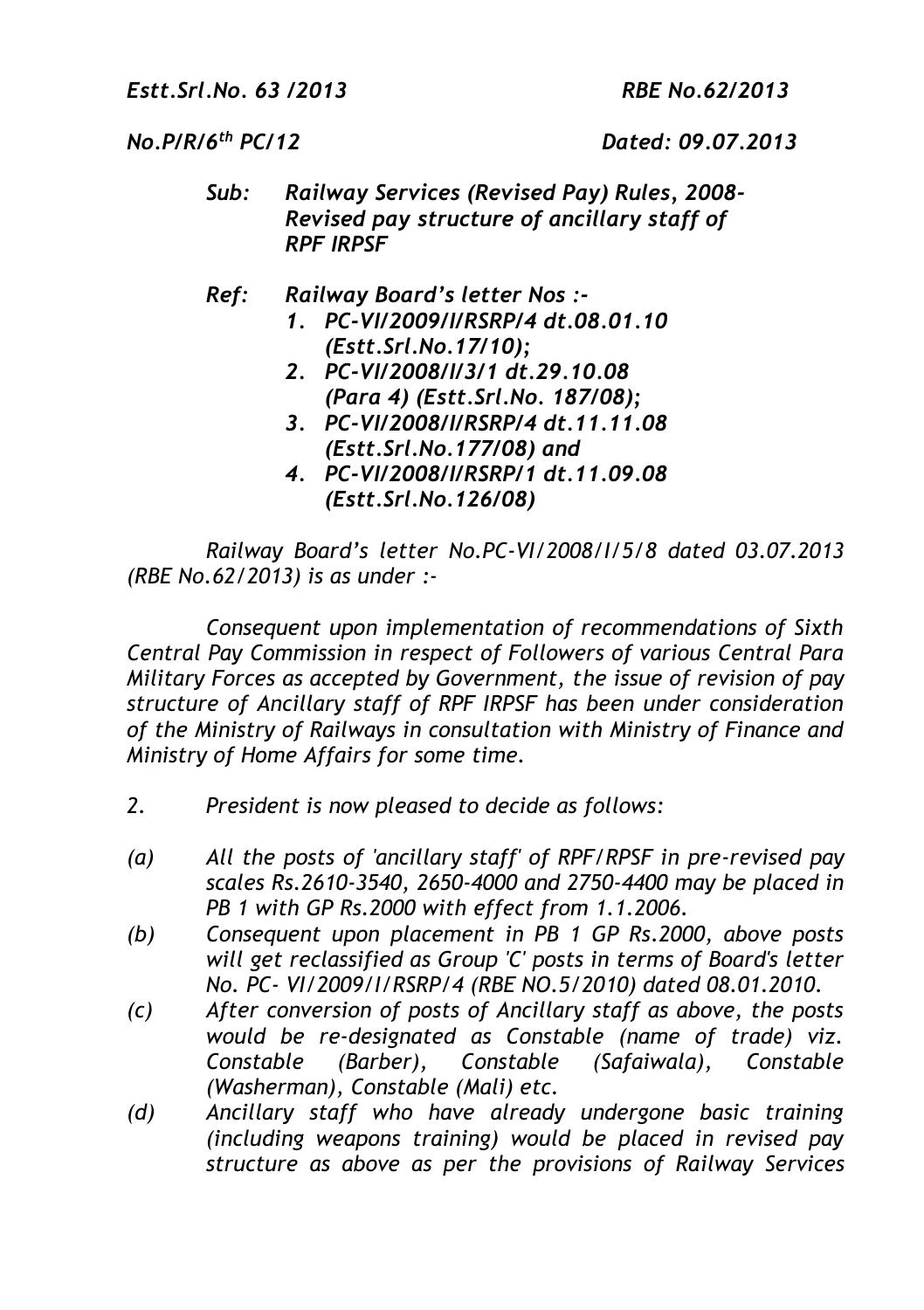*(Revised Pay) Rules, 2008. Ancillary staff who have not undergone training as above, will be subjected to re-training programme (including weapon training) for a duration not exceeding 3 months during working days and not more than 2 hours a day, as per the detailed instructions to be issued by Security Directorate. On successful completion of training they will be allowed the benefit of revised pay structure as above. Arrears as due may be drawn accordingly.*

- *(e) Recruitment Rules/provisions of RPF Act/RPF Rules/ Directives/standing orders etc. will accordingly be modified to make recruitment in each trade duly keeping view the RRs in other CPMFs for such posts. Above recruitment rules/other relevant conditions like rank/status etc. will have no linkage with the posts of Constables of Executive side or Drivers of RPF IRPSF. Further, the recruitment qualification for future recruitment will not be lower than Matriculation/ITI i.e. the lowest qualification prescribed by 6th CPC for entry into government service.*
- *(f) There will be no change in the total sanctioned strength of Battalion/Company due to conversion of the posts of Ancillary staff in/as Gr. C posts.*
- *(g) Functions of various trades will be reviewed and multi-skilling as deemed necessary will be introduced.*
- *(h) The practice of deployment of Constables/Ancillary staff at the residence of officers, wherever in vogue, will be stopped forthwith and wherever they are required to be deployed at the residences of officers due to operational reasons, it will be done after obtaining prior sanction of competent authority.*

*3. Action for re-fixation of pay and drawal and disbursement of arrears should be completed immediately as per the provisions of Railway Services (Revised Pay) Rules, 2008 and detailed procedure laid down in Board's letter No.PC-VI/2008/I/RSRP/1 dated 11.9.2008 (RBE No.108/2008). Further as per clarification available in Board's letter No.PC-VI/2008/I/RSRP/1 dated 11.11.2008 (RBE No.172/2008) for fixation of pay of existing employees (as on 1.1.2006), fitment tables, corresponding to actual pre-revised scale applicable to the employee, as annexed with Board's letter dated 11.09.2008 shall be utilized for the purpose of determination of pay in the pay band. To the pay in pay band so determined Grade Pay of Rs.2000/- will be added.* 

*4. This issues in consultation with Security dte.(DG/RPF) and with the concurrence of Finance directorate of this Ministry.*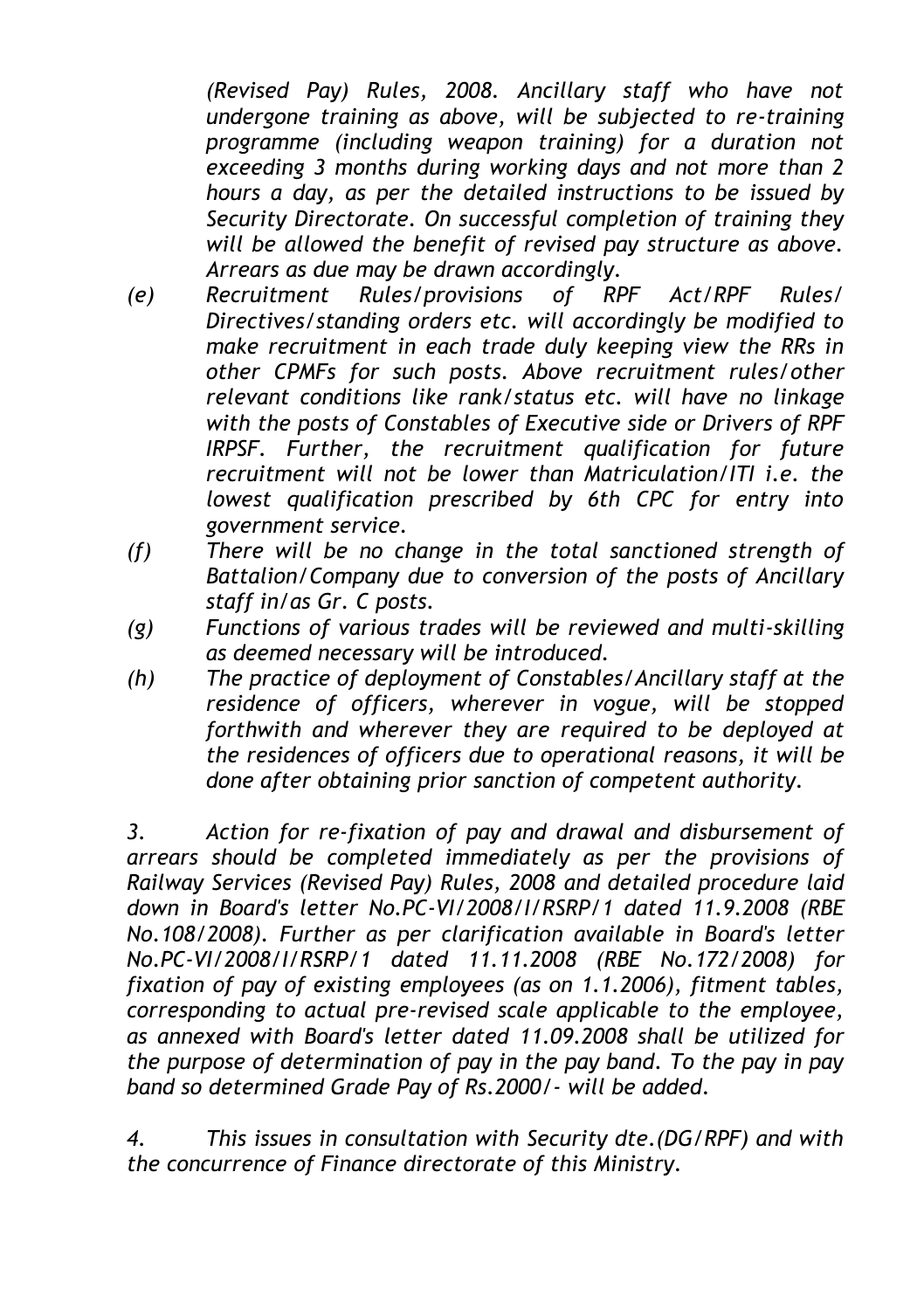*Estt.Srl.No. 64 /2013 RBE No. 63/2013*

*No.P/6th PC/4/Pt.I Dated: 09.07.2013*

- *Sub: Grant of one increment in pre-revised pay scale -Board's letter dated 23.03.2012 – clarification regarding*
- *Ref: Railway Board's letter Nos :- 1. PC-VI/2012/I/RSRP/1 dt.23.03.12 (Estt.Srl.No.35/12) and 2. PC-VI/2008/I/RSRP/1 dt.11.09.08 (Estt.Srl.No.126/08)*

*Railway Board's letter No. PC-VI/2012/I/RSRP/1 dated 03.07.2013 (RBE No.63 /2013) is as under :-*

*Board's letter of even number dated 23.03.2012 provides that, those Railway employees who were due to get their annual increment between February, 2006 to June, 2006 may be granted one increment as on 01.01.2006 in the pre-revised pay scale as a one time measure and, thereafter, will get the next increment in the revised pay structure on 01.07.2006.* 

*2. As per Board's letter No.PC-VI/2008/1/RSRP/1 dated 11.9.2008 fitment tables have been prescribed in Annexure-E thereto, specifying the stage of revised pay in the revised pay band with reference to each stage of pre-revised pay in various pre-revised pay scales. As per the fitment tables, the stage of revised pay in the pay band has been mentioned at the same stage in respect of two consecutive pre-revised stages of pay in cases of certain pre-revised pay scales.*

*3. References have been received seeking clarification as to whether in cases where the fitment table provides for the same revised stage in case of two consecutive pre-revised stages in a particular pre-revised scale of pay, the benefit of bunching is admissible after grant of one increment in the pre-revised pay scale by virtue of Board's letter dated 23.03.2012.*

*4. The matter has been considered and it is clarified that Fitment Table contained in the aforesaid letter dated 11. 9.2008 is to be strictly followed for fixation of pay in the revised structure without any deviation.*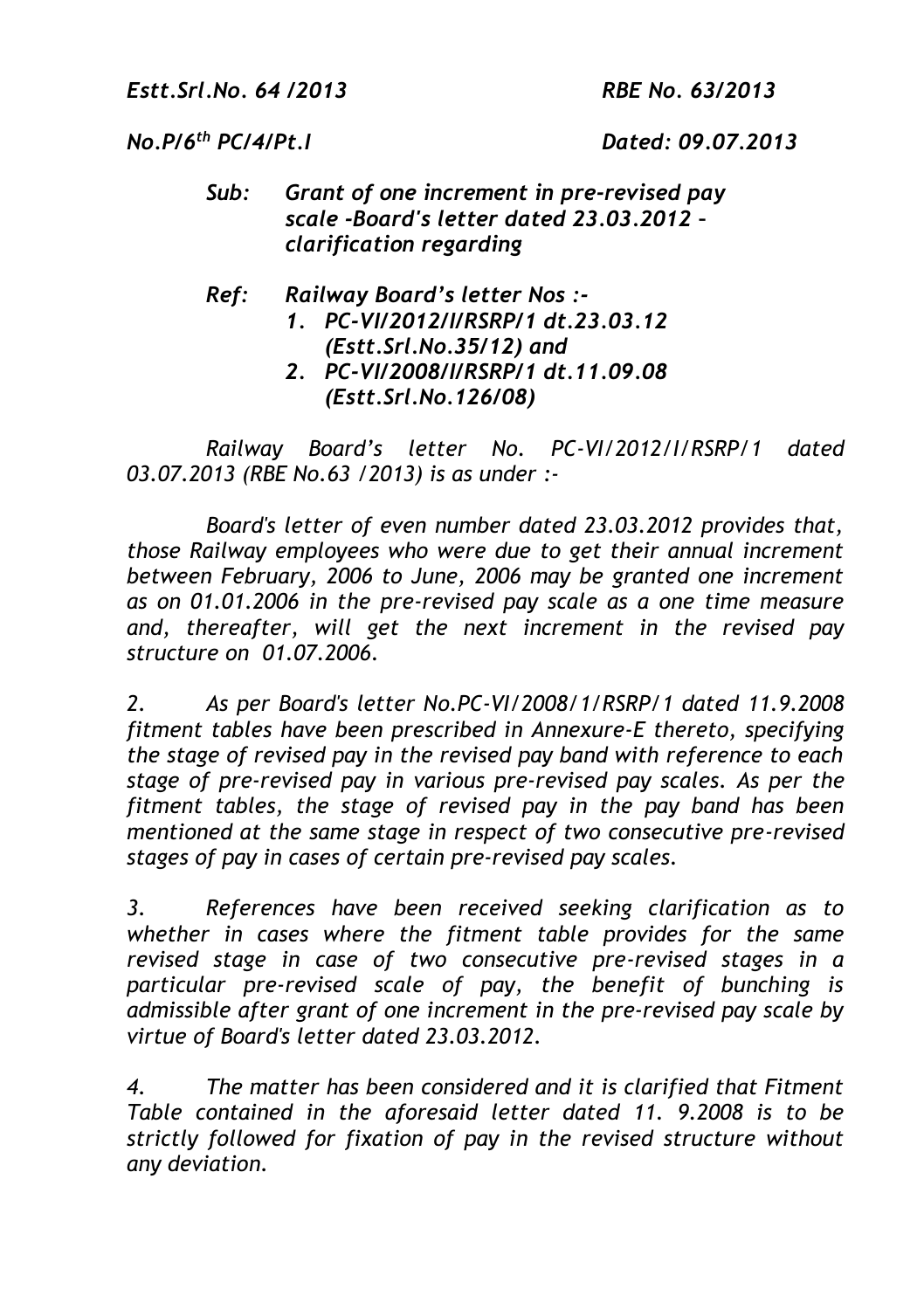*5. In cases where the stages of fixation of pay in the revised pay band as per fitment table contained in the aforesaid letter dated 11.9.2008 provides for the same revised stage in the Pay Band with reference to two consecutive stages of pre-revised pay in the corresponding pre-revised scales, then in such cases due to application of Board's letter dated 23.3.2012, there will be no change in the revised pay as on 01.01.2006, if the revised stage with reference to the pre-revised pay after accounting for one increment in the pre-revised scale does not undergo any change as per the Fitment Table. It is also clarified that no further bunching will be allowed in such cases and no re-fixation of pay will be admissible in the revised pay as on 01.01.2006.* 

*6. This issues with the concurrence of the Finance Directorate of the Ministry of Railways.*

*Estt.Srl.No. 65 /2013 RBE No.64 /2013*

*No.P/5th PC/24/Policy Dated: 11.07.2013*

*Sub: Merger of Sr.P.Way Supervisors with JE/P.Way*

#### *Ref: Railway Board's letter No.PC-III/2004/CRC/ 1(Pt.I) dt.22.03.07 (Estt.Srl.No. 74/07 )*

*Railway Board's letter No.PC-III/2012/FE-II/2 dated 03.07.13 (RBE No.64/2013) is as under:-*

*The issue of merger of Senior Permanent Way Supervisors (PB-2, Grade Pay Rs. 4200) with Junior Engineer (P.Way) had been raised in the PNM by both the Federations (AIRF/NFIR). Accordingly, with a view to strengthening and rationalizing the staffing pattern on Railways, the issue of enbloc merger of Sr.Permanent Way Supervisors (PB-2, Grade Pay Rs. 4200) with Junior Engineer/P.Way (PB-2, Grade Pay Rs.4200) was under examination in Ministry of Railways. As a result of the review undertaken on the basis of functional, operational and administrative requirements, it has been decided that all the regular posts (excluding surplus, supernumerary, and ex-cadre posts) of Sr. Permanent Way Supervisors in PB-2, Grade Pay Rs.4200 should enbloc be merged with the cadre of Junior Engineer (P.Way) with its spread effect in higher grade PB-2, Grade Pay Rs. 4600.*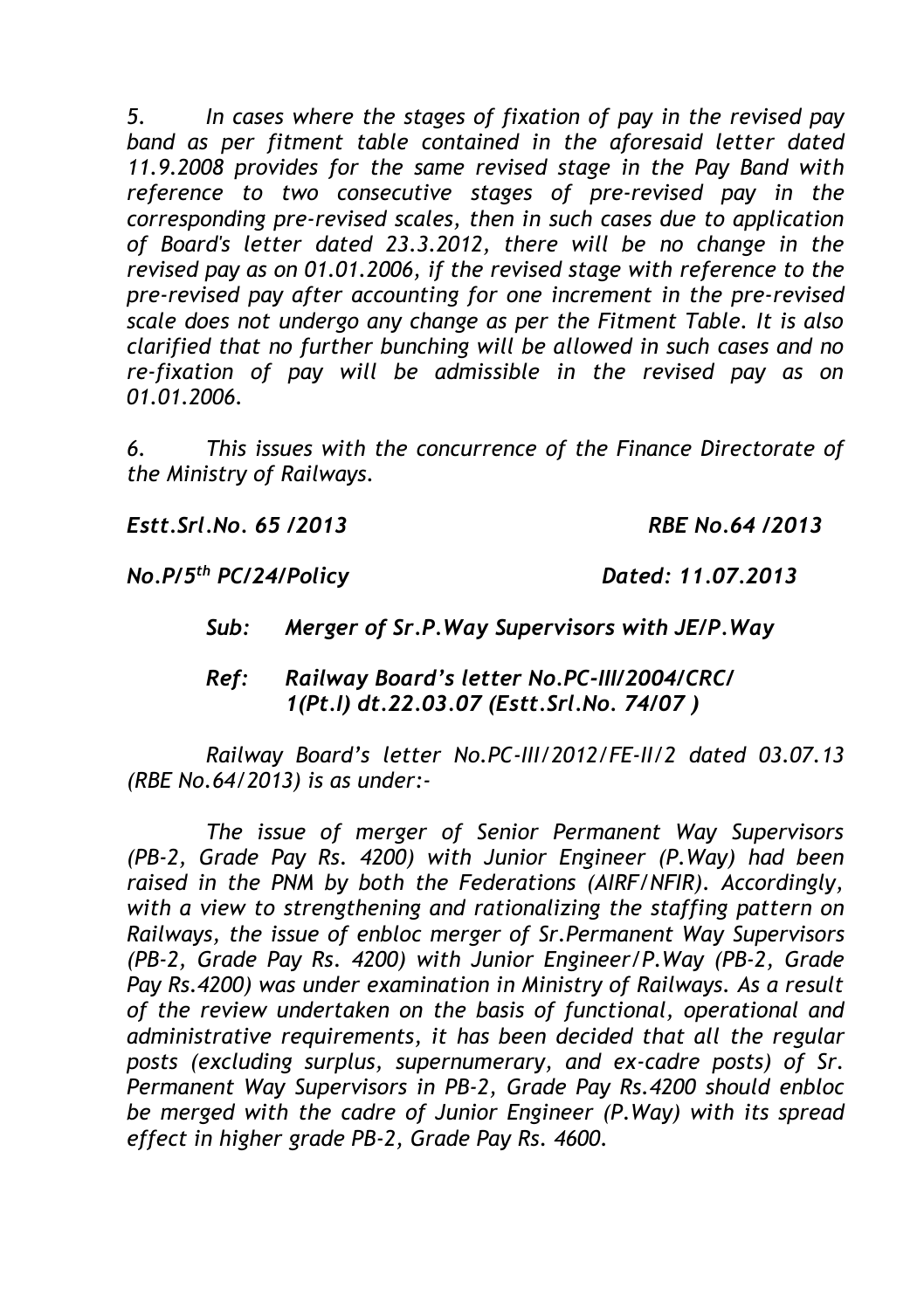*2. The entire exercise of merger of Sr. Permanent Way Supervisors with JE/P.Way with its spread effect to the post of SSE (P.Way) would be self-financing and expenditure neutral proposition. Additional financial implications should be worked out taking into account the revised basic pay including Grade Pay as per 6th CPC as listed in the fitment table, corresponding to the midpoint of the prerevised pay scale (5 th CPC) in respect of the each post, alongwith the applicable Dearness Allowance. After working out the financial implications, the matching savings should be effected from the category itself. Wherever it is not possible to do so from the category itself, the matching savings should be arranged from the department at the Divisional/ Zonal level. While effecting surrender of posts of equivalent financial value, the existing vacant posts available in the category on the cut-off date should be considered for the purpose of off-setting the cost of merger of Sr. Permanent Way Supervisors with JE/P.Way and its spread effect to the post of SSE (P.Way). There would be no merger of Sr. Permanent Way Supervisors with JE/P.Way with its spread effect to the post of SSE (P.Way) without matching savings by surrender of posts.* 

*3. These orders are effective from the date of Issue of these orders.* 

*4. This issues in consultation with the Civil Engineering & Establishment Directorates and with concurrence of the Finance Directorate of this Ministry.*

*Estt.Srl.No. 66 /2013 RBE No.60 /2013*

*No.P/H-5/NZR/Policy Dated:11.07.2013*

*Sub: Grant of House Rent allowance to Railway Employees posted to new Zones/new Divisions-Regarding*

| Ref: | S.N. | Railway Board's letter No          | Estt.Srl.No. |
|------|------|------------------------------------|--------------|
|      |      | 1. E(P & A)II-98/HRA-6 dt.09.03.04 | 56/04        |
|      |      | 2. E(P & A)II-98/HRA-6 dt.09.08.05 | 156/05       |
|      |      | 3. E(P & A)II-98/HRA-6 dt.09.08.06 | 131/06       |
|      |      | 4. E(P & A)II-98/HRA-6 dt.12.12.07 | 214/07       |
|      |      | 5. E(P & A)II-98/HRA-6 dt.24.10.08 | 182/08       |
|      |      | 6. E(P & A)II-98/HRA-6 dt.10.12.09 | 261/09       |
|      |      | 7. E(G)2009 QR1-2 dt. 02.06.10     | 92/10        |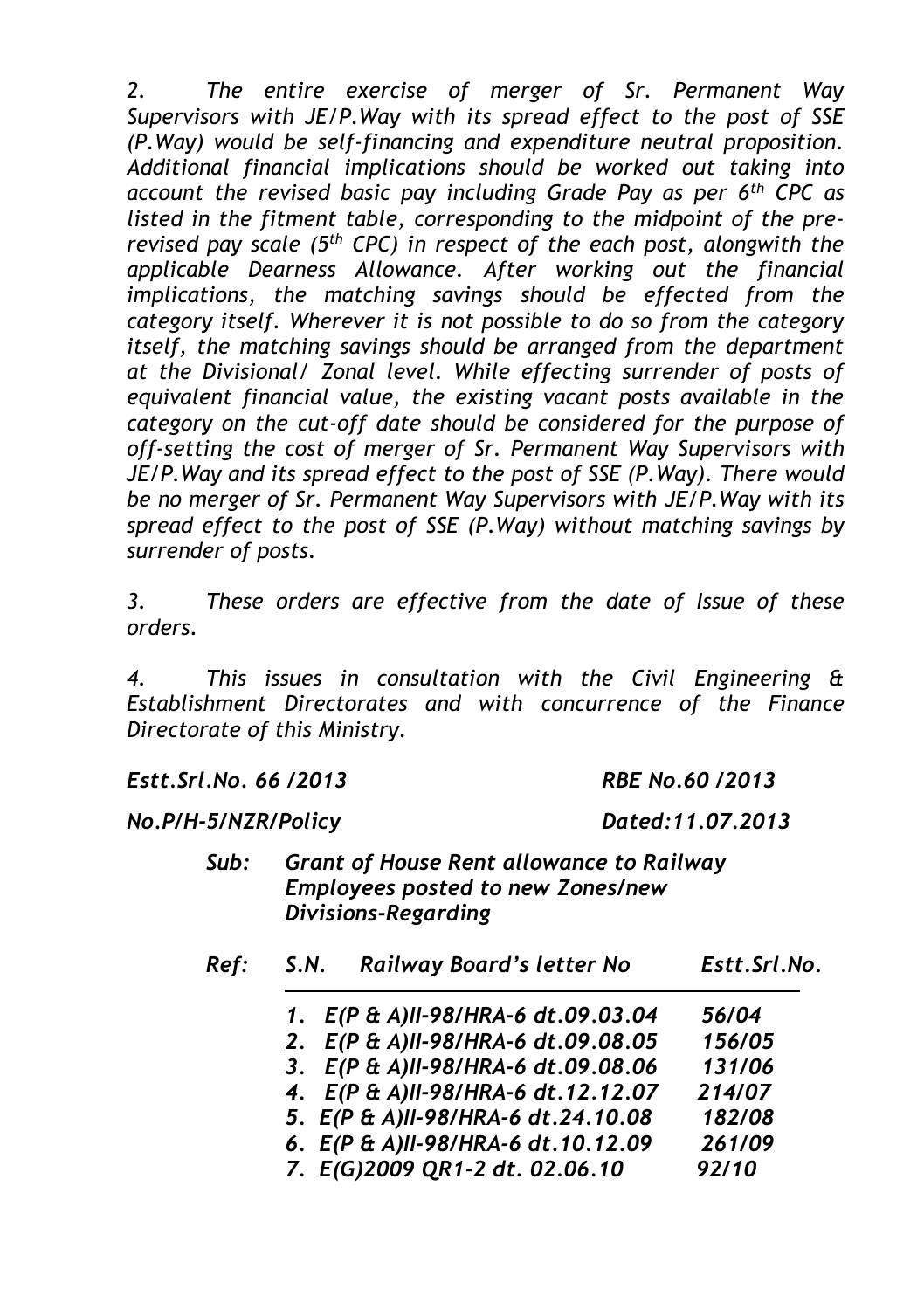#### *8. E(G)2009 QR1-2 dt. 13.07.11 123/11 9.* E(G)2009 QR1-2 dt. 24.05.12

*Railway Board's letter No. E(P&A)II-98/HRA-6 dated 01.07.2013 (RBE No.60/2013) is as under :-*

*Attention is invited to the instructions contained in Board's letters of even number dated 9.3.2004, 9.8.2005, 9.8.2006, 12.12.2007, 24.10.2008 and 10.12.2009 on the above subject.* 

*2. The matter has been considered by the Board subsequent to issue of letters No. E(G)2008 QR1-2 dated 2.6.2010, 13.7.2011 and 24.5.2012 and it has been decided that railway employees posted to ECR and NWR may be allowed house rent allowance upto 31.3.2013 on the same terms and conditions laid down in the letter dated 09.03.2004 ibid and as amended/clarified from time to time.* 

*3 This issues with the concurrence of the Finance Directorate of the Ministry of Railways.*

*Estt.Srl.No.67 /2013 RBA No.16/2013*

*No. P/S/Pen/Policy Dated:18.07.2013*

*Sub: Master Circular on Product design and exit from NPS*

*Railway Board's letter No. 2010/AC-II/21/18 dated. 02.07.2013 (RBA No.16/2013) is as under :-*

*A copy of Master Circular issued by Pension Fund Regulatory and Development Authority (PFRDA) vide letter No. PFRDA/ 2013/2/PDEX/2 dated.22.01.2013 on the above subject is enclosed for information and necessary action please.*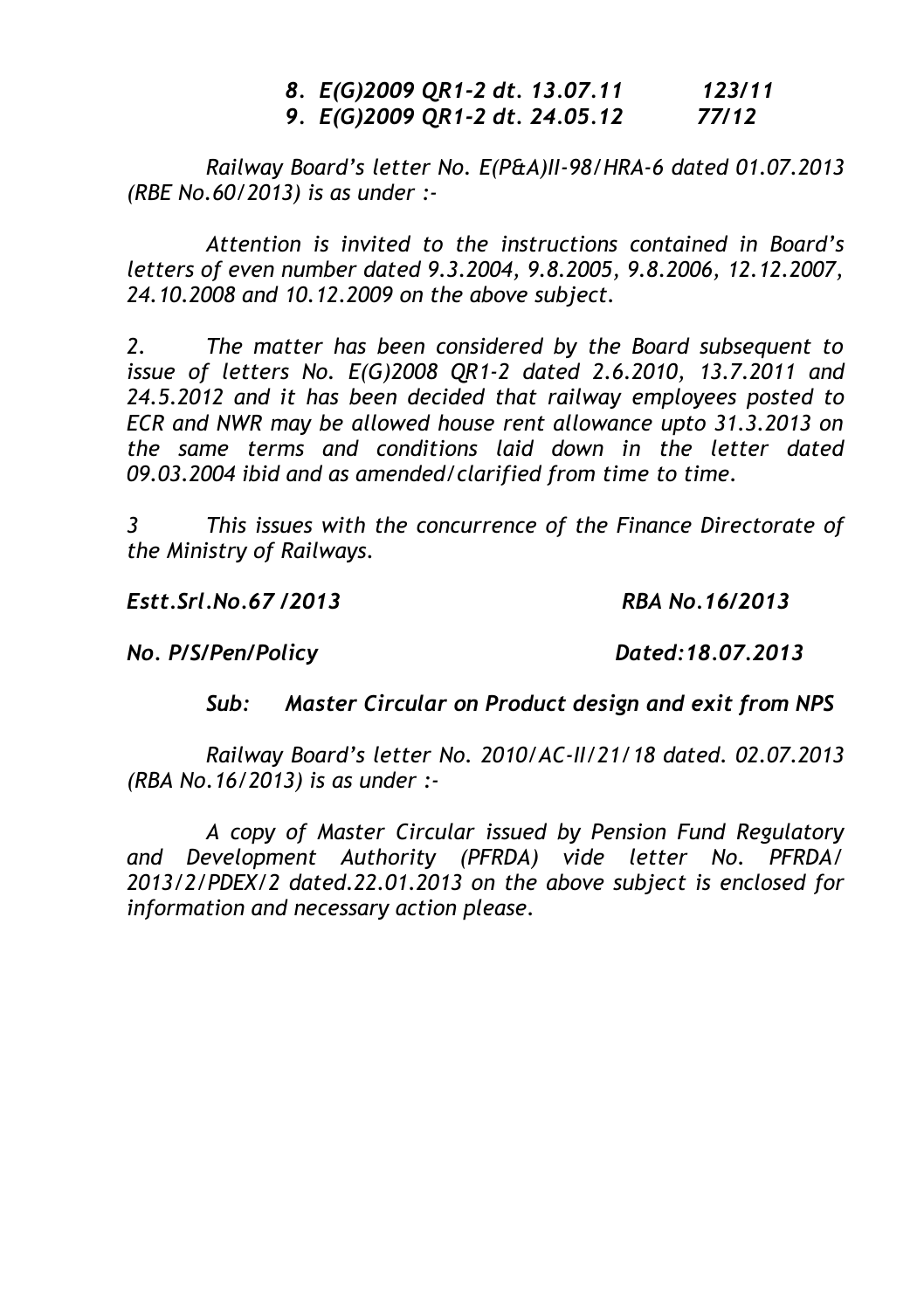*Copy of Pension Fund Regulatory and Development Authority's letter No. PFRDA/ 2013/2/ PDEX/2 January 22, 2013*

#### *Sub: Master Circular on Product design and Exit from National Pension System (NPS)*

*For effective regulation of the exits from National Pension System (NPS) Pension Fund Regulatory and Development Authority (PFRDA) has been issuing various circulars from time to time. In order to enable all the stakeholders and other users to have an access to all the applicable circulars at one place, this Master Circular has been prepared.*

*This Master Circular is a compilation of all the circulars issued by PFRDA on the above subject issued up to December 31, 2012 and which are operational as on date of this circular.*

|                | <b>INDEX</b>                                                                                                       |          |
|----------------|--------------------------------------------------------------------------------------------------------------------|----------|
| S.No           | <b>SUBJECT</b>                                                                                                     | Page No. |
|                | Withdrawal of erroneous contribution received<br>into NPS instead of GPF                                           | 3        |
| $\overline{2}$ | Exit rules under National Pension System for<br>Government Employee Subscribers                                    | 4        |
| 3              | Exit rules under National Pension System for All<br>Citizen model under UoS including Corporates                   | 5        |
| 4              | Processing of withdrawal requests of Non IRA<br>Compliant subscribers                                              | 6        |
| 5              | Additional Benetit on death/disability<br>of<br>govemment servant covered by National Pension<br>System (NPS)      | 7        |
| 6              | Empanelment of Annuity Service Providers (ASPs)<br>under National Pension System for providing<br>annuity services | 8        |
| 7              | Addendum to Form S1 to be used in case of Blind<br>/illiterate applicants of NPS                                   | 9        |
| 8              | Online Subscriber Registration facility for Points of<br>Presence                                                  | 12       |
| 9              | Revised charge structure of POPs under NPS                                                                         | 16       |
| 10             | Payment gateway proposals from various POPs-<br>Under All Citizen Model Scheme of NPS                              | 17       |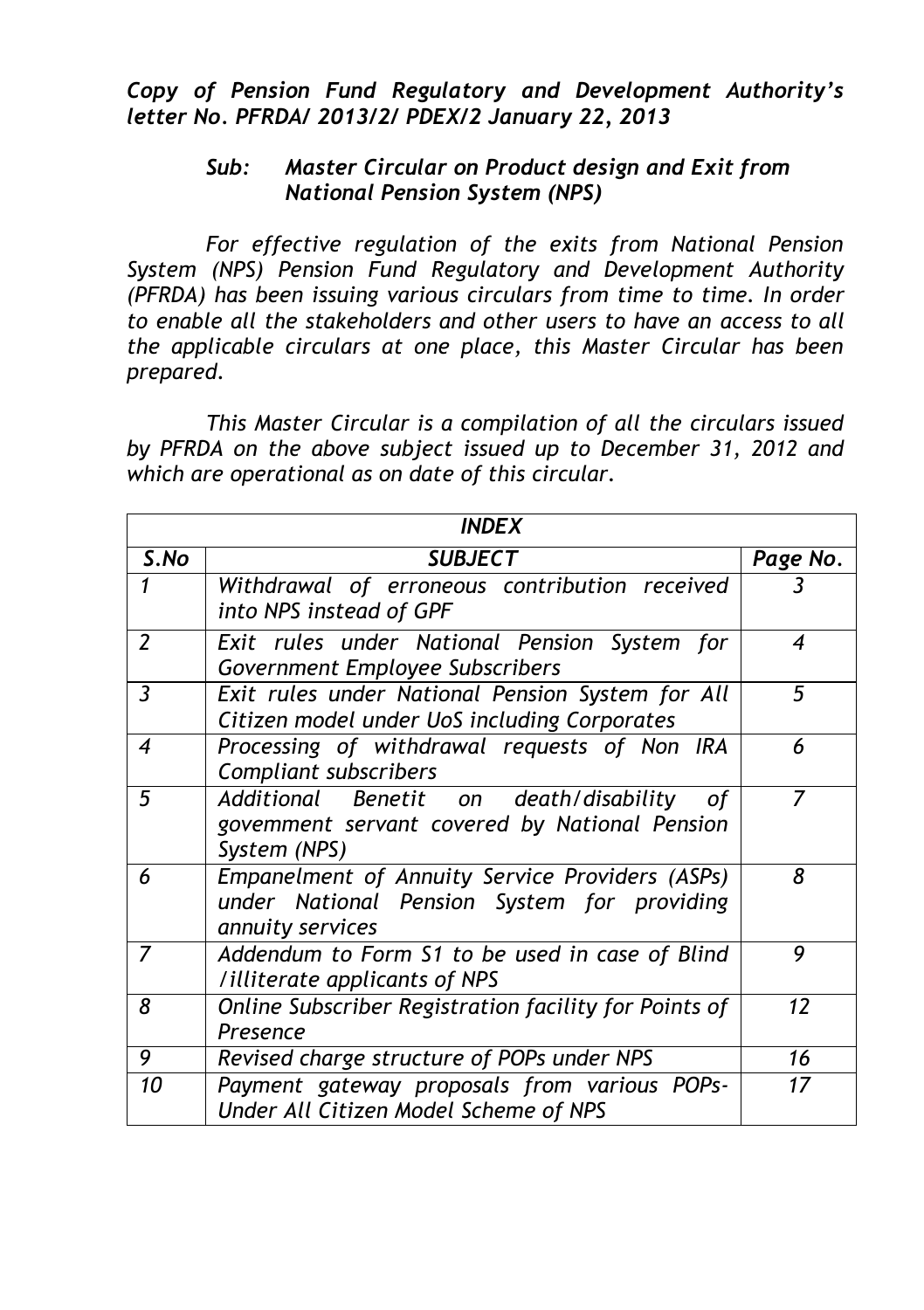*Copy of Pension Fund Regulatory And Development Authority's Circular No. PFRDA/ 2013/2/PDEX /2, SL-1*

## *Sub : Withdrawal of erroneous contribution received into NPS Instead of GPF*

*There have been various queries and requests from the subscribers and the PAOs/DDOs/DTOs on refund of contribution received into NPS erroneously, due to wrongly classifying subscriber as falling under NPS instead of GPF.*

*After examining the matter, it has been the decided that such cases will be treated as erroneous transfer by the concerned department and do not fall under the exit/withdrawal from NPS. In all such cases, 100% withdrawal of accrued pension wealth is allowed subject to the condition that such proceeds should mandatorily transferred back to the concerned PAO/DDO from whom the request for withdrawal has arisen.*

*The concerned subscriber can approach through his PAO/DTO/DDO to our NPS claims cell at CRA for processing of such requests.*

*Copy of Pension Fund Regulatory And Development Authority's Circular No. PFRDA/ 2013/2/PDEX /2, SL-2*

## *Sub: Exit rules under National Pension System for Government Employee Subscribers*

*PFRDA has issued necessary instructions to CRA for implementation of the withdrawal process under National Pension System (NPS) for all sectors viz., Government Employees, All Citizen model and Swavalamban scheme. The said information is being reiterated hereunder for the information of all stakeholders for a better appreciation of the matter.*

*The following are the details for the withdrawals allowed in case of Government Employees subscribers :*

> *a) Upon Normal Superannuation: At least 40% of the accumulated pension wealth of the subscriber needs to be utilized for purchase of annuity providing for*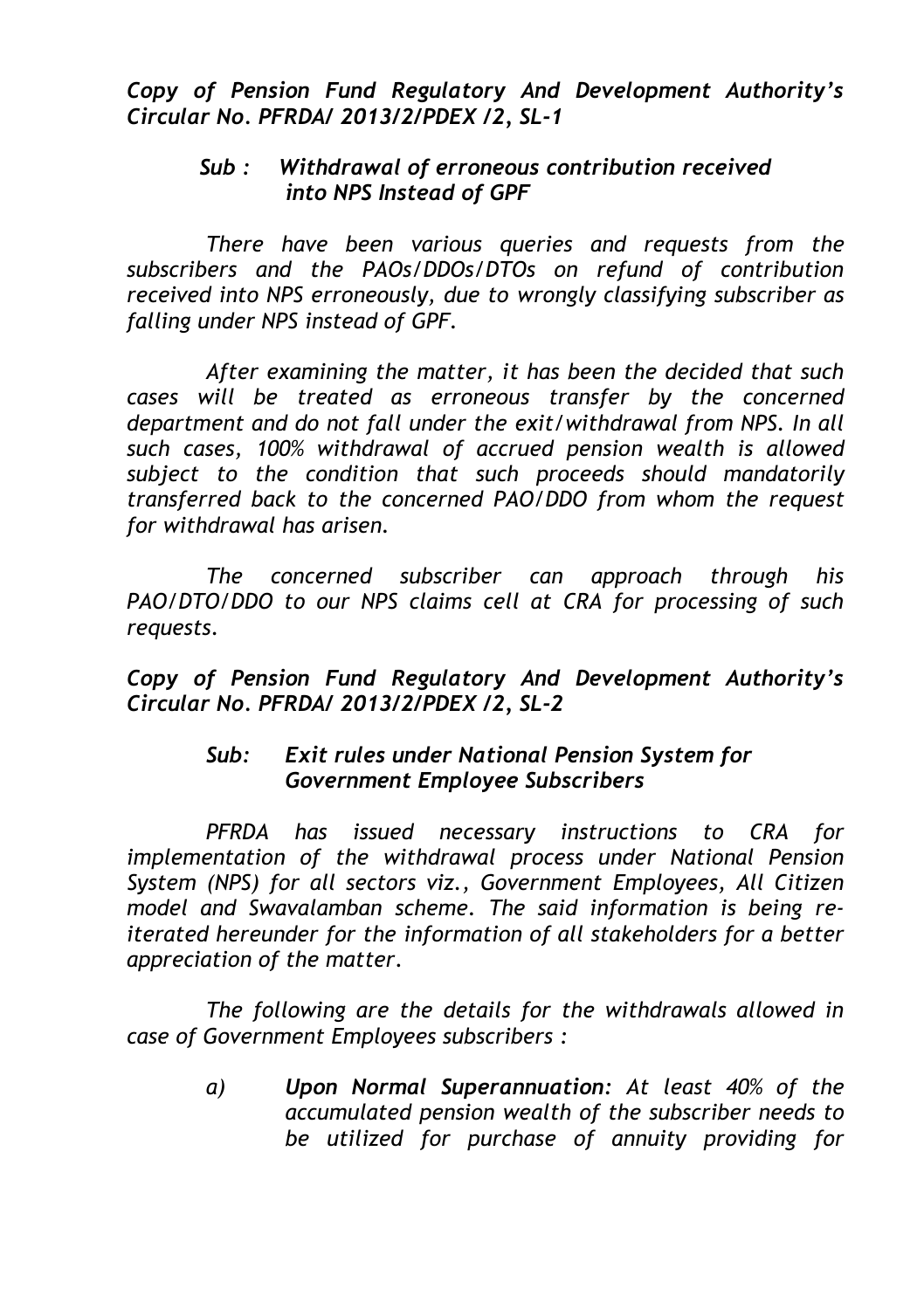*monthly pension to the subscriber and balance is paid as lump sum payment to the subscriber.*

- *b) Upon Death: The entire accumulated pension wealth (100%) would be paid to the nominee/legal heir of the subscriber and there would not be any purchase of annuity/monthly pension.*
- *c) Exit from NPS before the age of Normal superannuation (irrespective of cause): At least 80% of the accumulated pension wealth of the subscriber needs to be utilized for purchase of annuity providing for monthly pension to the subscriber and the balance is paid as a lump sum payment to the subscriber.*

*The subscribers would be able to purchase the annuities directly from the empanelled Annuity Service Providers as per their choice of annuity that is available in the market/with the Annuity Service Provider's(ASP's) empanelled by PFRDA.*

*Copy of Pension Fund Regulatory And Development Authority's Circular No. PFRDA/ 2013/2/ PDEX /2, SL-3*

## *Sub: Exit rules under National Pension System for All Citizen model under UoS including Corporates and Swavalamban scheme*

*PFRDA has issued necessary instructions to CRA for implementation of the withdrawal process under National Pension System (NPS) for all sectors viz., Government Employees, All Citizen model and Swavalamban scheme. The said information is being reiterated hereunder for the information of all stakeholders for a better appreciation of the matter.*

*The following are the details for the withdrawals allowed in case of All Citizen model and Swavalamban scheme subscribers:*

- *a) Upon reaching the age of 60 Years: At least 40% of the accumulated pension wealth of the subscriber needs to be utilized for purchase of annuity providing for monthly pension to the subscriber and balance is paid as lump sum payment to the subscriber.*
- *b) Upon Death: The entire accumulated pension wealth (100%) would be paid to the nominee/legal heir of the*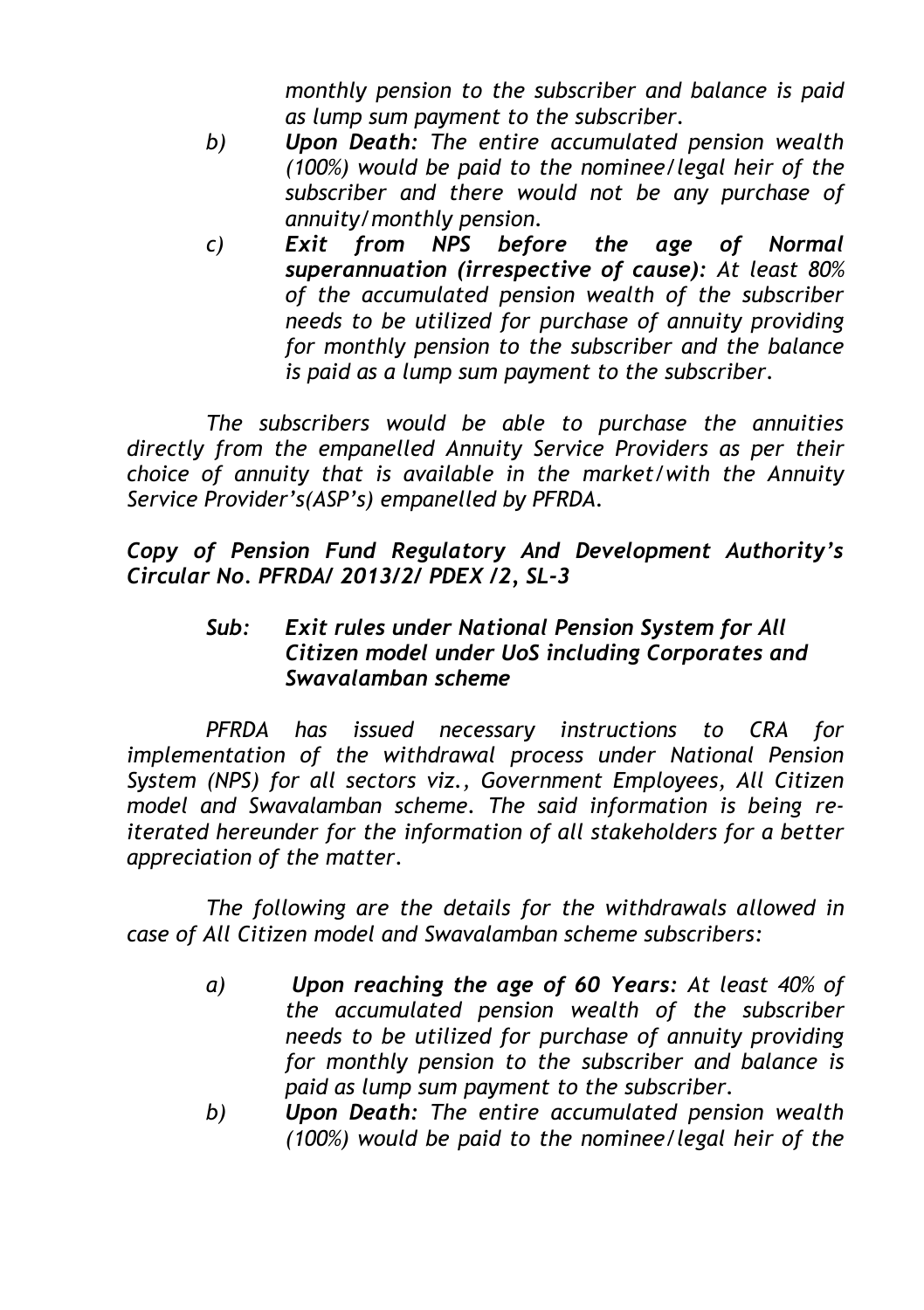*subscriber and there would not be any purchase of annuity/monthly pension.*

*c) Exit from NPS before the age of 60 Years (irrespective of cause): At least 80% of the accumulated pension wealth of the subscriber needs to be utilized for purchase of annuity providing for monthly pension to the subscriber and the balance is paid as a lump sum payment to the subscriber.*

*The subscribers would be able to purchase the annuities directly from the empanelled Annuity Service Providers as per their choice of annuity that is available in the Market/with the Annuity Service Provider's (ASP's) empanelled by PFRDA.*

*For Swavalamban withdrawals under (a) & (c) above, there is an overriding condition on the lump sum payment payable due to which the entire accumulated pension wealth would be annuitized in case if the monthly pension obtained by using the 40%/80% of the pension wealth is below Rs. 1000/- per month.*

*Copy of Pension Fund Regulatory And Development Authority's Circular No. PFRDA/ 2013/2 PDEX /2, SL-4*

## *Sub: Processing of withdrawal requests of Non IRA Compliant subscribers*

*PFRDA has issued necessary instructions to CRA with respect to the withdrawal guidelines for Non IRA Compliant subscribers in case of government servants who have died or resigned. The said information is being re-iterated hereunder for the information of all stakeholders for a better appreciation of the matter.*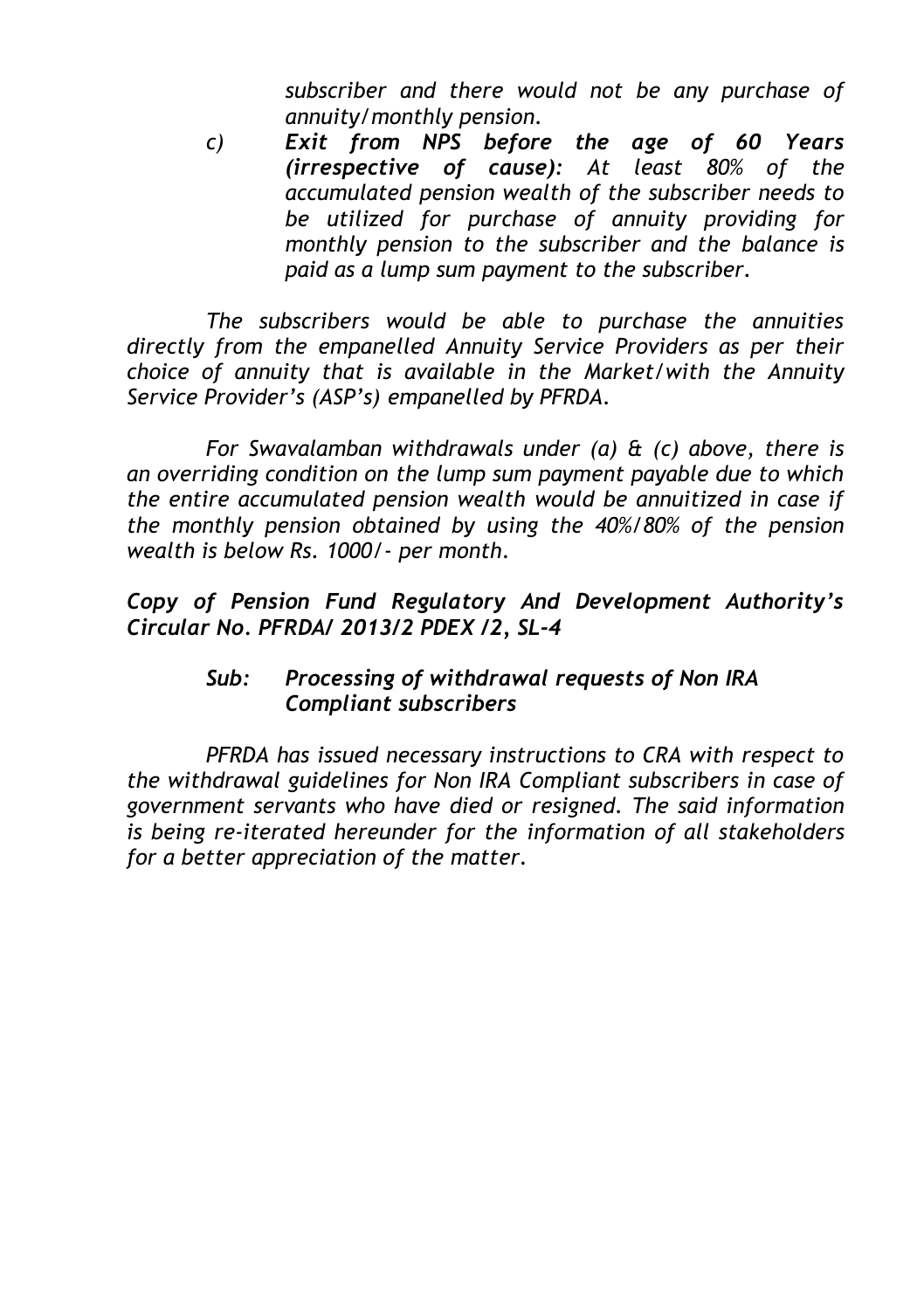*The following are the details of the process to be followed:*

|                                                   | Exit from NPS arising out of<br>death                                                                                                                                                                                                 | Exit from NPS before the age of<br>superannuation<br>normal<br>æ<br>arising out of resignation                                                                                                                                                                                           |
|---------------------------------------------------|---------------------------------------------------------------------------------------------------------------------------------------------------------------------------------------------------------------------------------------|------------------------------------------------------------------------------------------------------------------------------------------------------------------------------------------------------------------------------------------------------------------------------------------|
| <b>Non-IRA</b><br>Complaint<br><b>Subscribers</b> | • Certification from<br>the<br>concerned PAO/DTO/DDO<br>(attached as annexure I)<br>• Affidavit<br>from<br>the<br>claimant<br>(attached as annexure II)<br>• Filling of respective<br>death claim form along<br>with relevant details | Subscriber has to:<br>• Submit duly filled S1 form<br>for enabling the complete<br>data capture in CRA system.<br>No PRAN generation activity<br>will be undertaken.<br>$\bullet$ Submit<br>dulv<br>filled<br>Withdrawal form along with<br>relevant details<br>all<br>and<br>documents. |

*2. In case of death where PPAN was assigned but corresponding PRAN was not generated and the respective contribution is held with the concerned employer/department, then, the respective employer/department may take appropriate decision at their end.*

## *Copy of Pension Fund Regulatory And Development Authority's Circular No. PFRDA/ 2013/2/ PDEX / 2, SL-5*

# *Sub: Additional Benefit on death/disability of government servant covered by National Pension System (NPS)*

*PFRDA has in past replied to various queries received from various government departments in reference to OM No, 38/41/P&PWA (A) issued by DoP & PW's dated 05/05/2009 with respect to the additional relief on death/disability of government servants covered by the new Defined Contributory Pension System (NPS). The said information is being re-iterated hereunder for the information of all stakeholders for a better appreciation of the matter.*

*It has been decided that additional benefits provided in terms of the said OM are over and above the benefits provided by the National Pension System, as per para 3 of the OM. In case the recovery of the accumulated pension wealth under NPS account is to be undertaken as per government's decision, it has to be done by the department concerned directly from the subscriber/nominees/legal heirs after due payment from NPS system to them, in order to fulfill the contractual obligations under NPS.*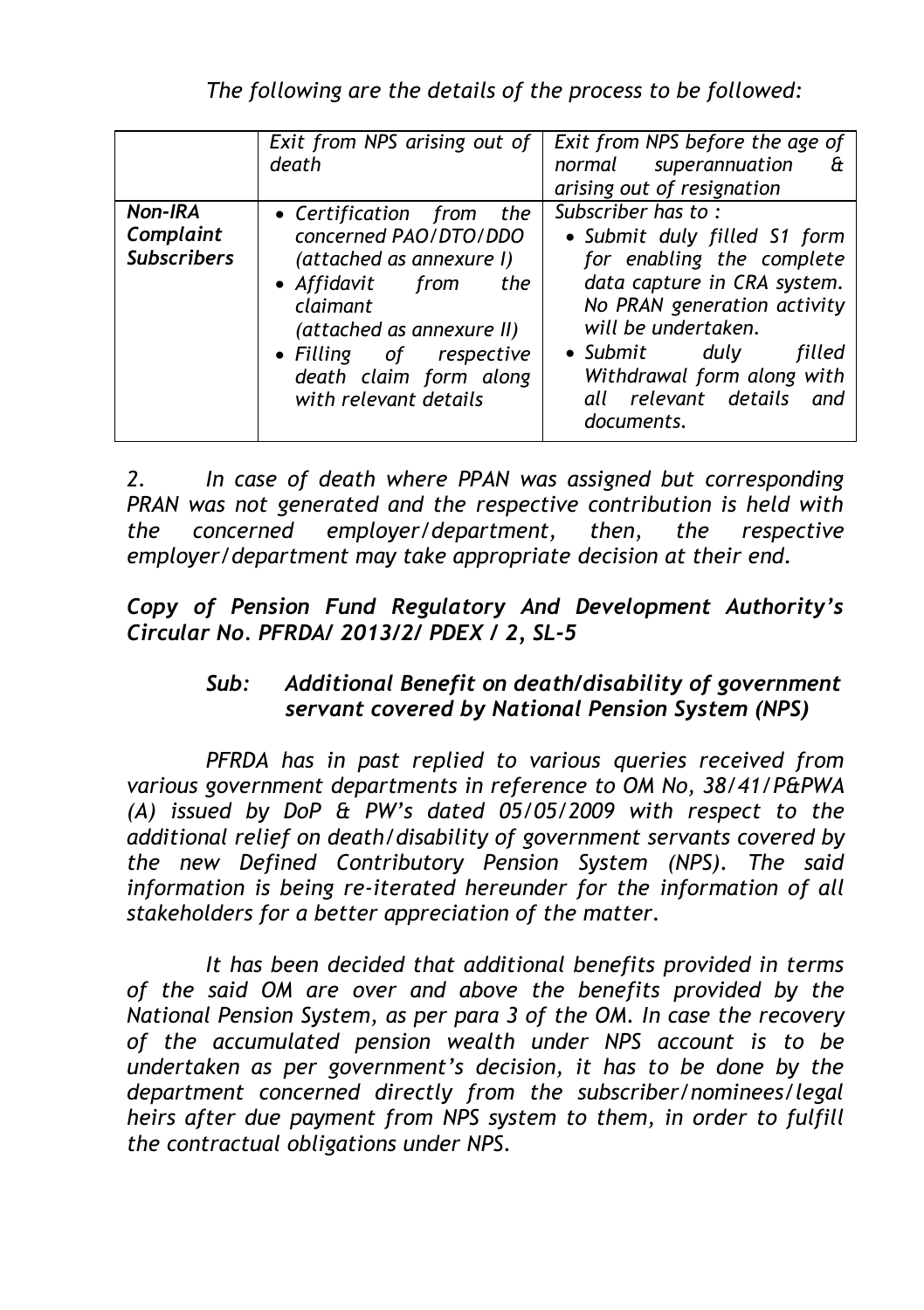*Copy of Pension Fund Regulatory And Development Authority's Circular No. PFRDA/ 2013/2 PDEX / 2, SL-6*

## *Sub: Empanelment of Annuity Service Providers (ASPs) under National Pension System for providing annuity services*

*PFRDA has issued necessary instructions to CRA with respect to the Empanelment of Annuity Service Providers (ASPs) under National Pension System for providing annuity services. The said information is being re-iterated hereunder for the information of all stakeholders for a better appreciation of the matter.*

*Following seven Annuity Service Providers (ASPs) have been empanelled for the purpose:-*

- *1. Life insurance Corporation of India*
- *2. SBI Life Insurance Co. Ltd.*
- *3. ICICI Prudential Life Insurance Co. Ltd.*
- *4. Bajaj Allianz Life Insurance Co. Ltd.*
- *5. Star Union Dai-ichi Insurance Co. Ltd.*
- *6. Reliance Life Insurance Co. Ltd.*
- *7. HDFC Standard Life Insurance Co. Ltd.*

*The companies would be offering their approved annuity products to NPS subscribers and would also designing products suiting our requirements.*

*Copy of Pension Fund Regulatory And Development Authority's Circular No. PFRDA/ 2013/2/ PDEX /2, SL-7*

#### *Sub: Addendum to Form S1 to be used and in case of Blind /illiterate applicants of NPS*

*With reference to the subject cited above. PFRDA has issued an addendum to Form S1 to be used for enrolling blind/illiterate applicants under NPS to mitigate the problems faced by them during submission of the Form.*

*Two separate Annexures A1 & A2 categorically will be used for Government employees and for All Citizen Model & Corporate.*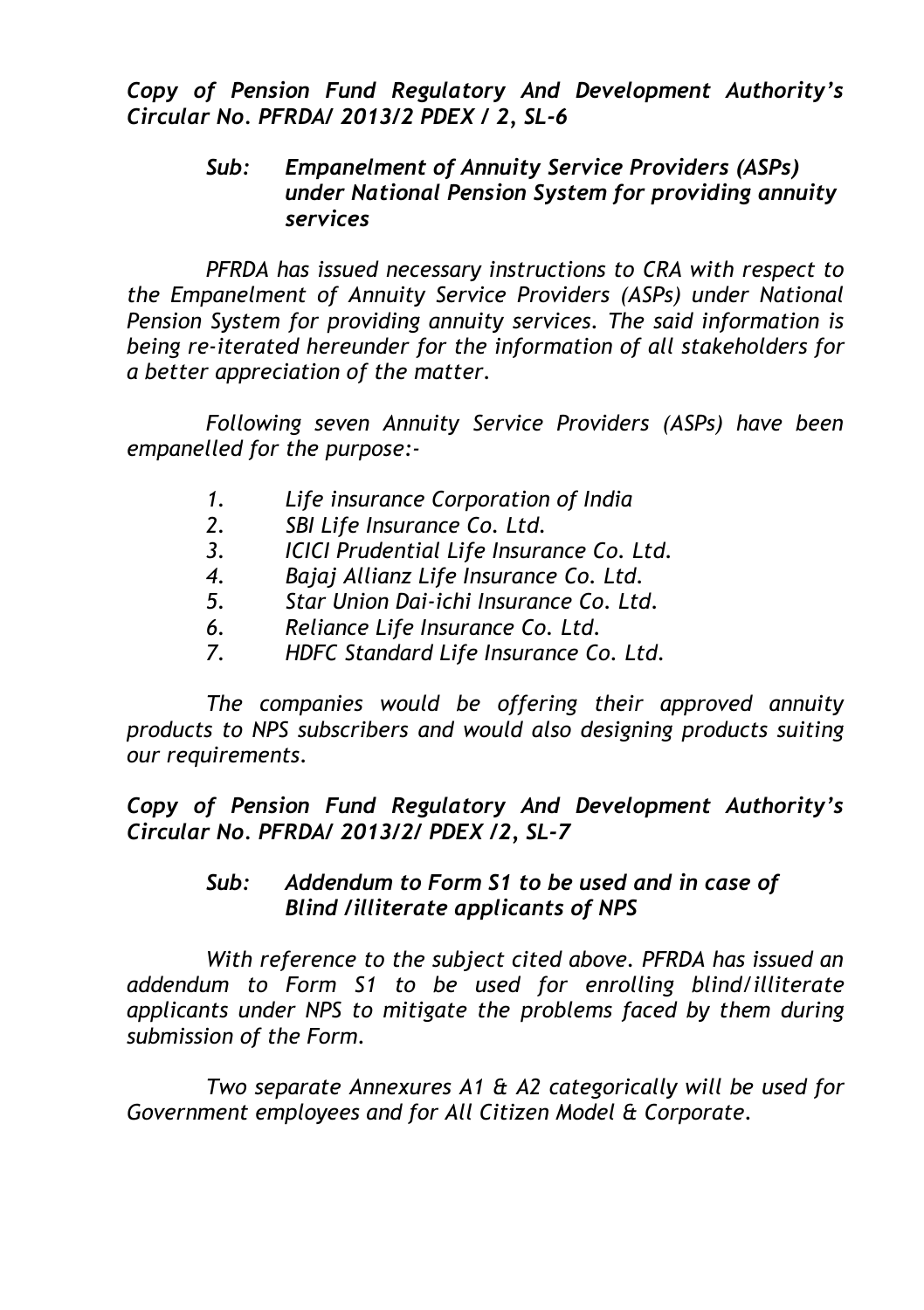*Copies of the annexures are attached herewith for information and use.*

## *Annexure A1*

## *DECLARATION*

## *(Declaration in case if the applicant is illiterate, incapable of writing or blind)*

*Note: In case the applicant is illiterate or blind or incapable of writing, the thumb impression of the applicant should be attested by a person of standing whose identity can easily be established but not related to CRA/PFRDA and this declaration should be made by him/her.*

*I hereby declare that I have fully explained the above questions to the applicant in ……………… (language) and l have truthfully recorded the answers and explained to the applicant and that the applicant has affixed his/her thumb impression to the S1 form after duly understanding the contents thereof.*

*Signature of the Declarant ( …………. ) ( ……………….. )*

 *Thumb impression\*/Signature of the Applicant*

*Name of the Declarant …………………………*

*Address of the declarant…………………………………………………………………………… …………………………………………………………………………………………………………………… ………………………………………………………………………………………………………………….*

| 1. Signature of Witness: | 2. Signature of Witness: |
|--------------------------|--------------------------|
| Name of Witness:         | Name of Witness:         |
| Address of Witness:      | Address of Witness:      |

*Signature of DDOIDTO/PAO: ………………………………………………….. Name of DDOIDTOIPAO: ……………………………………………………………. Stamp:*

*\* Left thumb impression in case of male and right thumb impression in case of female.*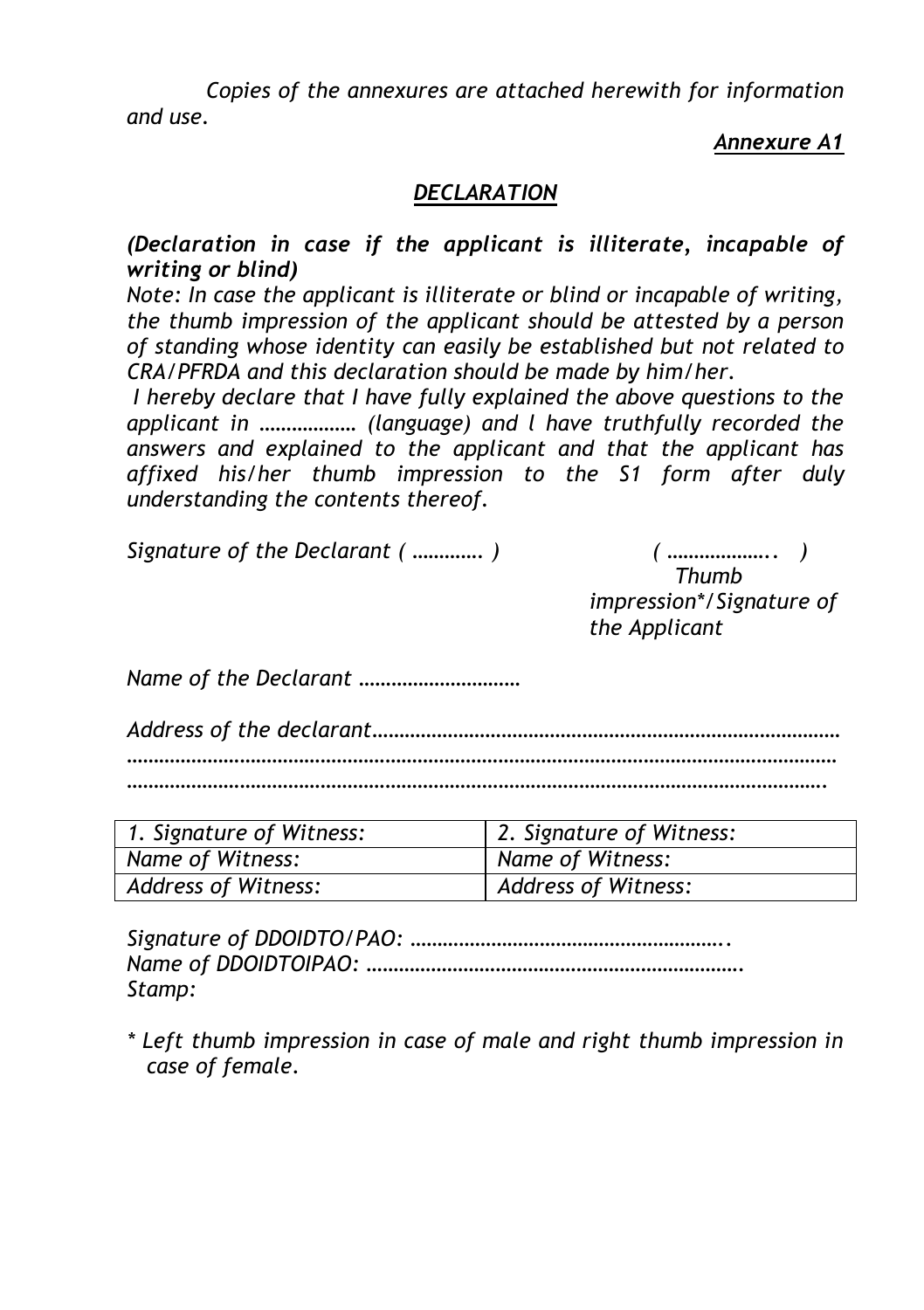## *DECLARATION*

*(Declaration in case if the applicant is illiterate, incapable of writing or blind)*

*Note: In case the applicant is illiterate or blind or incapable of writing, the thumb impression of the applicant should be attested by a person of standing whose identity can easily be established but not related to CRA/PFRDA and this declaration should be made by him/her.*

*l hereby declare that l have fully explained the above questions to the applicant in*

*I hereby declare that I have fully explained the above questions to the applicant in ……………… (language name) and l have truthfully recorded the answers and explained to the applicant and that the applicant has affixed his/her thumb impression to the S1 form after duly understanding the contents thereof.*

*Signature of the Declarant ( …………. ) ( ……………….. )*

 *Thumb impression\*/Signature of the Applicant*

*Name of the Declarant …………………………*

*Address of the declarant…………………………………………………………………………… …………………………………………………………………………………………………………………… ………………………………………………………………………………………………………………….*

| 3. Signature of Witness: | 4. Signature of Witness: |
|--------------------------|--------------------------|
| Name of Witness:         | Name of Witness:         |
| Address of Witness:      | Address of Witness:      |

*Name of POP/POP-SP: ……………………………………………………………. Signature of Authorised Signatory: ………………………………………………….. Name of the Authorised Signatory: …………………………………………………..*

*Stamp:*

*\* Left thumb impression in case of male and right thumb impression in case of female.*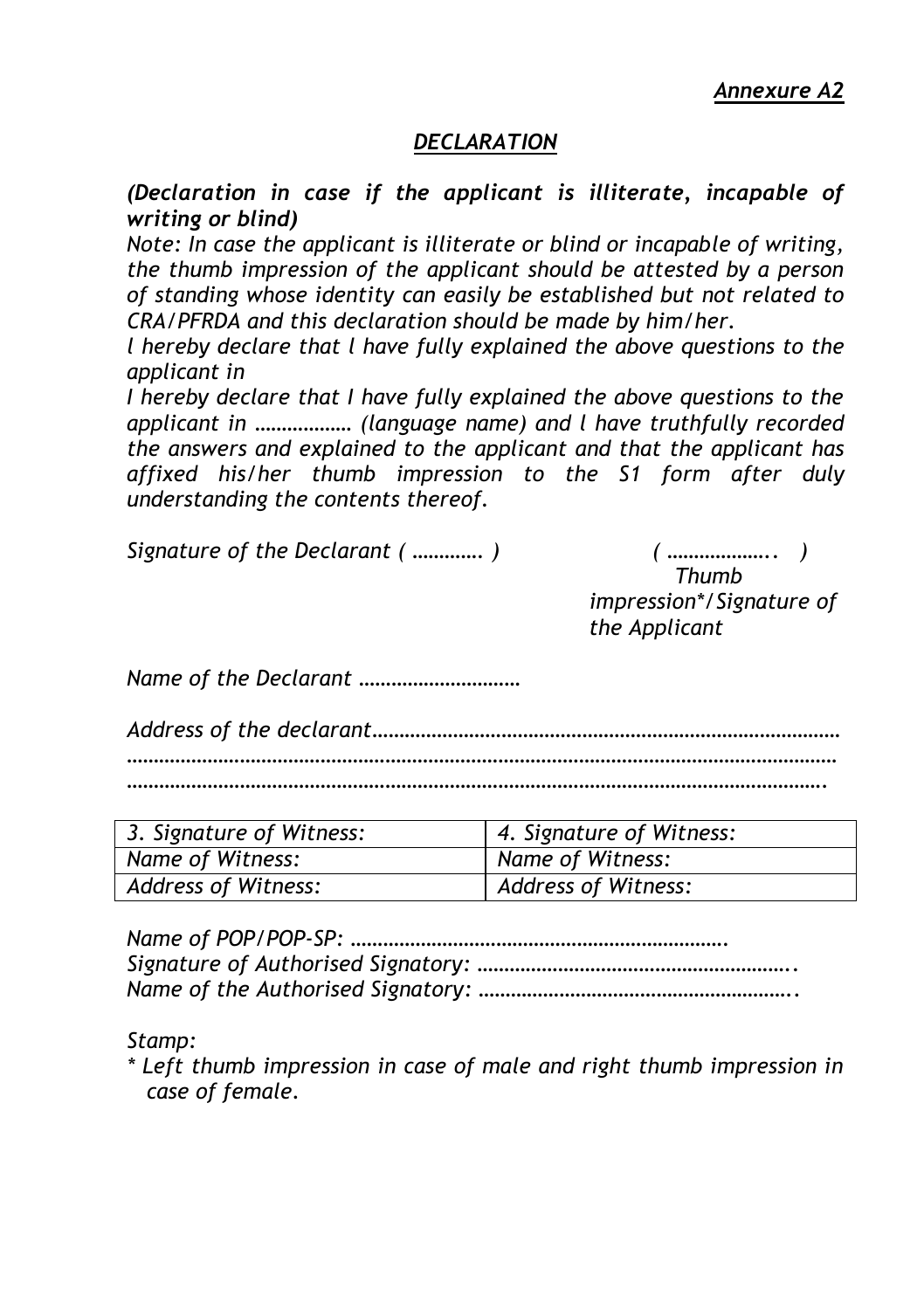*Copy of Pension Fund Regulatory And Development Authority's Circular No. PFRDA/ 2013/2/ PDEX / 2, SL-8*

## *Sub: Online Subscriber Registration facility for Points of Presence*

*There have been several requests in the past with respect to the implementation of online facility for Points of Presence which is going to make the subscriber registration process simpler and faster. Some of the PoPs have shared their working models and their experience with us in the past. After due examination of the issues involved, the final procedures and operational guidelines on the same are laid out as below:*

*The following are the operational models available for online Subscriber Registration facility for Points of Presence which can be utilized by the POP's.*

*Option A: Subscriber File uploads with all details including photograph and signature where PoP is on centralized upload model.*

*Option B: Subscriber File uploads excluding photograph and signature where PoP is on centralized upload model.*

*Option C: Online data entry in CRA system where PoP is on decentralized upload model.*

*Currently, only Option B is ready to use in the system while Option A is under system development. We shall update you as soon as Option A is also made available for use. The operational details of these options are enclosed as Annexure attached along with and which need to be complied with for availing the facility.*

*You are also requested to make sure that there are no Non-IRA compliant cases reported from your end. A POP can contact our CRA M/s NSDL to avail and implement the facility.*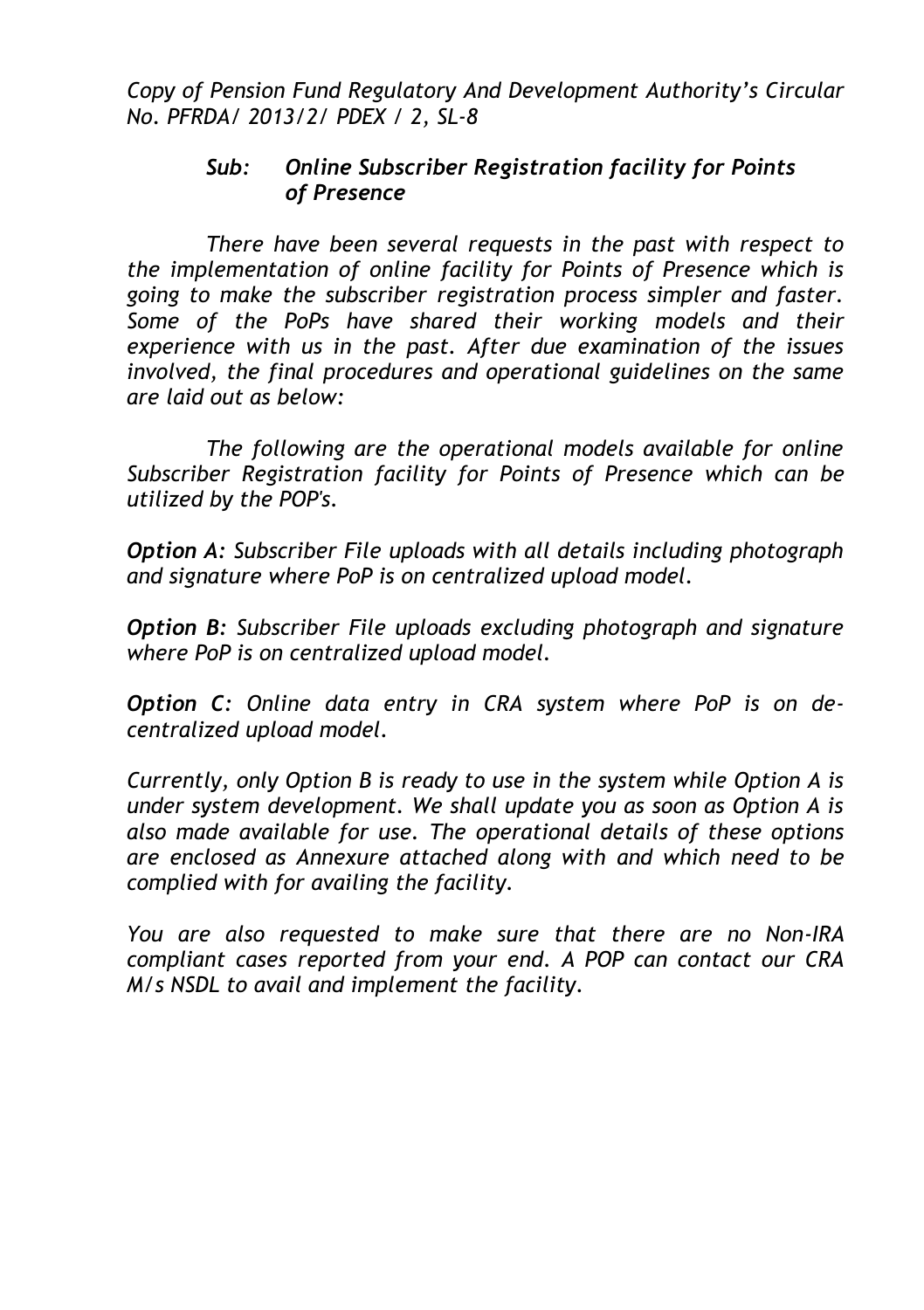#### *Annexure*

# *Online PRAN generation by the Points of Presence (PoPs):*

*There are three alternatives for online PRAN generation as given below:-*

- *A. Subscriber File uploads with all details including photograph and signature where PoP is on centralized upload model.*
- *B. Subscriber File uploads excluding photograph and signature where PoP is on centralized upload model.*
- *C. Online data entry in CRA system where PoP is on de-centralised upload model.*

*However, the PoP has to select one of these and inform the CRA before activation of such facility.*

*For the three alternatives mentioned above, processes are briefly provided below:-*

# *A. Subscriber File upload with all details including photograph and signature*

- *1. With DSC based user ids provided by CRA, Subscribers' data to be uploaded by the POP/POP-SP using utilities provided to them by CRA. Photograph and signature of the subscriber should also be scanned and uploaded in the CRA system.*
- *2. On acceptance of the file, certain sanitary checks will be carried out as an internal control measure to prevent data entry errors, correctness of photograph/signature etc.*
- *3. PRAN will be generated on T+1. POP will also get an email along with the PRAN report at end of the day,*
- *4. POP can also download the list of PRANs (with various search criteria) from the CRA system.*
- *5. CRA will forward the PRAN card and I-PIN and T-PIN to the subscribers for accessing CRA system.*
- *6. The scan copy of the documents (form & supporting KYC documents- proof of identity/address/date of birth) to be uploaded in the CRA system within a week of PRAN generation.*
- *7. The documents (application form and supporting KYC documents) along with the list of PRANs (which will be available for download from CRA system) are to be certified by the POP and to be submitted on monthly basis to CRA-FC. The certification by the POP will be to the extent that the details uploaded at the time of generation of PRAN are as per the information provided*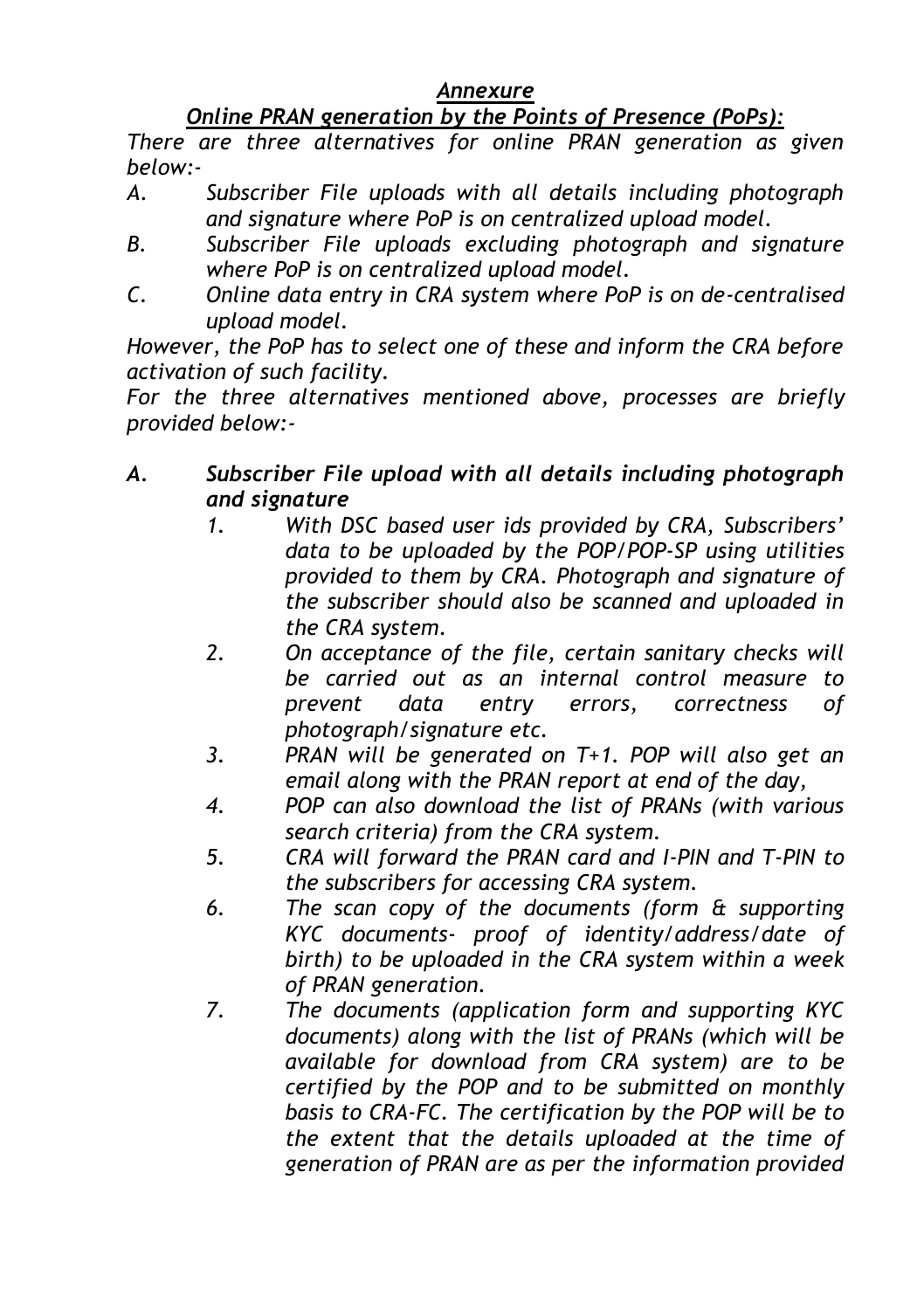*in the documents and the documents submitted are complete in all aspects. For the PRAN list, a request needs to be made and an order number will be generated in the CRA system. The forms pertaining to all PRANs generated during the month should be submitted by end of the next month along with the PRAN list. For example, for PRANs generated during the month of April, the POP is required to give the request for the list of PRANs and same will be available for download from the CRA system. The POP is required todownload the list and to submit the same along with the supporting KYC documents to the CRA-FC latest by May 31st. On the duplicate copy of the PRAN list, the POP can get acknowledgement from the CRA-FC.*

- *B. Subscriber File upload excluding photograph and signature: This option is applicable in case of POPs who are not in a position to scan the photograph & signature of the subscriber and upload the same in the CRA system.*
	- *1. With DSC based user ids provided by CRA, Subscribers' data to be uploaded by the POP/POP-SP using utilities provided to them by CRA.*
	- *2. On acceptance of the file, sanitary checks will be carried out as an internal control measure to prevent data entry errors etc.*
	- *3. PRAN will be generated on T+1. POP will also get an email along with the PRAN report at end of the day*
	- *4. POP can also download the list of PRANs (with various search criteria) from the CRA system.*
	- *5. CRA will forward the I-PIN and T-PIN to the subscribers for accessing CRA system.*
	- *6. Scan copy of the supporting documents (proof of identity/address/date of birth) to be uploaded in the CRA system within a week of PRAN generation.*
	- *7. The documents (application form and supporting KYC documents) along with the list of PRANs (which will be available for download from CRA system) are to be certified by the POP and to be submitted on monthly basis to CRA-FC. The certification by the POP will be to the extent that the details uploaded at the time of generation of PRAN are as per the information provided in the documents and the documents submitted are complete in all aspects. For the PRAN list, a request*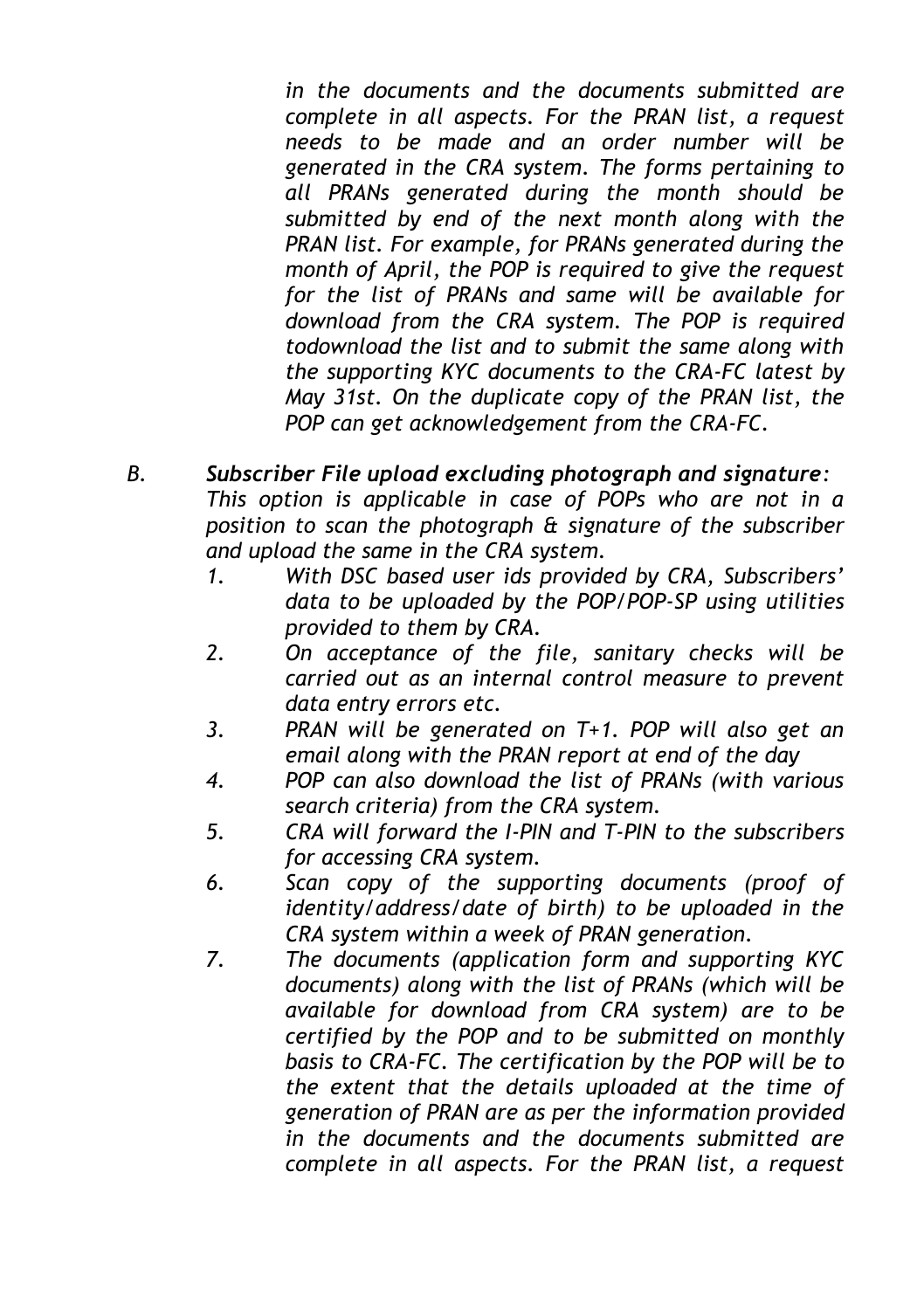*needs to be made and an order number will be generated in the CRA system. The forms pertaining to all PRANs generated during the month should be submitted by end of the next month along with the PRAN list. For example, for PRANs generated during the month of April, the POP is required to give the request for the list of PRANs and same will be available for download from the CRA system. The POP is required to download the list and to submit the same along with form and the supporting KYC documents to the CRA-FC latest by May 31st. On the duplicate copy of the PRAN list, the POP can get acknowledgement from the CRA-FC.*

- *8. CRA-FC will update the PRAN with photograph & signature.*
- *9. CRA will forward the PRAN card to the subscriber.*
- *10. It is the responsibility of the PoP to ensure that all the documents as referred at point no. 7 are sent to CRA-FC within 15 days from the date of receipts of PRAN from CRA by mail or any other mode. CRA will be deactivating the account if the CRA-FC does not update/generate the PRAN card by the last working day of the succeeding month of the PRAN generation in the CRA system.*
- *11. For reactivation of such accounts, the PoP has to ensure the submission of documents and also pay for the charges as required for reactivation of accounts.*
- *C. Online data entry In CRA system: In this option, the POP need not have separate software/utility for preparing subscriber registration file. The process of PRAN generation through this option is given below:*
	- *1. Online PRAN registration is a Maker - Checker activity. Two different DSC based user ids will be required to capture and verify the request*
	- *2. POP is required to capture the details in the CRA system using a DSC based user id. With another DSC based user id, the POP should verify the data in the CRA system.*
	- *3. Photograph and signature are to be scanned and uploaded in the CRA system.*
	- *4. Once the details are verified, certain sanitary checks will be carried out as an internal control measure to*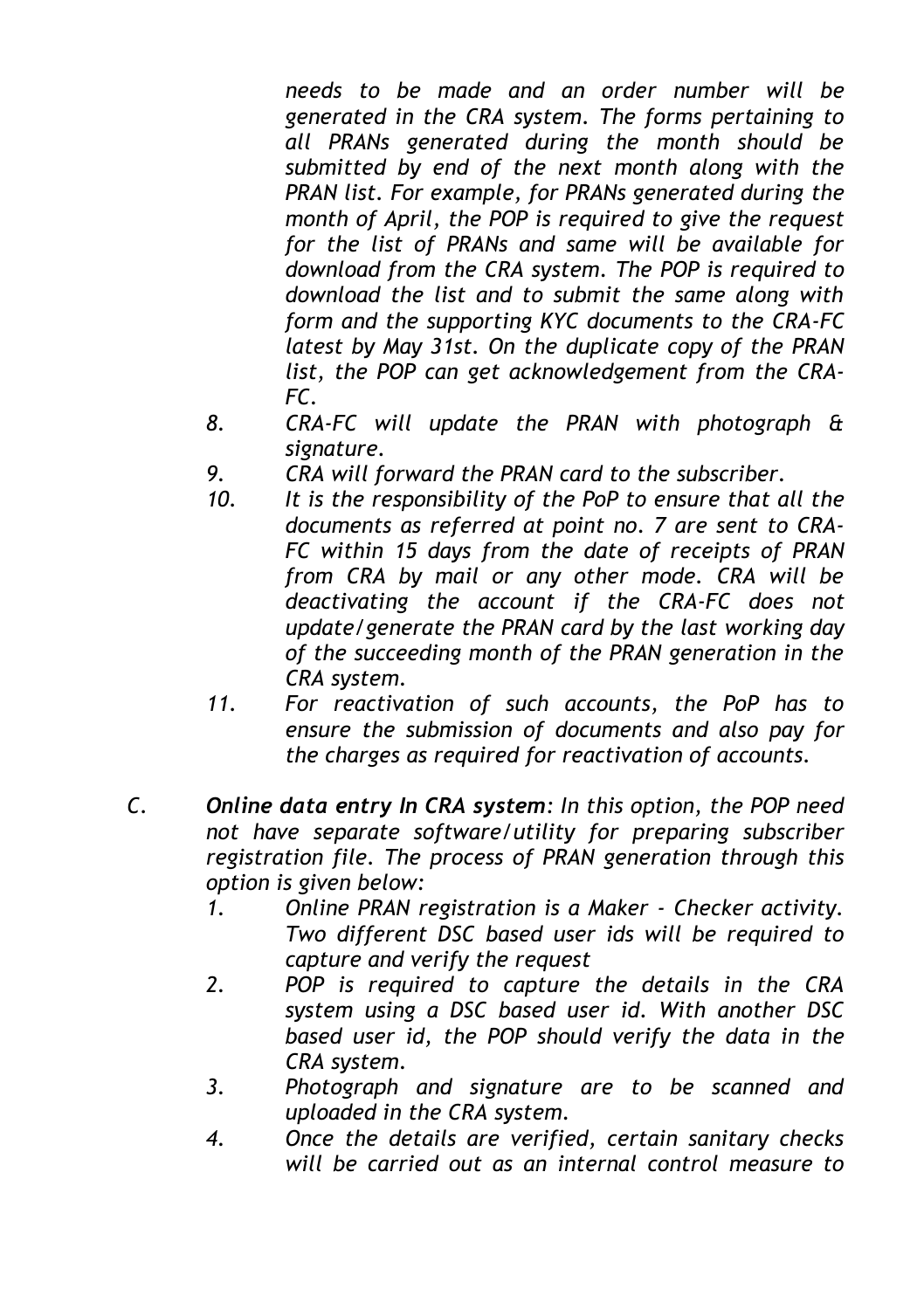*prevent data entry errors, correctness of photograph/signature etc.*

- *5. PRAN is generated on T+1 basis (EOD) and POP will get an email along with the PRAN report.*
- *6. POP can also download the list of PRANs (with various search criteria) from the CRA system.*
- *7. The documents (application form and supporting KYC documents) along with the list of PRANs (which will be available for download from CRA system) are to be certified by the POP and to be submitted on monthly basis to CRA-FC. The certification by the POP will be to the extent that the details uploaded at the time of generation of PRAN are as per the information provided in the documents and the documents submitted are complete in all aspects. For the PRAN list, a request needs to be made and an order number will be generated in the CRA system. The forms pertaining to all PRANs generated during the month should be submitted by end of the next month along with the PRAN list. For example, for PRANs generated during the month of April, the POP is required to give the request for the list of PRANs and same will be available for download from the CRA system. The POP is required to download the list and to submit the same along with the supporting KYC documents to the CRA-FC latest by May 31st. On the duplicate copy of the PRAN list, the POP can get acknowledgement from the CRA~FC.*

*Copy of Pension Fund Regulatory And Development Authority's Circular No. PFRDA/ 2013/2/ PDEX /2, SL-8*

# *Sub: Revised charge structure of POPs under NPS*

*Attention of all stakeholders is invited to initiating the implementation of the recommendations of the Bajpai Committee to Review Implementation of National Pension System (NPS) in the Private (Non-Government) Sector, Pension Fund Regulatory and Development Authority (PFRDA) has announced changes in the charge structure for the Points of Presence (POP) for Private Sector subscribers under National Pension System (NPS) is revised as under, with immediate effect:-*

*1. An Initial subscriber registration charge of Rs.100/- and an ad valorem transaction charge of 0.25% of the initial*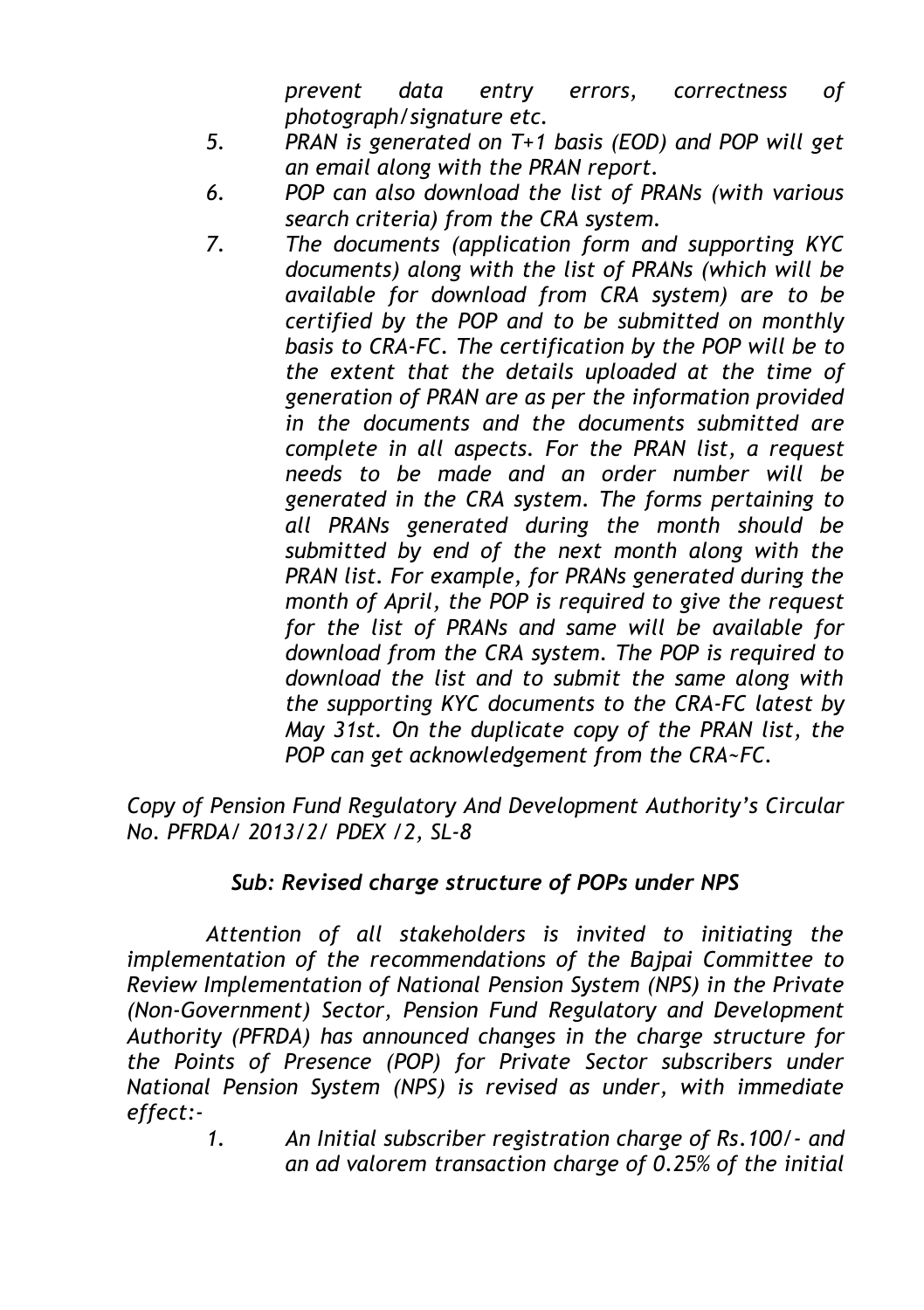*contribution amount from subscriber subject to a minimum of Rs.20 and a maximum of Rs.25,000/-.*

- *2. Any subsequent transaction involving contribution upload - 0.25% of the amount subscribed by the NPS subscriber, subject to minimum of Rs.20/- and a maximum of Rs. 25000/-*
- *3. Any other transaction not involving a contribution from subscriber - Rs 20/-*

*The above structure is applicable to both individuals and corporates in the Private (Non-Government) Sector, and is expected to sufficiently incentivize the PoPs to actively participate in the opening of NPS accounts and also provide improved services to account holders. The PoPs have the option to negotiate on the above charges with the subscribers, but within the prescribed charge structure.*

# *Copy of Pension Fund Regulatory And Development Authority's Circular No. PFRDA/ 2013/2/ PDEX / 2, SL-9*

## *Sub: Payment gateway proposals from various POPs-Under All Citizen Model Scheme of NPS*

*We have received several requests from POPs for providing payment gateway options for crediting of NPS contribution (Tier I and Tier II) of the subscribers which would enable them to contribute to the NPS directly without visiting the POP or issuance of physical money instruments. The requests were received for the following gateways :*

- *1. Payment Gateway for subscriptions through credit and debit cards issued by MasterCard & Visa.*
- *2. Netbanking Gateway, which is seamlessly integrated with the core banking systems of Private, Public Sector and Foreign Banks.*
- *3. E-Collect system which enables citizens to remit their contributions through the RBI Payment systems, NEFF & RTGS directly to the POP's NPS account.*
- *4. Cash to Mobile (C2M) Solution*

*We are hereby inform you that now POPs can provide any of the above payment gateway options which can be made available by them on their websites, subject to the following conditions:*

*1. POP has to ensure that all functions of SCF upload, Fund transfer, MIS upload etc are performed as per the Service Level Agreement entered with PFRDA. In case of Receipt number*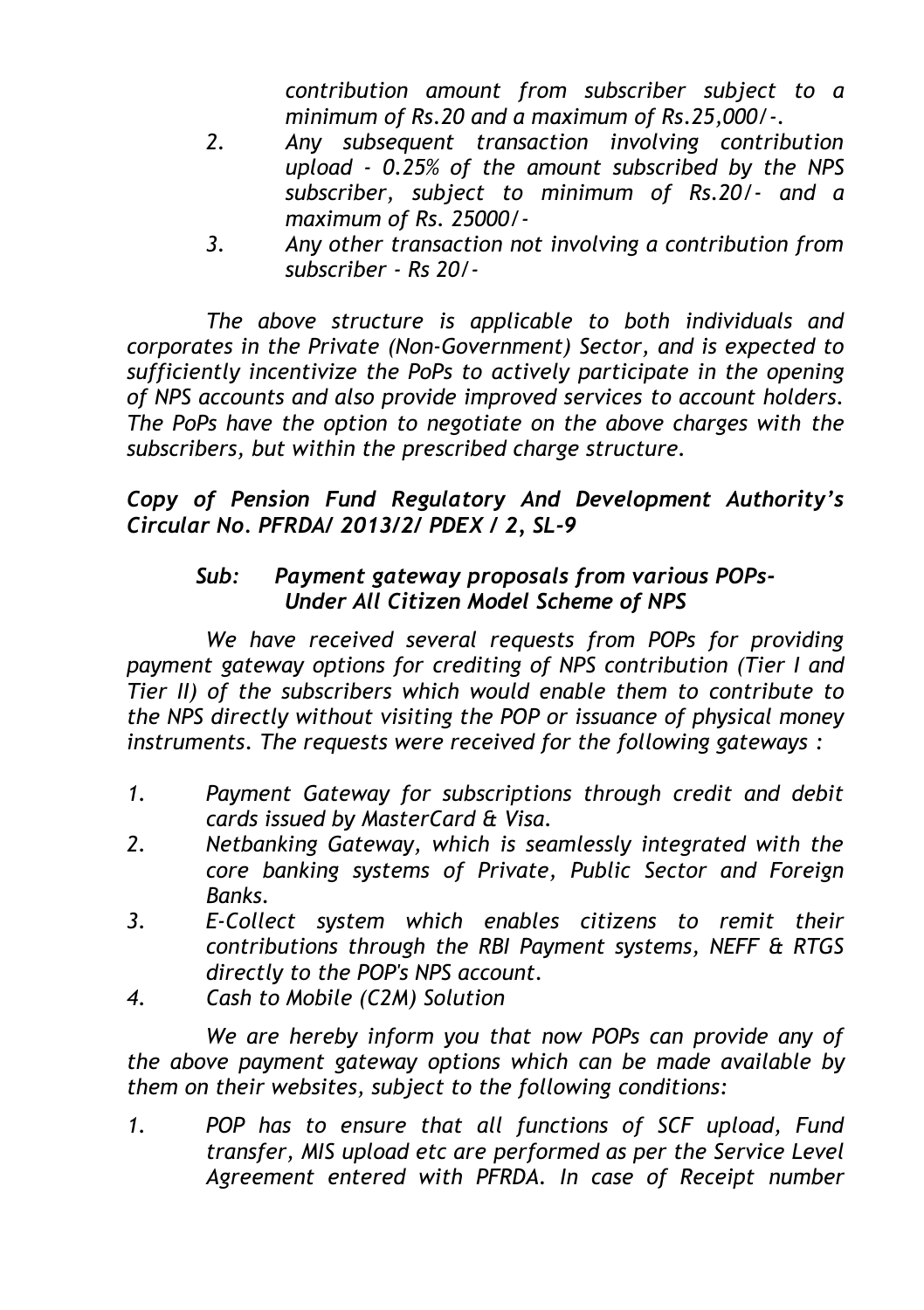*being generated for submission of contribution, the POPs has to provide the Receipt no (which should be according to CRA format) to the subscriber. The receipt no. can be forwarded by e-mail to the subscriber if necessary. Further, these numbers should be uploaded as part of the MIS.*

- *2. The POP would be responsible for all and any complaints arising out of the payment gateway or other option being used by the subscriber for remittance of funds to NPS.*
- *3. It is the responsibility of the POP to discuss and integrate their systems with CRA wherever required. Therefore, you may appropriately devise your payment gateway option at your end keeping the above in view.*

*You may contact CRA for any queries related to the system integration/synchronization.*

*Estt.Srl.No. 68 /2013 RBE No.70/2013*

*No.P/5th PC/11 Dated: 22.07.2013*

- *Sub: Rates of Dearness Allowance applicable w.e.f. 01.01.2013 to the Railway employees continuing to draw their pay in the prerevised scale as per 5th CPC*
- *Ref: Railway Board's letter Nos :- 1. PC-V/2009/A/DA/1 dt.22.11.12 (Estt.Srl.No.152/12) and*
	- *2. PC-V/97/1/7/14 dt.17.11.08 (Estt.Srl.No.194/08)*

*Railway Board's letter No. PC-V/2009/A/DA/1 dated 16.07.2013 (RBE No.70/2013) is as under:-*

*In continuation of Ministry of Railway's letter of even Number dated 22.11.2012 (PC-VI/305, RBE No.131/2012) revising rates of Dearness Allowance w.e.f. 01.07.2012 in respect of Railway Servants who continue to draw their pay and emoluments in the pre-revised scales of pay (5th CPC Scales), the rates of Dearness Allowance admissible to these categories of employees shall be enhanced from the existing rate of 151% to 166% w.e.f. 01.01.2013. All other conditions as laid down in the Board's letter dated 17.11.2008 (RBE No.179/2008) will continue to apply.*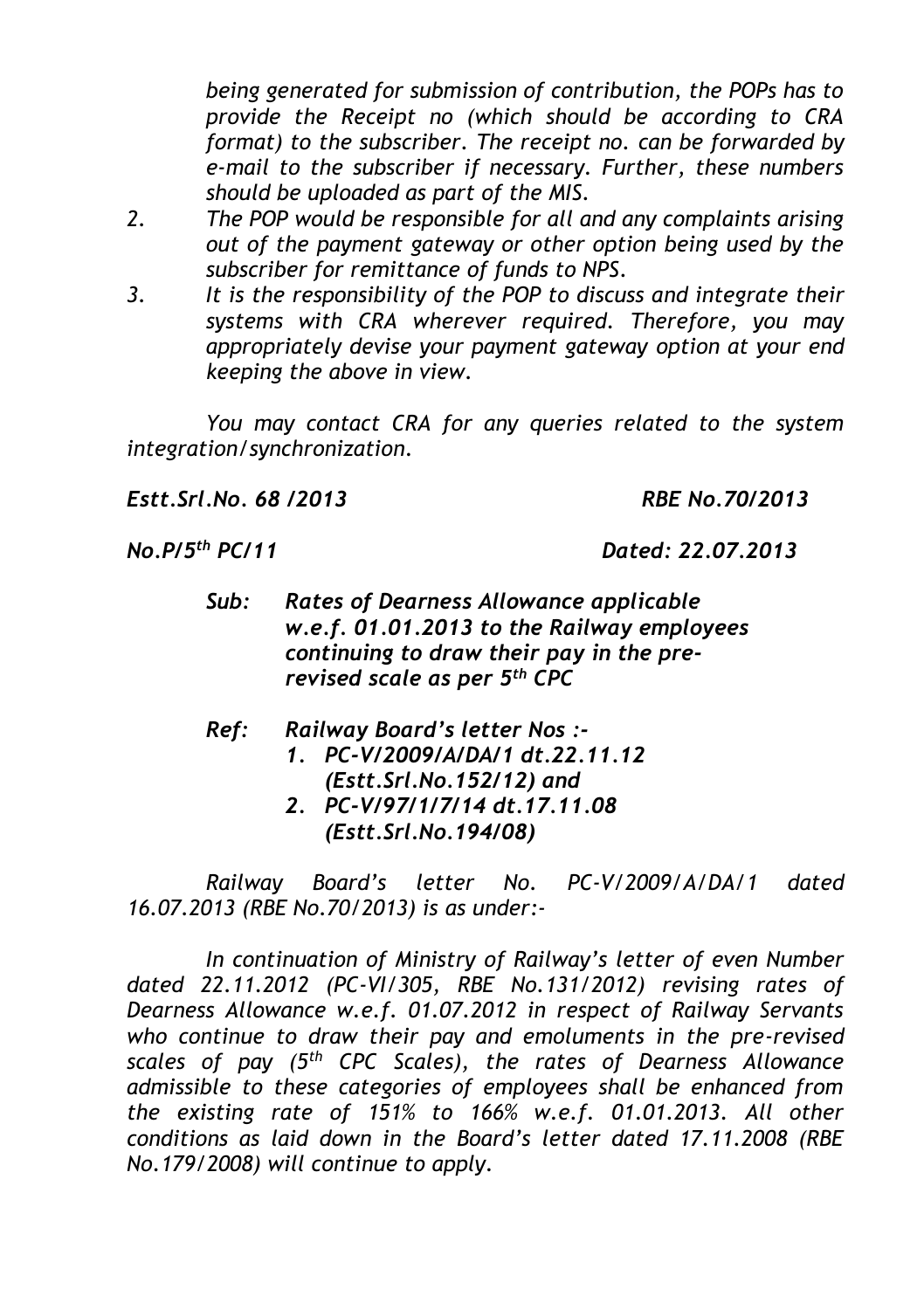*2. This issues with the concurrence of the Finance Directorate of the Ministry of Railways.*

*[Authority : MoF's OM No.1(3)/2008-EII(B), dated 02.05.2013]*

## *Estt.Srl.No. 69 /2013 RBE No. Nil*

## *No.P/R/20/78/Pt.VII/Policy Dated:22.07.2013*

*Sub: Grant of Medical Facilities to dependent relatives – Raising the income ceiling*

*Railway Board's letter No.2010/H-1/2/21 dated 17.07.2013 (RBE No.Nil) is as under :-*

# *CORRIGENDUM*

## *Sub: Grant of Medical Facilities to dependent relatives – Raising the income ceiling*

## *Ref: Railway Board's letter of even No. dated 07.06.2011*

*In the Advance Correction Slip No.12 to the Indian Railway Medical Manual (IRMM) - 2000 enclosed with the above referred Board's letter dated 07.06.2011, the words "15% of the emoluments" appearing in the 3rd line may be read as "15% of the basic pay". Rest of the contents will remain the same.*

# *Copy of Railway Board's letter No.2010/H-1/2/21 dated 07.06.2011*

## *Sub: Grant of Medical Facilities to dependent relatives – Raising the income ceiling*

*Consequent upon implementation of Govt.'s decision on the recommendations of the Sixth Central Pay Commission regarding revision of minimum family pension to Rs.3500/-, it has been decided that a dependent relative in relation to a Railway servant as defined in para 601(6) of the Indian Railways Medical Manual, 2000 shall be considered eligible for entitlement of Medical facilities if his/her income does not exceed minimum pension/family pension i.e. Rs.3500/- and Dearness Relief thereon or 15% of the basic pay of the Railway Servant, whichever is more.*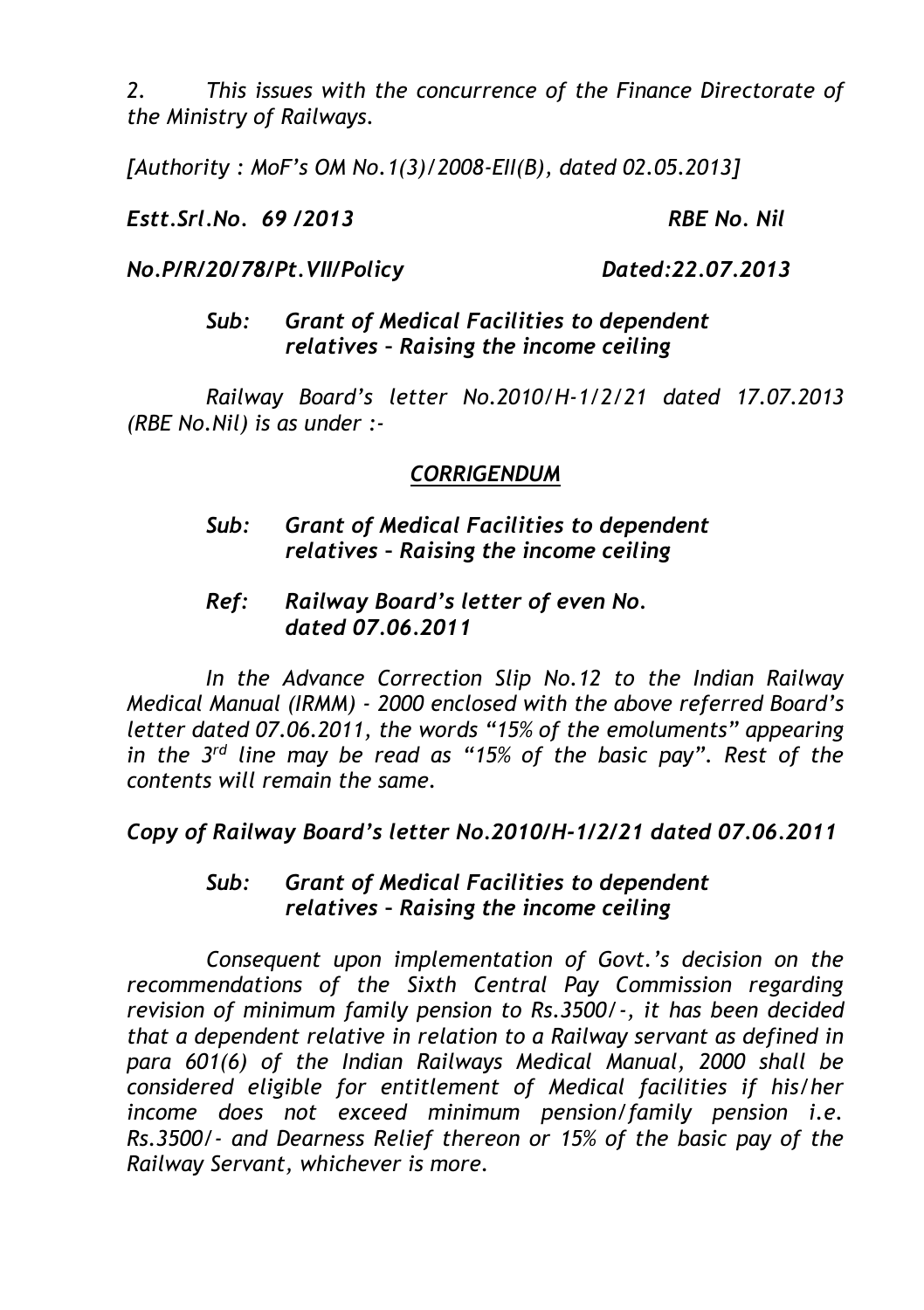*2. Accordingly, in exercise of the powers conferred by the proviso to Article 309 of the Constitution, the President is pleased to direct that the proviso below Para 601(6) of the Indian Railway Medical Manual, 2000 may be amended as per Advance Correction Slip No.12 enclosed.*

## *Advance Correction Slip No.12 to the Indian Railway Medical Manual, 2000*

*The proviso below 601 (6) may be substituted with the following :-*

*"Provided that the above are wholly dependent on and reside with the Railway employee. The words "wholly dependent" mean a person who does not have independent income more than 15% of the emoluments of the Railway servant concerned or Rs.3500/- plus dearness relief thereon, rounded off to the nearest ten rupee figure, whichever is more."*

*(Authority : Railway Board's letter No.2010/H-1/2/21 dated 7.6.2011)*

*Estt.Srl.No. 70/2013 RBE No.65 /2013*

*No.P/D&A/Rules/Pt.II Dated: 25.07.2013*

#### *Sub: Action to be taken in cases where the Railway Servants are convicted by criminal courts*

*Railway Board's letter No. E (D&A)2013 RG6-1 dated.08.07.2013 (RBE No.65/2013) is as under :-*

*A Zonal Railway had in the year 2011, referred to the Ministry of Railways for appropriate action, the case of a Railway servant who had retired from service on superannuation in January, 1992 and had been convicted by the CBI court on a criminal charge in November. 1992. The trial court had sentenced the retired Railway Servant concerned to undergo rigorous imprisonment of one year and to also pay a fine of Rs.1000. The retired Railway servant concerned filed an appeal against his conviction which was admitted in December, 1992. While admitting the appeal the appellate court had granted bail to the convicted Railway servant and also stayed the realisation of fine from him pending disposal of his appeal.*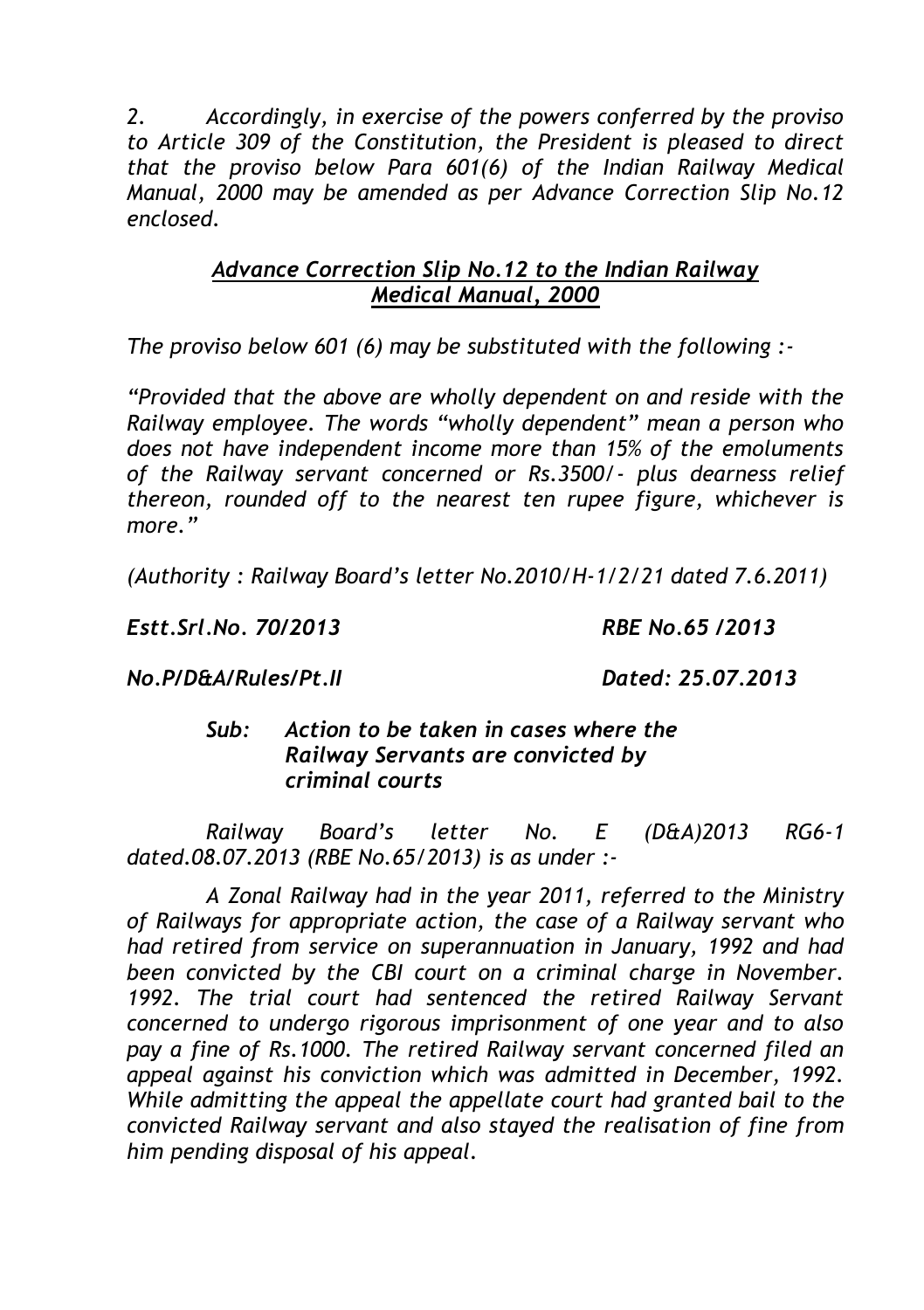*2. The matter was examined by the concerned Directorate in this office and papers thereafter, were submitted to the Hon'ble Minister for Railways for consideration on behalf of the President under Rule 9 of Railway Services (Pension) Rules, 1993. Hon'ble Minister for Railways has taken a very serious view of the abnormal delay of as much as about two decades that has taken place in referring this case to the Board's office for further action.*

*3. The case records has revealed that the abnormal delay as aforesaid took place in the case mainly due to lack of clarity on that part of Zonal Railway authorities as to whether action could be taken against a Railway servant based on his conviction when the appeal filed by him against his conviction is pending. In this connection, attention of the Railways is invited to instructions contained in Board's letter No. E (D&A) 93 RG6-65 dated 6.6.1994. It may be noticed that these instructions clearly answers the issue in question. It has been categorically provided in Board's letter dated. 6.6.1994 mentioned above that the mere filing of an appeal and/or stay of the execution of the sentence do not take away the effect of conviction, unless the appeal is allowed and the conviction is set aside by the appellate court. The competent disciplinary authority may proceed with the institution/completion of disciplinary proceedings, including imposition of the penalty as prescribed in the disciplinary rules, on the basis of conviction imposed on the Railway servant by a criminal court notwithstanding the fact that a higher court on an appeal filed by the railway servant concerned may order suspension of the "sentence" passed by the trial court till the final disposal of the appeal.*

*4. The instructions brought out in para 3 above are hereby reiterated for the information and guidance of all concerned. It may please be ensured that in case of conviction of a Railway servant on a criminal charge prompt action is taken in the light of the position stated in Railway Board's letter dated.6.6.1994 under reference so that the type of the situation as took place in the case referred to in this letter, be avoided in future.*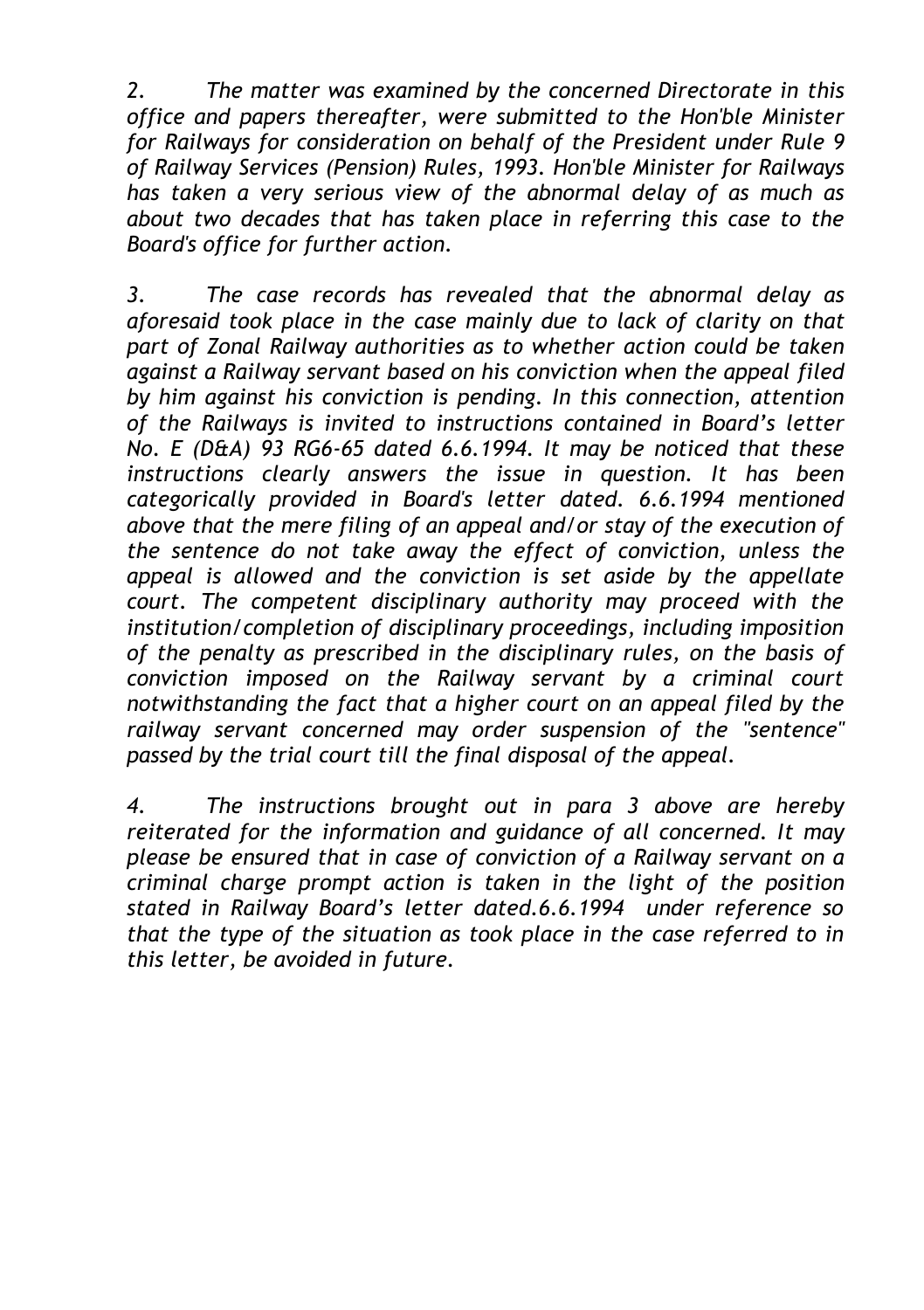*Copy of Railway Board's letter No.E(D&A)93RG6-65 Dated.06.06.1994* 

> *Sub: Action to be taken in cases where the Railway Servants are convicted by criminal courts.*

*In Board's Confidential letter No. E(D&A)76RG6-4 dated 4.3.76, it was clarified that the disciplinary authority may, if it comes to the conclusion that an order, with a View to imposing a penalty on a railway servant on the ground of conduct which has led to his conviction on a criminal charge, should be issued, issue such an order without waiting for the period of filing an appeal or, if an appeal has been filed, without waiting for the decision in the first court of appeal.*

*2. Doubts have been expressed whether disciplinary action against a Government servant could be taken if there is –*

- *(i) a stay of the sentence awarded to the Government servant, or*
- *(ii) a stay of the conviction of the public servant, in cases where has gone in appeal and challenged the conviction.*

*The matter has been considered by the Department of Personnel and Training in consultation with Ministry of Law and the Central Vigilance Commission and the position as clarified by DOP&T, vide their O.M. No.371/23/92-AVD.III dated.4.3.1994 is as follows.*

*3. Legally speaking, when a person is convicted by Criminal Court, the same shall remain in force until and unless it is reversed or set aside by a competent court in appeal. The mere filling of an appeal and/or stay of the execution of the sentence do not take away the effect of conviction, unless the appeal is allowed and the conviction is set aside by the appellate court. In the case of Om Prakash Narang vs. Union of India and ors. (1990) 12 ATC 365, the full Bench of CAT held that during pendency of appeal in a criminal case, only the sentence is suspended and not the conviction itself. In view of this, the competent disciplinary authority may proceed with the institution/completion of disciplinary proceedings, including imposition of the penalty as*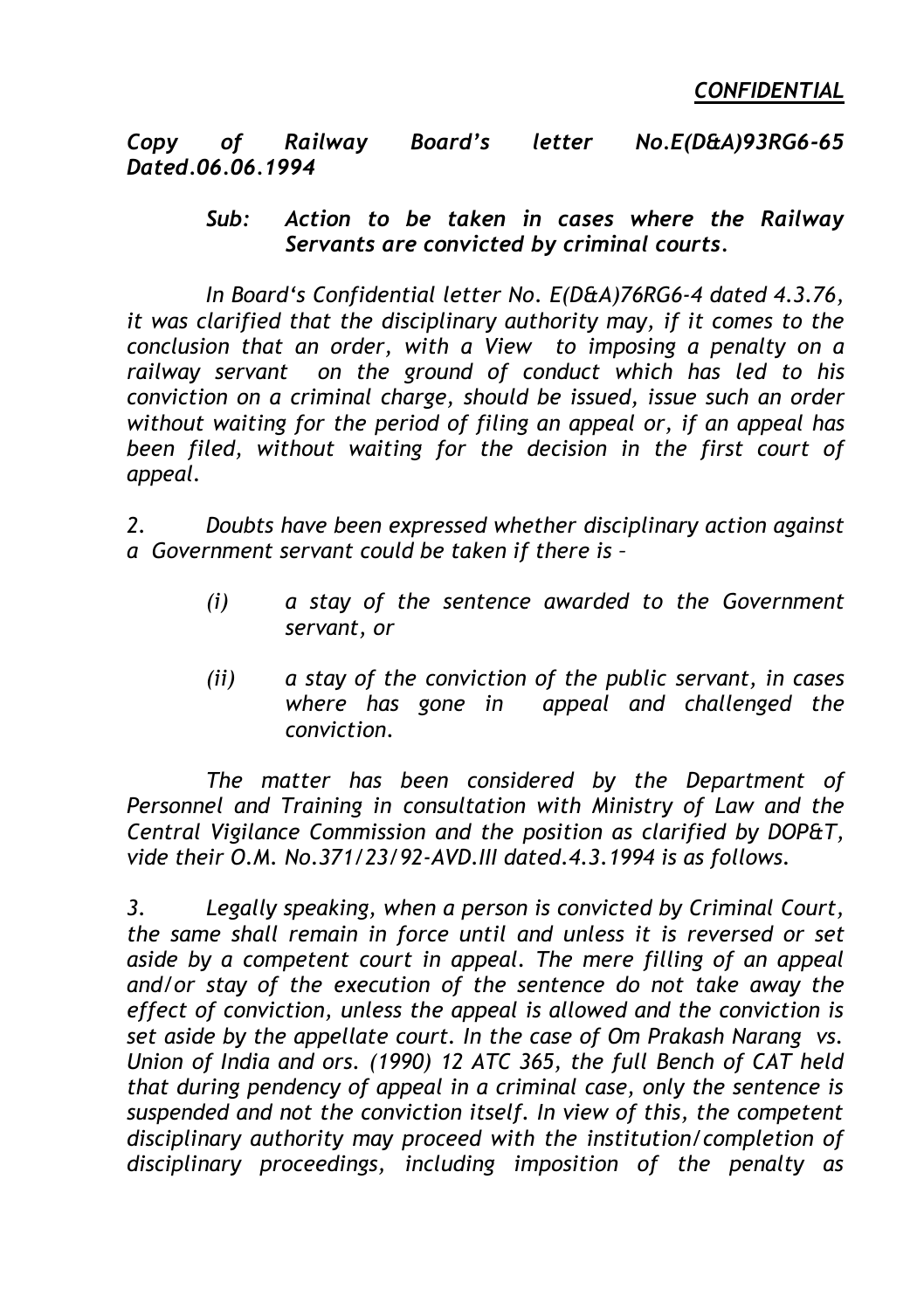*prescribed in the relevant disciplinary rules, on the basis of conviction imposed on a public servant by a criminal court notwithstanding the*  fact that a higher court on an appeal filed by the public servant *concerned, may order suspension of the "sentence" passed by the trial court till the final disposal of the appeal.*

*4. The above clarification may be brought to the notice of all the disciplinary authorities for their guidance.*

*Estt.Srl.No. 71/2013 RBE No. 66/2013*

*No.P/EN/OTA/Averaging/TM/2013 Dated: 25.07.2013*

- *Sub: Principle of averaging -payment of overtime allowance to Track Machine Staff*
- *Ref. Railway Board's letter No. E(LL)73HER(MA)/3 dated.11.06.1974 (Estt.Srl.No.166/74 )*

*Railway Board's letter No. 2011/E(LL)/HER/7 dated.10.07.2013 (RBE No.66/2013) is as under :-*

*On the recommendation of the 'Committee on Machine & Manpower Deployment for Track Machines on Indian RaiIways', instructions were issued vide Board's letter No. E(LL)98/HER/9 dated O6.07.2000, after obtaining temporary exemption from Ministry of Labour & Employment for three years from the provisions of the Railway Act, 1989, that the staff working on Track Machines be rostered to work for a period of 3 weeks at a stretch followed by continuous rest for a period of one week at the headquarters.*

*2. NFIR has demanded issuing of guidelines for payment of OTA to track machine staff when deployed for 3 weeks continuously.*

*3. Board has examined the matter and it has been decided that for 'Track Machine Staff' when deployed for 3 weeks continuously followed by one week rest, the payment of overtime allowance may be regulated by the principle of averaging on four weekly basis, whenever working hours exceed 192 hours and keeping in view the provisions of Board's letter No. E(LL)73HER(MA)/3 dated 11.06.1974.*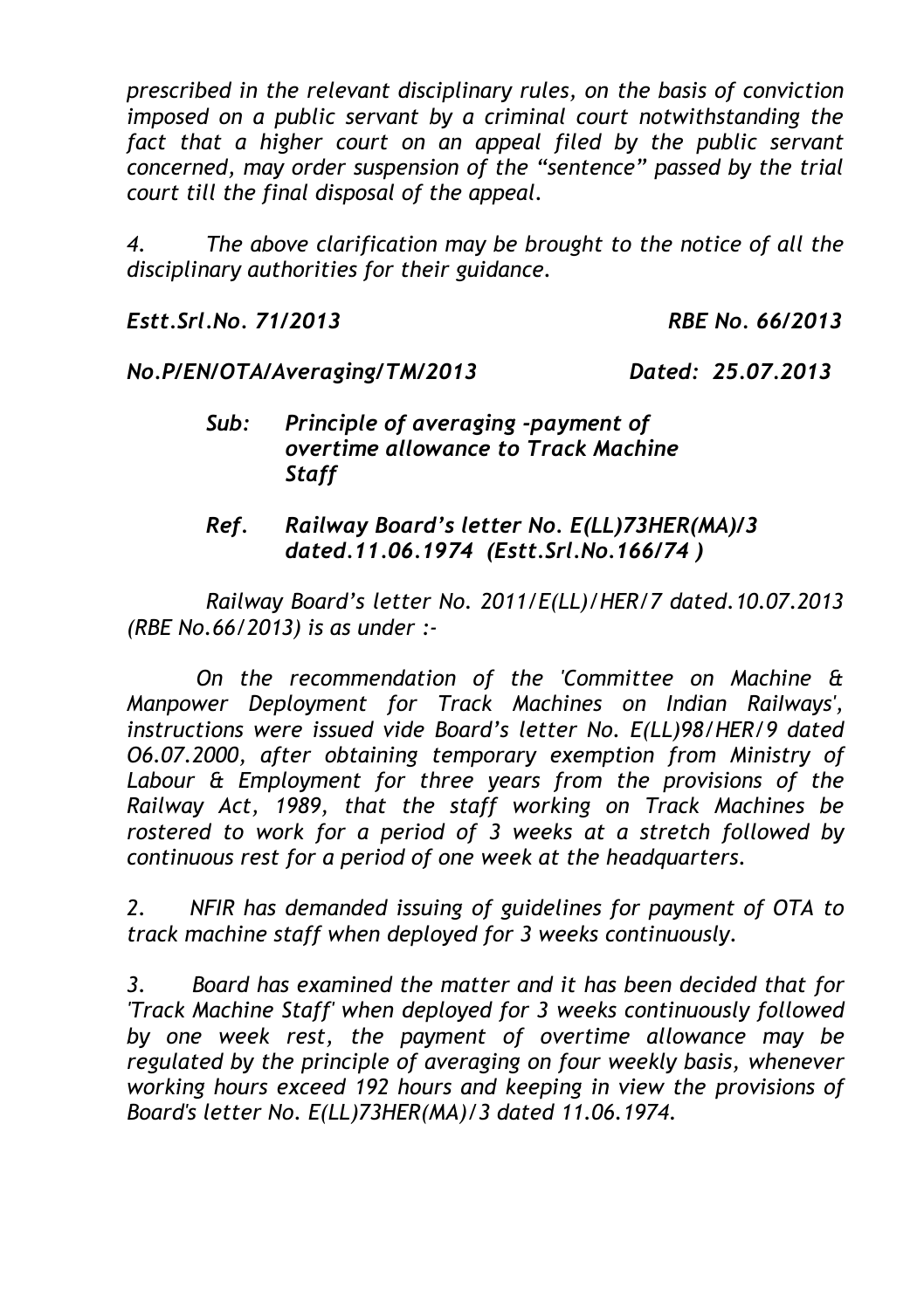*Copy of Railway Board's letter No. E(LL)98/HER/9 dated.06.07.2000*

### *Sub: Exemption from the provisions of Railways Act,1989 In respect of Staff operating the 'track machines'.*

*The Committee on 'Machine and Manpower Deployment of Track Machines on Indian Railways' constituted by this Ministry has interalia recommended that 3 weeks duty roster followed by one week continuous rest at headquarter may be adopted for the staff deployed on Track Machines, keeping in view the peculiar nature of the work involved.*

*The Ministry of Railways have examined the recommendation and have decided in consultation with the Ministry of Labour that the staff working on Track Machines may be rostered to work for a period of 3 weeks at a stretch followed by continuous rest for a period of one week at the headquarters. The three week continuous roster will include the actual period of journey undertaken from headquarters to the place of work and back. The individuals shall not be employed for more than 12 hours on any day. In respect of overtime, the staff will be governed by the extant instructions under HOER in regard to the principle of averaging.*

*The above instructions will be valid for a period of three years. This is a temporary exemption from the provision of Railways Act,1989.*

*This issues with the concurrence of the Finance Directorate of the Ministry of Railways.*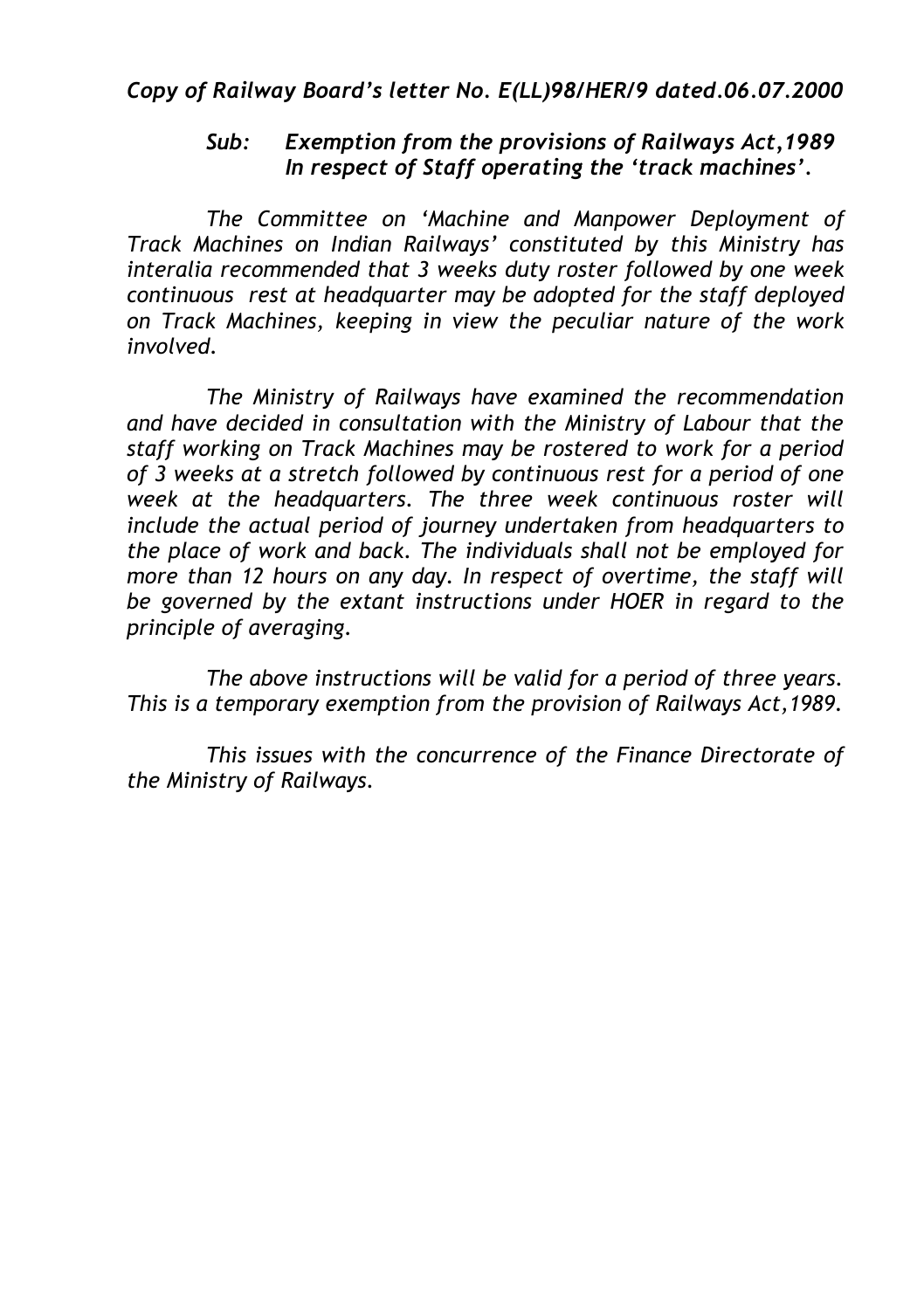*Estt.Srl.No. 72/2013 RBE No.72/2013*

#### *No.P/R/Safety R.R Scheme Dated: 25.07.2013*

- *Sub: Dispensation of Written Test for recruitment of wards under LARSGESS*
- *Ref: Railway Board's letter Nos :-*
	- *1. E(P&A)I-2010/RT-2 dt. 3.1.12 (Estt.Srl.No.09/12);*
		- *2. E(P&A)I-2010/RT-2 dt. 11.9.10 (Estt.Srl.No. 150/10)*

*Railway Board's letter No.E(P&A)I-2010/RT-2 dated.23.7.13 (RBE No.72/2013) is as under :-*

*The employees' Federations have been demanding dispensation of Written Examination for recruitment of wards under LARSGESS for quite some time. The matter has been considered by the Board and it has been decided to dispense with Written Examination for recruitment of wards of Gangmen and the specified Safety categories in GP Rs.18OO/- as notified in Board's letters of even number dated 11.09.2010 and 03.01.2012 under LARSGESS. However, they will have to qualify the medical tests for the relevant category/posts, after verification of educational certificates etc. by a Committee of three JAG level officers at Divisional level.* 

*2. These instructions are applicable from July ~ December 2013 retirement/recruitment cycle onwards only. The past cycles will be governed by the earlier instructions.*

*3. The other terms and conditions of the Scheme will remain the same.*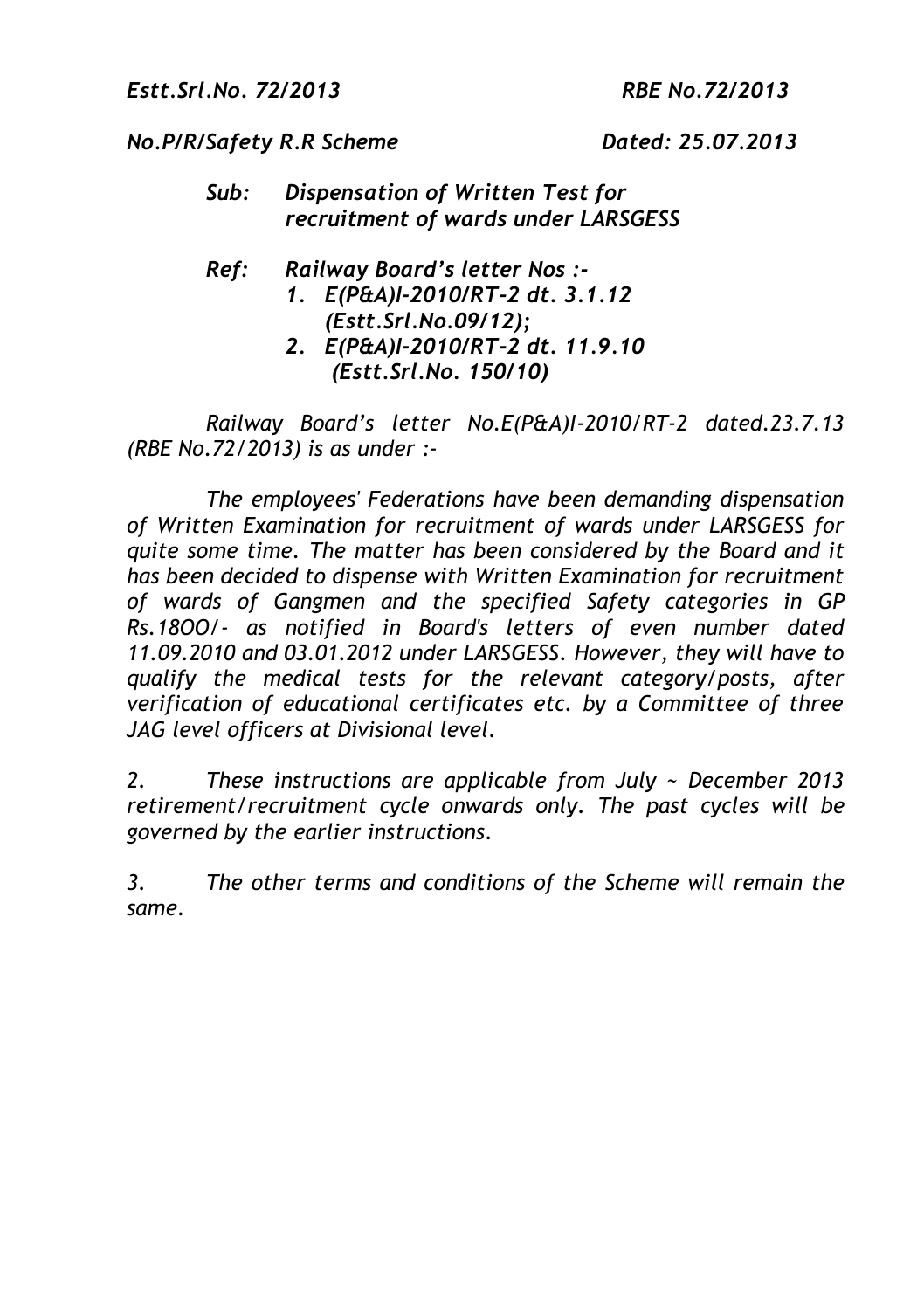#### *Estt.Srl.No. 73 /2013 RBE No.71/2013*

#### *No. P/GM-CPO/Rule/Pass Dated: 26.07.2013*

- *Sub: Issue of one 1st Class/2nd AC Complimentary Cheque Pass once in a year to recipients of President's Police Medal for Gallantry (PPMG) and Police Medal for Gallantry (PMG) valid for travel by Rajdhani/ Shatabdi trains.*
- *Ref: Railway Board's letter Nos :-*
	- *1. E(W)96/PS 5-6/22 dt. 29.10.96 (Estt.Srl.No.136/96);*
	- *2. E(W)96/PS 5-6/22 dt.04.07.96 (Estt.Srl.No. 93/96);and*
	- *3. E(W)96/PS 5-6/22 dt.23.02.96 (Estt.Srl.No.62/96)*

*Railway Board's letter No.E(W)2009/PS 5-10/2 dated 22.7.13 (RBE No.71/2013) is as under :-*

*As per extant policy Ministry of Railways provides 1 st Class/2nd AC Complimentary Card passes to Police personnel recipients of gallantry awards of Presidents' Police Medal for Gallantry (PPMG) and Police Medal for Gallantry (PMG) and to widow of posthumous awardees of said gallantry awards. The aforesaid Card pass entitles them to life long free rail travel for self and one companion over all Indian Railways (except Metro Railway/Kolkata) in 1 st Class/2nd AC by any train other than Rajdhani/Shatabdi trains. The said Card pass facility is also extended to the widow of the gallantry awardee alter his death.*

*2. The issue of providing rail travel facility by Rajdhani/Shatabdi trains to Police gallantry awardees had been under consideration of the Ministry of Railways (Railway Board) and it has been now decided that Police personnel recipients of President's Police Medal for Gallantry (PPMG) and Police Medal for Gallantry (PMG), besides being entitled to Complimentary Card passes as under the extant policy, shall also be provided one 1st Class/2nd AC Complimentary Cheque Pass once in a year valid for travel by 2A/3A in Rajdhani trains and Chair Car (CC) in Shatabdi trains, for one to and fro journey by self and a companion over all Indian Railways. This Complimentary Cheque pass shall be issued from the Zonal Railway Hqrs./Divisional Offices from where the*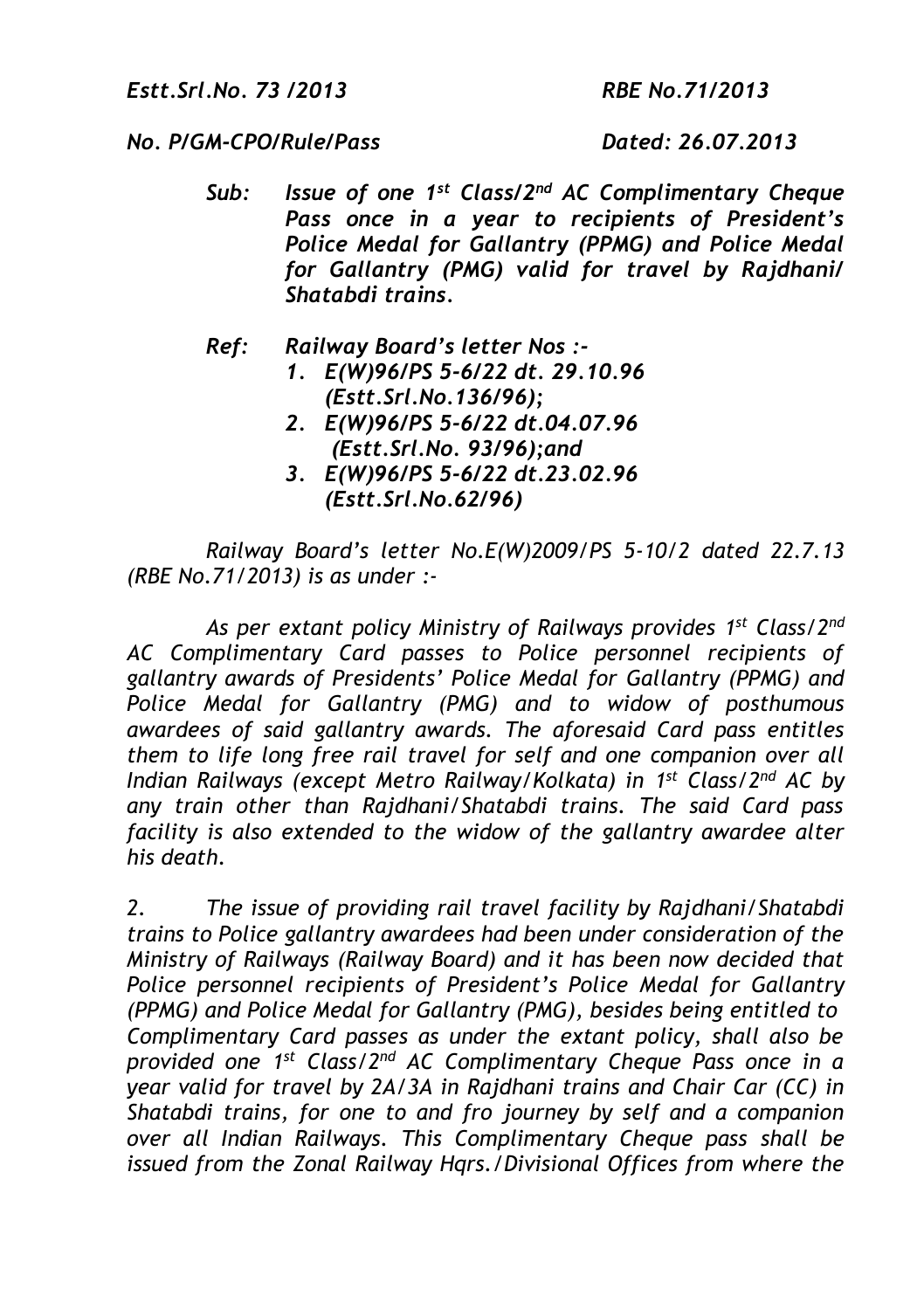*Card pass has been issued to the Police awardee, upon receipt of a formal application/request from him indicating details of intended joumey. Details of such Complimentary Cheque passes issued to Police gallantry awardees should be furnished to Railway Board alongwith the monthly statement of Complimentary Card passes issued/renewed in respect of Defence/Police gallantry awardees.*

*3. This issues with the concurrence of the Finance Directorate of Ministry of Railways.*

*Estt.Srl.No. 74 /2013 RBE No.69/2013*

*No.P/S/Pen/Ex-gratia/SRPF(C) Dated: 26.07.2013*

- *Sub: Grant of Ex-gratia to those pre-1986 SRPF(C) employees who retired otherwise than on superannuation after 20 years of service - regarding.*
- *Ref: Railway Board's letter Nos :- 1. F(E)III/98/PN1/Ex-gratia/3(Vol.II) dt. 01.06.04 (Estt.Srl.No.119/04);*
	- *2. F(E)III/97/PN1/Ex-gratia/5 dt. 27.01.98 (Estt.Srl.No. 41/98)*

*Railway Board's letter No.2012/F(E)-III/4(1)/4 dated.15.7.13 (RBE No.69/2013) is as under :-*

*A copy of Department of Pension & Pensioners' Welfare (DOP&PW)'s O.M No. 41/26/2010-P&PW(E) dated 25/26.06.2013 on the above subject is enclosed for information and compliance. These instructions shall apply mutatis mutandis on the Railways also. DOP & PW's O.M. No. 45/52/97-P&PW(E) dated 16.12.1997 and 22.03.2004 mentioned in the O.M. 26.06.2013 were adopted/circulated on Railways vide Board's letters No. F(E)III/97/PN1/Ex-gratia/5 dated 27.01.1998 and No. F(E)III/98/PN1/Ex-gratia/3 (VoI.II) dated. 01.06.2004 respectively.*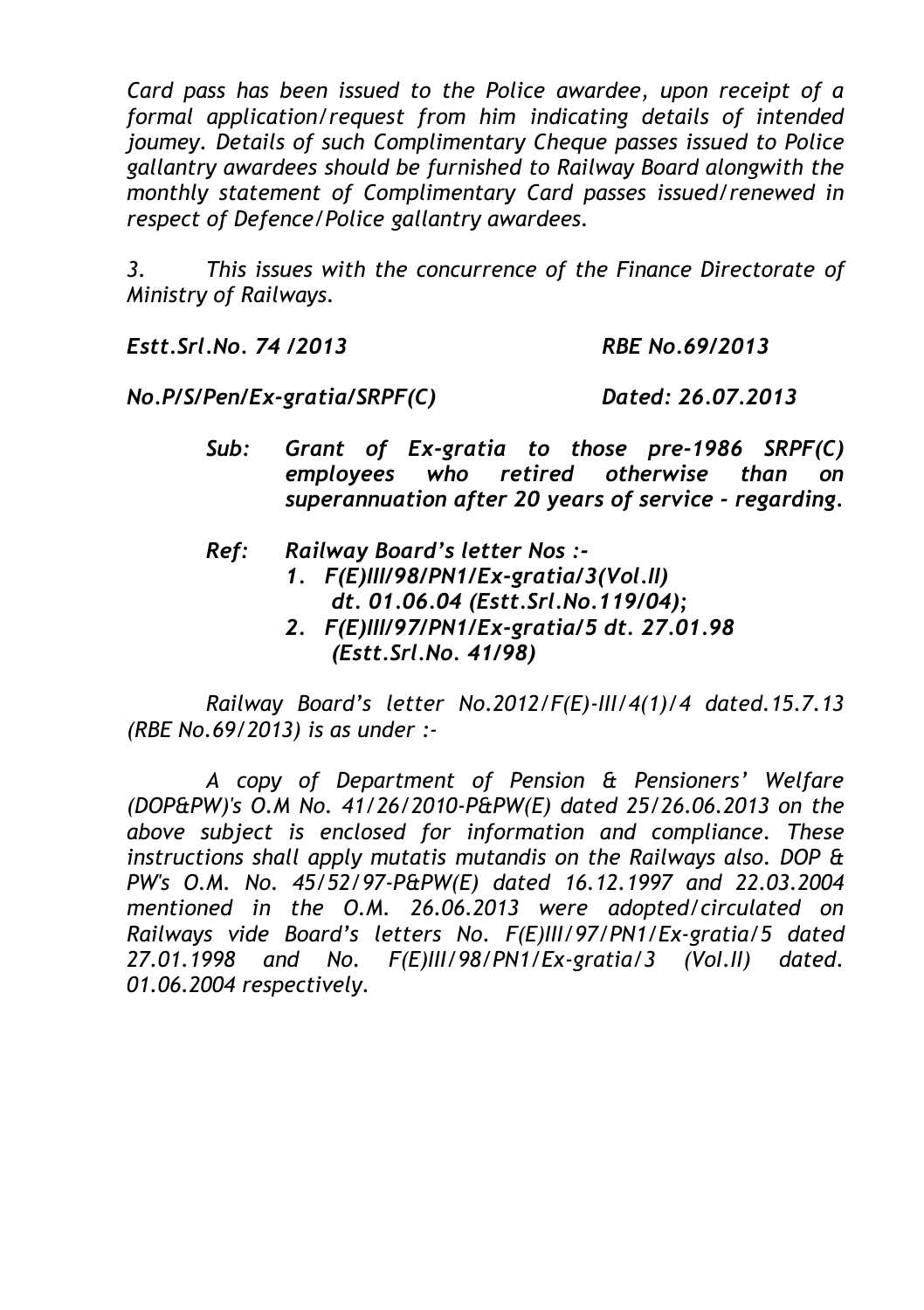## *Copy of DOP & PW's O.M. No. 41/26/2010-P&PW(E) dt. 25/ 26/6/13*

## *Sub: Grant of Ex-gratia to those pre-1986 contributory Provident Fund (CPF) employees who retired otherwise than on superannuation after 20 years of service - regarding.*

*In this Department's OM No.45/52/97-P&PW(E), dated 22.03.2004, it was clarified that the following categories of CPF beneficiaries would not be entitled to grant of ex-gratia payment in terms of OM No.45/52/97-P&PW(E), dated l6.12.1997:-*

- *(a) those who were dismissed or removed from service,*
- *(b) those who resigned from service, and;*
- *(c) those who retired from service other than on attaining the prescribed age of superannuation.*

*2. The matter has been reviewed. It has now been decided to delete the clause (c) above from the OM dated 22.03.2004 Accordingly, all CPF beneficiaries who retired voluntarily or on medical invalidation before 01.01.1986 after completing 20 years of continuous service would also be eligible for the ex-gratia payment in terms of OM dated 16.12.1997. Other conditions given in OM dated 16.12.1997 will remain same.*

*3. This issues with the concurrence of Ministry of Finance, Department of Expenditure vide their ID 563/E.V/2013 dated.24/06/2013.*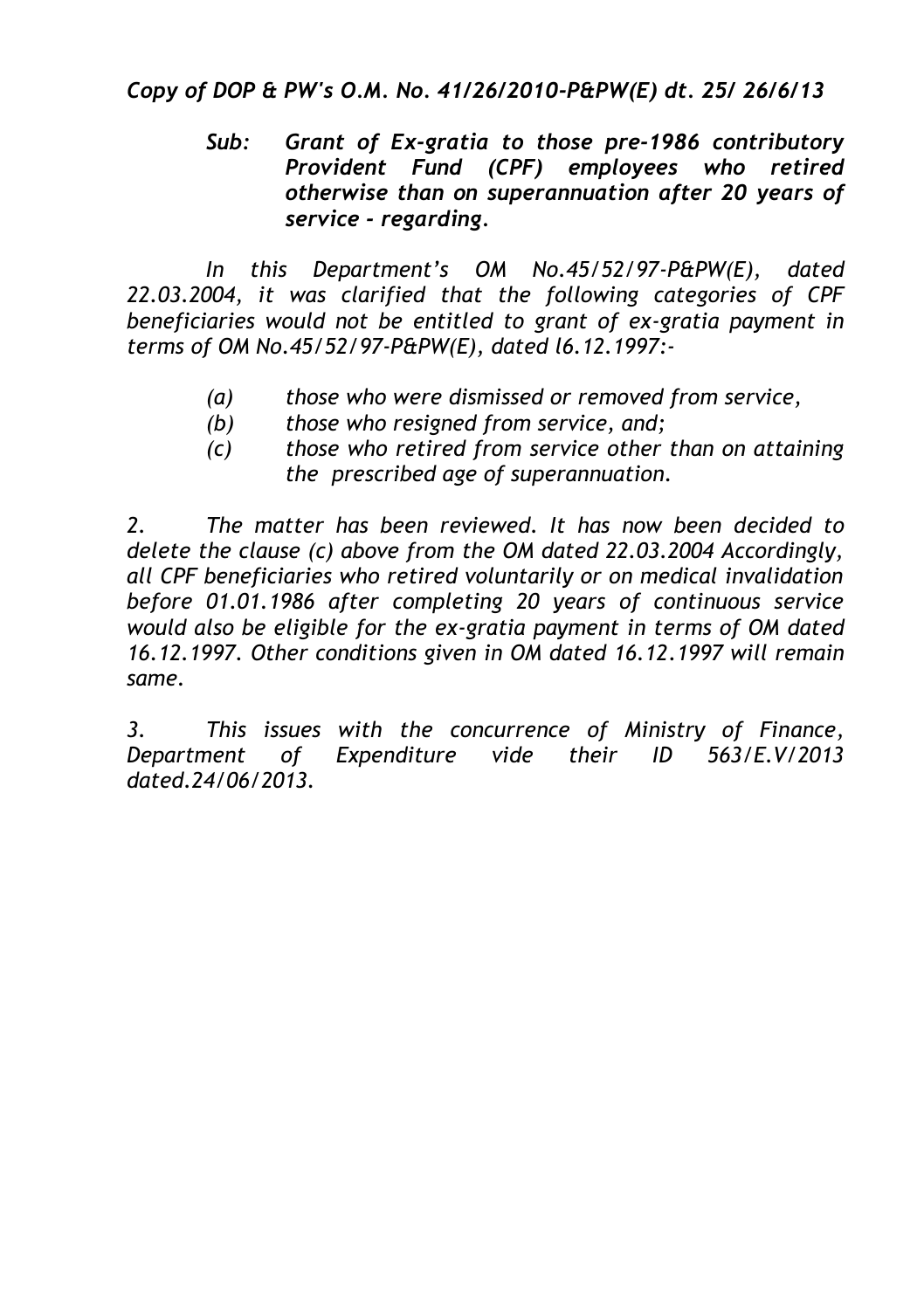*Estt.Srl.No.75 /2013 RBE No. 68 /2013*

*No. P/S/Pen/Missing Dated: 30.07.2013*

- *Sub: Grant of family pension to the eligible member of the family of an employee/ pensioner/family pensioner reported missing-consolidated instructions-regarding*
- *Ref: S.No. Railway Board's letter No. Estt.Srl.No.*
	- *1. F(E)III/86/PN 1/17 dated 19.09.1986 197/86*
		- *2. F(E)III/86/PN 1/17 dated 27.03.1991 111/91*
		- *3. F(E)III/86/PN 1/17 dated 21.01.1994 35/94*
		- *4. F(E)III/2009/PN1/7 dated 30.04.2009 100/09*
		- *5. F(E)III/2009/PNI/7 dated 13.07.2010 116/10*
		- *6. F(E)III/2009/PN1/7 dated 27.10.2011 181/11*
		- *7. F(E)III/2009/PN1/7 dated 24.02.2012 45/12*

*Railway Board's letter No. F(E)III/2009/PN1/7 dated 15.07.2013 (RBE No.68/2013) is as under :-*

*A copy of Department of Pension and Pensioners' Welfare (DOP&PW)'s O.M. No. 1/17/2011-P&PW(E) dated 24.6.2013 on the above subject is enclosed for information and compliance. These instructions shall apply mutatis mutandis on the Railways also. Rules 50,54 and 71 of the CCS(Pension) Rules, 1972 referred to therein correspond to Rules 70,75 and 15 of the Railway Services (Pension) Rules,1993 respectively.*

*2. A concordance of DOP&PW's earlier instructions and Railway Board's corresponding instructions is given below :-*

|                  | S.No.   DOP&PW's instructions | Railway Board's            |
|------------------|-------------------------------|----------------------------|
|                  |                               | corresponding instructions |
| 1.               | 1/1 7186-P&PW dated 29.8.1986 | F(E)III/86/PN 1/17 dated   |
|                  |                               | 19.09.1986                 |
| 2 <sub>1</sub>   | 1/17/86-P&PW(C) dated         | F(E)III/86/PN 1/17 dated   |
|                  | 25.01.1991                    | 27.03.1991                 |
| $\overline{3}$ . | 1/17/86-P&PW(E) dated         | F(E)III/86/PN 1/17 dated   |
|                  | 18.02.1993                    | 21.01.1994                 |
| 4.               | 1/28/04-P&PW(E) 31.03.2009    | F(E)III/2009/PN1/7 dated   |
|                  |                               | 30.04.2009                 |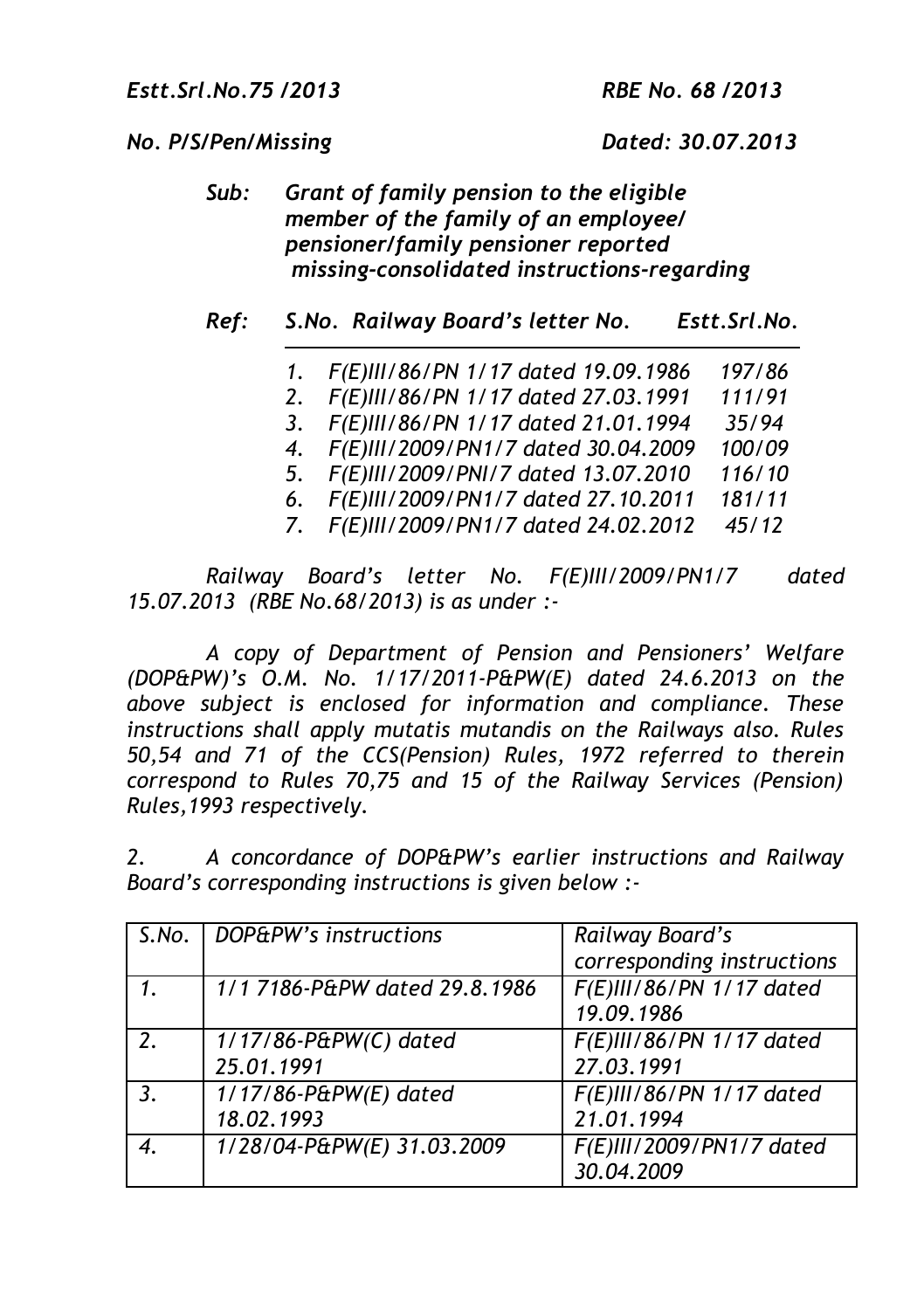| 5.   | 1/28/04-P&PW(E) dated   | F(E)III/2009/PNI/7 dated |
|------|-------------------------|--------------------------|
|      | 02.07.2010              | 13.07.2010               |
| 6.   | 1/17/2011-P&PW(E) dated | F(E)III/2009/PN1/7 dated |
|      | 14.09.2011              | 27.10.2011               |
| $-7$ | 1/17/2010-P&PW(E) dated | F(E)III/2009/PN1/7 dated |
|      | 02.01.2012              | 24.02.2012               |

*Copy of Department of Pension and Pensioners' Welfare (DOP&PW)'s O.M. No. 1/17/2011-P&PW(E) dated 24th June, 2013*

## *OFFICE MEMORANDUM*

*Sub: Grant of family pension and gratuity to the eligible member of the family of an employee/pensioner/family pensioner reported missing - consolidated instructions –regarding*

*The provisions regarding grant of gratuity and family pension to the members of families of the deceased Government servants/pensioners who were appointed on nr before 31st December, 2003 and who are/were bum on pensionable establishments are contained in Rules 50-54 of the Central Civil Services (Pension) Rules, 1972. The instructions regarding grant of family pension and gratuity under these rules to the eligible member of the family of an employee reported missing had been issued vide this Department's earlier office memorandum No. 1/17/86-P&PW, dated 29" August, 1986. Clarifications/amendments in this regard were issued vide OM No.. 1/17/86-P&PW, dated 25th January, 1991 and 18th February, 1993 and OM No. 1/28/04-P&PW(E) dated 31" March, 2009 and 2nd July, 2010, 0.M. of even number, dated 14" September, 2011 and OM No. 1/17/2010-P&PW(E), dated 2 nd January, 2012.*

*2. A reference has been received in this Department to clarify whether in a situation where SHO states that FIR is not required to be lodged in the case of person gone missing, the eligible member of the family can be granted family pension. The matter has been examined in consultation with the Ministry of Home Affairs. Section 154 (1) of the Criminal Procedure Code mandates filling of an FIR by the Police authorities on a report received of the commission of a cognizable offence. A missing person per se does not point to commission of a cognizable offence. In view of this, cognizance of a person's disappearance can be taken by the Head of Office on the basis of an authenticated Daily Diary (DD)/General Diary Entry (GDE), filed by the*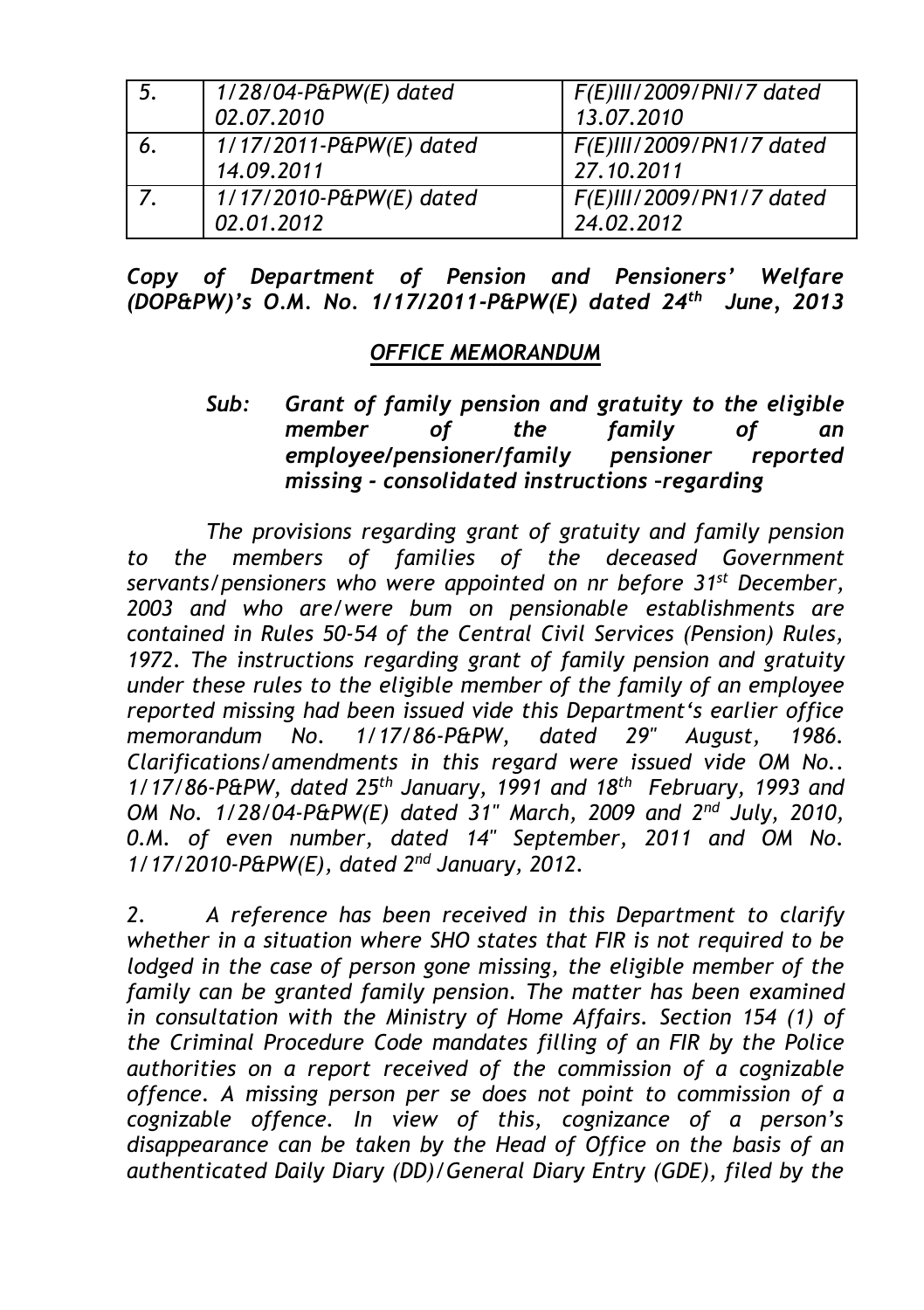*Police authorities concerned, as per the practice prevalent in that State/UT.*

*3. It has now been decided to issue consolidated instructions in supersession of previous instructions regarding grant of family pension to the eligible members of family of the employee/pensioner/family pensioner reported missing and whose whereabouts are not known. It includes those kidnapped by insurgents/terrorists but does not include those who disappear after committing frauds/crime etc.*

*4. In the case of a missing employee/pensioner/family pensioner, the family can apply for the grant of family pension, amount of salary due, leave encashment due and the amount of GPF and gratuity (whatever has not already been received) to the Head of Office of the organisation where the employee/pensioner had last served, six months after lodging of Police report. The family pension and/or retirement gratuity may be sanctioned by the Administrative Ministry/Department after observing the following formalities:-*

- *(i) The family must lodge a report with the concerned Police Station and obtain a report from the Police, that the employee/ pensioner/ family pensioner has not been traced despite all efforts made by them. The report may be a First Information Report or any other report such as a Daily Diary/General Diary Entry.*
- *(ii) An Indemnity Bond should be taken from the nominee/dependants of the employee/pensioner/family pensioner that all payments will be adjusted against the payments due to the employee/pensioner/family pensioner in case she/he appeals on the scene and makes any claim.*

*5. In the case of a missing employee, the family pension, at the ordinary or enhanced rate, as applicable, will accrue from the expiry of leave or the date up to which pay and allowances have been paid or the date of the police report, whichever is later. In the case of a missing pensioner/family pensioner, it will accrue from the date of the police report or from the date immediately succeeding the date till which pension/family pension had been paid, whichever is later.*

*6. The retirement gratuity will be paid to the family within three months of the dale of application. In case of any delay, the interest shall be paid at the applicable rates and responsibility for delay shall be fixed. The difference between the death gratuity and retirement*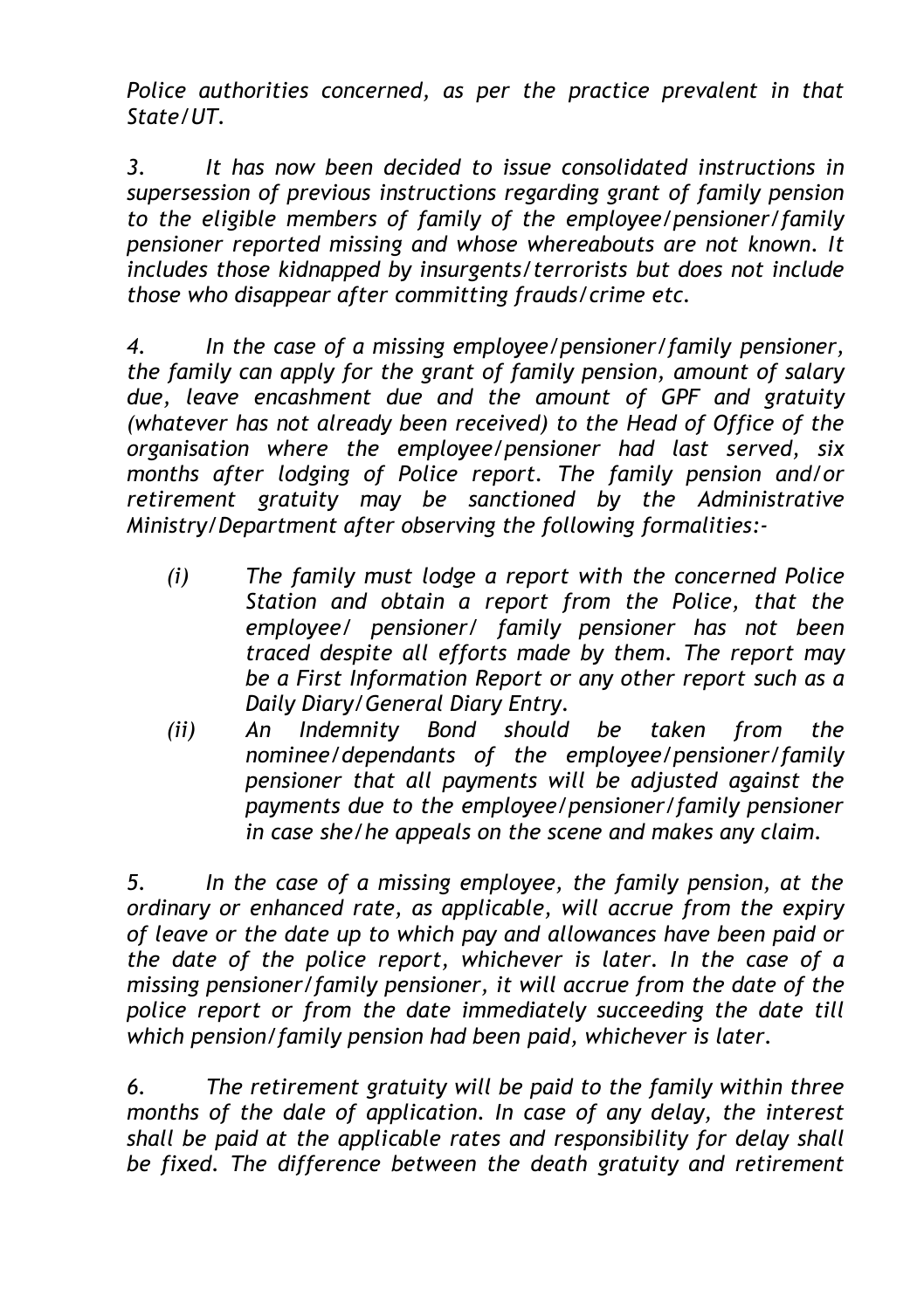*gratuity shall be payable after the death of the employee is conclusively established or on the expiry of the period of seven years from the date of the police reopen.*

*7. Before sanctioning the payment of gratuity, the Head of Office will assess all Government dues outstanding against the employee/pensioner and effect their recovery in accordance with Rule 71 of the CCS (Pension) Rules, 1972 and other instructions in force for effecting such recoveries.*

*8. The amount of salary due, leave encashment due and the amount of GPF will be paid to the family in the first instance as per the nominations made by the employee/pensioner on tiling of a police report and submission of an indemnity bond as indicated above.*

*9. The benefits to be sanctioned to the family/nominee of the missing employee/pensioner will be based on and regulated by the emoluments drawn by him/her and the rules/orders applicable to him/her as on the last date he/she was on duty including authorised periods of leave.*

*10. Formats of separate Indemnity Bonds to be used in the case of missing employees, missing pensioners and missing family pensioners are available at this department's website [www.persmin.nic.in](http://www.persmin.nic.in/)*

*Estt.Srl.No. 76 /2013 RBE No.73/2013*

*No.P/6th PC/4 Dated:02.08.2013*

- *Sub: Fixation of pay of re-employed pensioners treatment of military service pay.*
- *Ref: Railway Board's letter No.E(G)2010/EM1/2 Pt. dated 12.12.11 (Estt.Srl.No.194/11)*

*Railway Board's letter No.E(W)2013/EM 1-4 dated 24.07.2013 (RBE No.73/2013) is as under :-*

*A copy of Ministry of Personnel, Public Grievances & Pension, Department of Personnel and Training's OM No.3/19/2009-Estt.Pay-II dated 8/11/2010 on the above subject is enclosed for information and necessary action. These instructions shall apply mutatis-mutandis on the Railways also. DOP&T's O.M. dated 5/4/2010 referred to in the*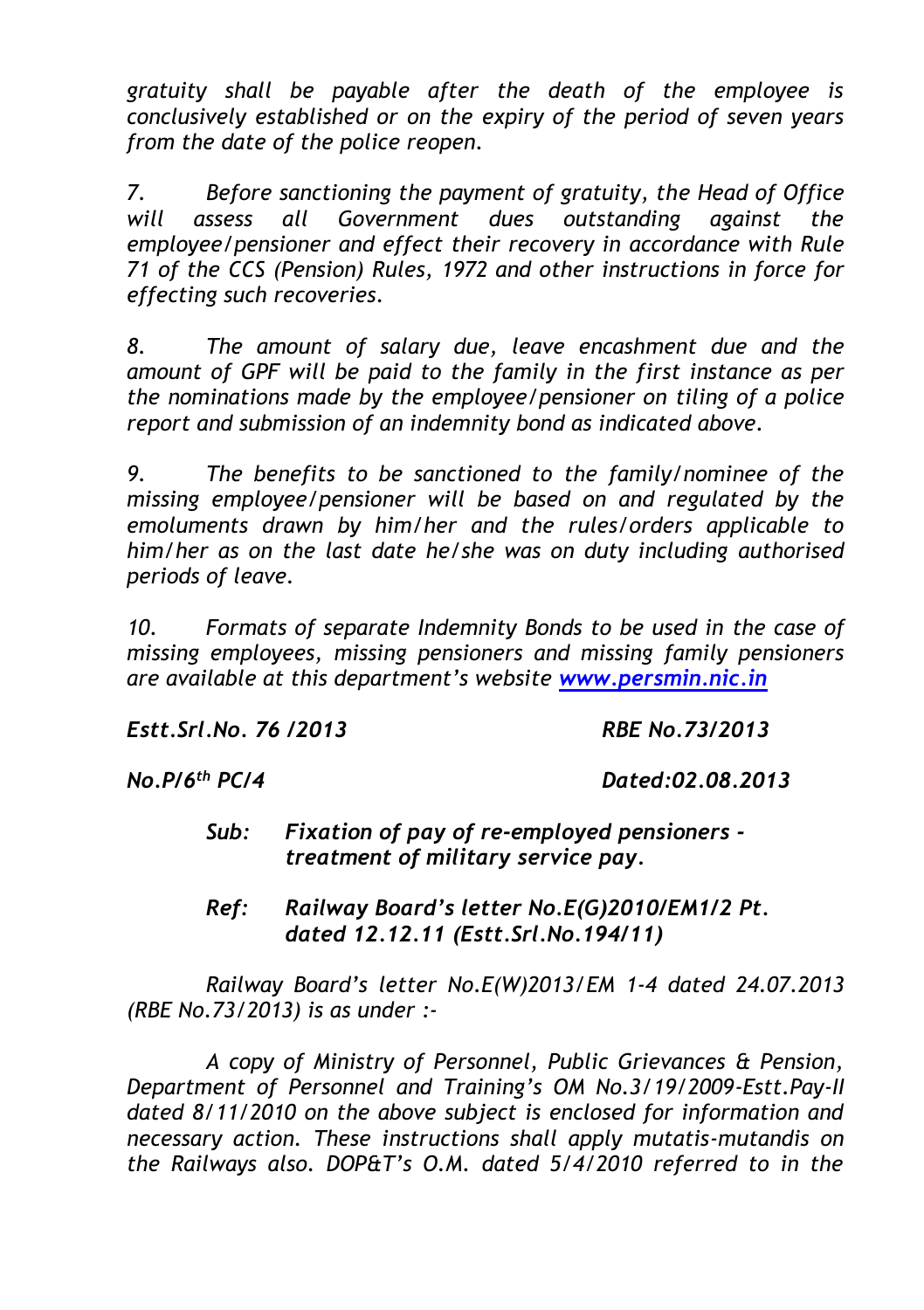*enclosed O.M. was circulated/adopted on the Railways vide Board's letter No.E(W)2010/EM 1/2 pt. dated 12/12/2011.*

*Copy of DoPT's Office Memorandum No. 3/19/2009-ESTT. PAY- II dated 8th November 2010*

## *Sub: Fixation of pay of re-employed pensionerstreatment of military service pay.*

*The undersigned is directed to refer to the orders issued vide O.M. dated 5.4.2010 on fixation of pay of re-employed pensioners. These orders inter-alia lay down that on re-employment in civilian organizations, Military Service Pay shall not be admissible. However, the benefit of MSP given to all retired Defence Forces officers/personnel by reckoning it at the time of calculation of their pension (notionally in the case of pre-1.1.2006 pensioners) should not be withdrawn. Accordingly while the pension of such re-*employed *pensioners will include the element of MSP, they will not be granted MSP while working in civilian organizations.*

*In the instructions issued by the Ministry of Defence vide their letter No. 1/69/2008/D (Pay/Service) dated 24th July 2009, Preretirement pay has been defined as under:-*

- *(i) In respect of re-employment taking place on/or 1.1.2006 pre-retirement pay for those who retired after 1.1.2006 means the pay in the pay band plus grade pay but inclusive of Non-Practicing Allowance(NPA) if any, last drawn before retirement.*
- *(ii) In case of officers who retired before1.1.2006 and also those who retired after 1.1.2006 in the pre-revised pay scales without opting for the revised pay scales promulgated on or after 1.1.2006 the pay will be basic pay including stagnating increment and Rank pay plus the Dearness pay and Dearness allowance drawn at the time of retirement.*

*As per these orders, for pre-2006 retirees rank pay is included as a part of pay but for post-2006 retirees, the MSP is not reckoned in the pre-retirement pay for the purposes of pay fixation on reemployment. However, for pension purposes the reckonable emoluments are- basic pay + grade pay + MSP + NPA wherever admissible. Therefore, while MSP is not taken into consideration for*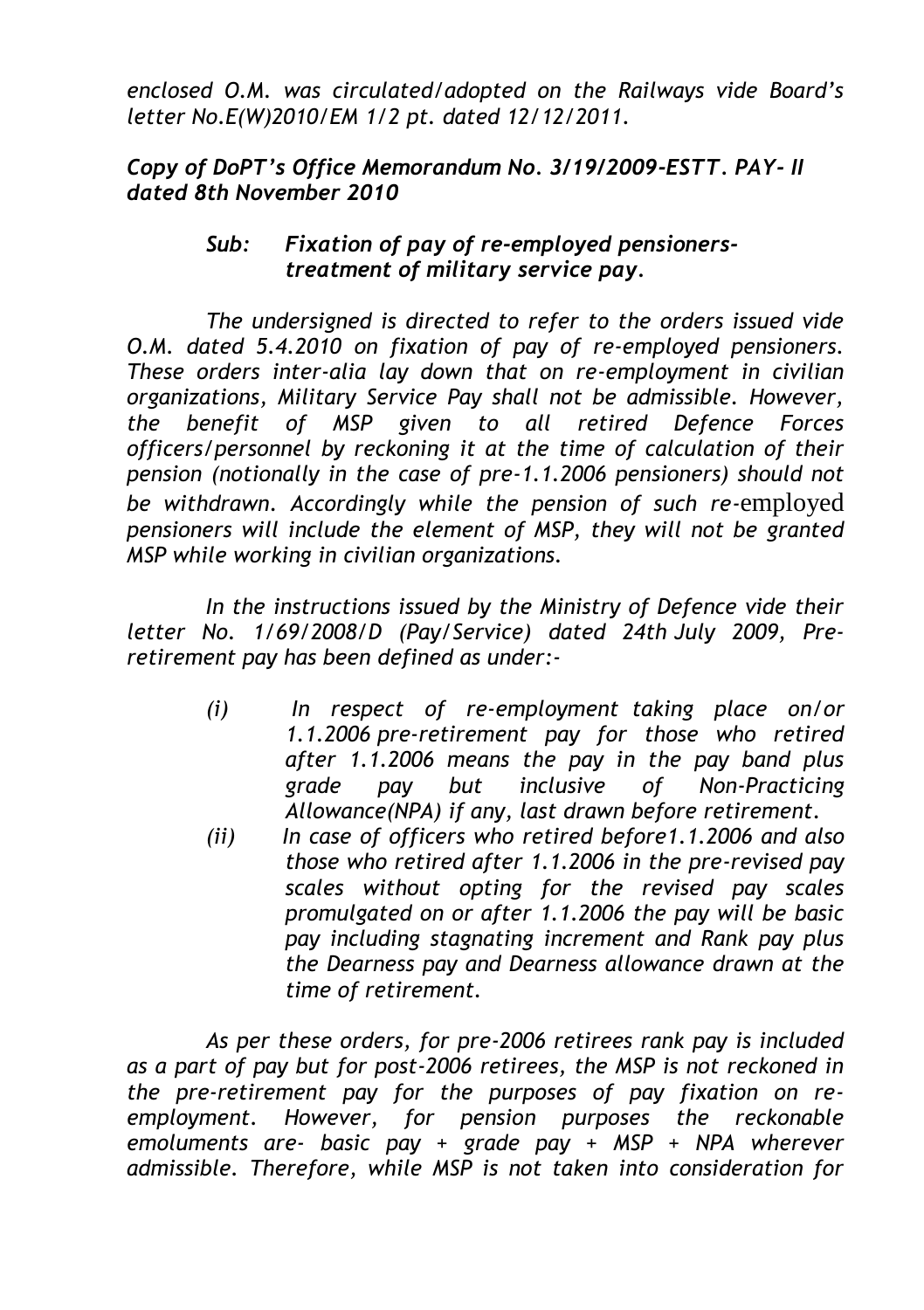*the purpose of pay fixation on re-employment, the element of MSP in pension is deducted.*

*It has been decided in consultation with the Department of Expenditure, that since the element of MSP is not reckoned in the pay fixation on re-employment, it need not be reduced from the pension either. Hence, in respect of all those Defence Officers/personnel, whose pension contains an element of MSP that need not be deducted from the pay fixed on re-employment.*

*Estt.Srl.No. 77/2013 RBE No.74/2013*

*No.* **P***/R&R/CL/Gr.I Dated:12.08.2013*

- *Sub: Vacancies in Clerical Cadre – Direct Recruitment quota.*
- *Ref: Railway Board's letter No. i) E(NG)-II/91/RR-1/20 dated 15.6.2010 (Estt.Srl.No.101/10)*
	- *ii) E(NG)-II/91/RR-1/20 dated 10.03.92 (Estt.Srl.No.60/92)*

*Railway Board's letter No. E(NG)-II/91/RR-1/20 dated 29.7.2013 (RBE No.74/2013) is as under :-*

*Attention is invited to Board's letter of even number dated 15.6.2010 (RBE No. 88/2010) on the above subject, wherein instructions had been issued for extending the currency of instructions contained in RBE No.210/1991 pertaining to freezing of 25% of the vacancies falling within the direct recruitment quota in the category of Clerks in Pay Band-1 of Rs.5200-20200 (Grade Pay Rs.1900) and in Senior Clerks in Pay Band-1 of Rs.5200-20200 (Grade Pay Rs.2800) and 20% in the category of Junior Accounts Assistant in Pay Band-1 of Rs.5200-20200 (Grade Pay: 2800) and Accounts Clerk in Pay Band-1 of Rs.5200-20200 (Grade Pay: 1900). The question of continuance of the above freeze orders has been considered by the Board and it has been decided to extend the currency of the instructions mentioned for a further period up to 31.12.2013. Rest of the vacancies may be filled up after reviewing the requirement of clerical staff.*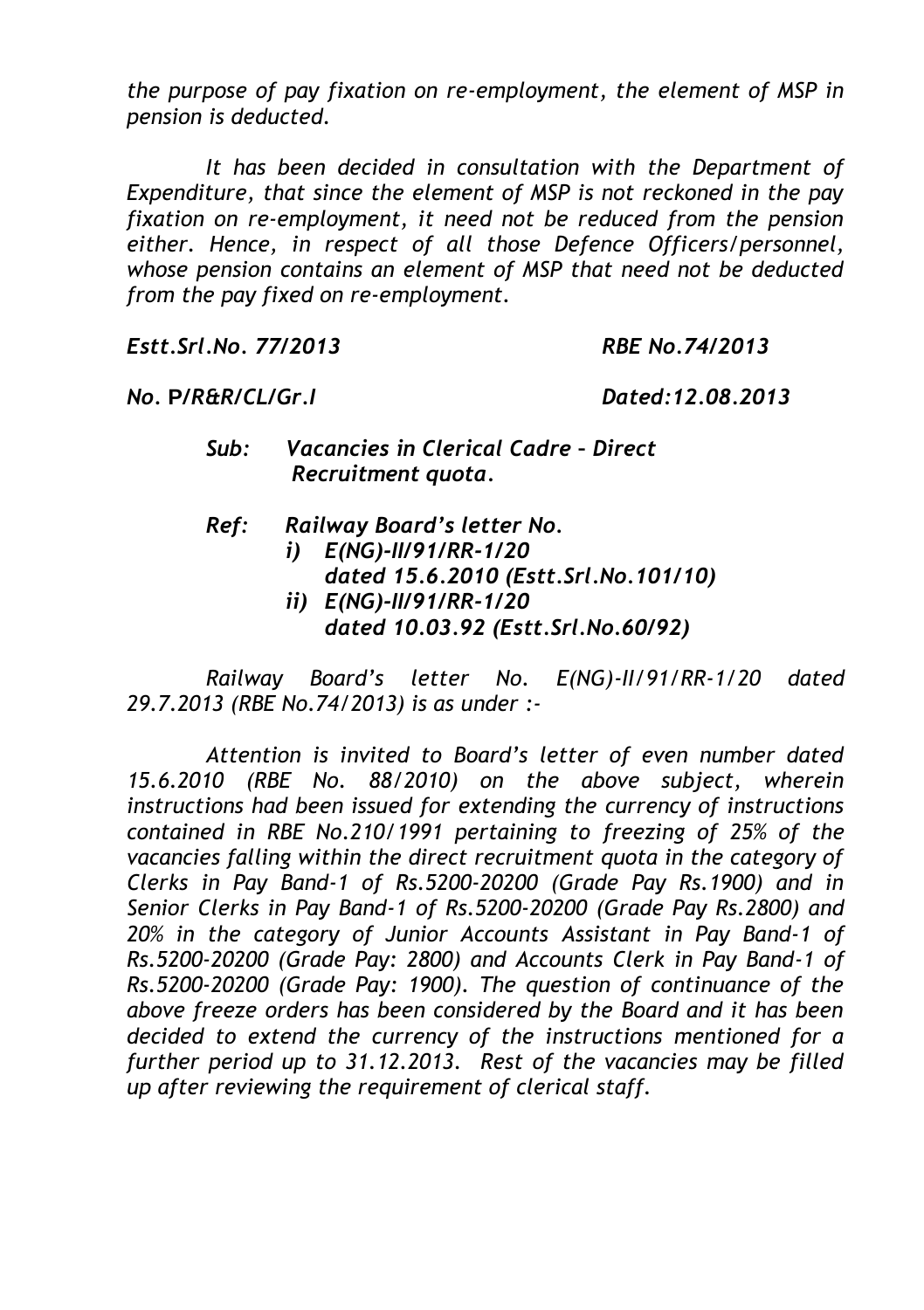*2. In this regard, Board also desire that the Railways and Production Units should furnish information regarding the sanctioned strength of Jr.Clerks, Sr.Clerks, Jr.Accounts Assistants and Accounts Clerks as on 1.4.92 and as on 1.1.2013 as well as their views with respect to continuance or otherwise of such a freeze order for future in the said categories of staff.*

*3. The instructions will be effective from the date of expiry of earlier freeze order i.e. 01.01.2013.*

*4. It has also come to the notice of this Ministry that the instructions on this freeze order is being interpreted by certain railway establishments in the manner as if there is total ban to fill up the posts in question. It is clarified that these instructions only limit percentage of recruitment and should not be construed as complete ban. Remaining posts may, therefore, be filled up by the Railways in terms of instructions on the subject.*

*Estt.Srl.No.78 /2013 RBE No. 75/2013*

*No.P/S/Pen/Ex-Gratia/Pt.II Dated: 14.08.2013*

- *Sub: Enhancement of amount of Ex.-gratia payable to dependent family members of the deceased pre-1986 SRPF(C) employees/retirees - regarding.*
- *Ref: Railway Board's letter Nos.*
	- *i) F(E)III/98/PN1/Ex.Gr./3 dated 15.11.06 (Estt.Srl.No.205/06)*
	- *ii) F(E)III/97/PN1/Ex.Gratia/3 dated 31.12.97 (Estt.Srl.No.29/98)*

*Railway Board's letter No. F(E)III/2008/PN1/Ex.Gr./2 Dated 31.7.2013 (RBE No.75/2013) is as under :-*

*The amount of ex-gratia to the surviving State Railway Provident Fund (Contributory) {SRPF(C)} retirees was increased vide this Ministry's letter No. F(E)III/98/PN1/Ex.Gr./3 dated 15.11.2006 However, the ex-gratia amount was not increased for the dependent family members of the deceased pre-1986 SRPF(C) employees/retirees.*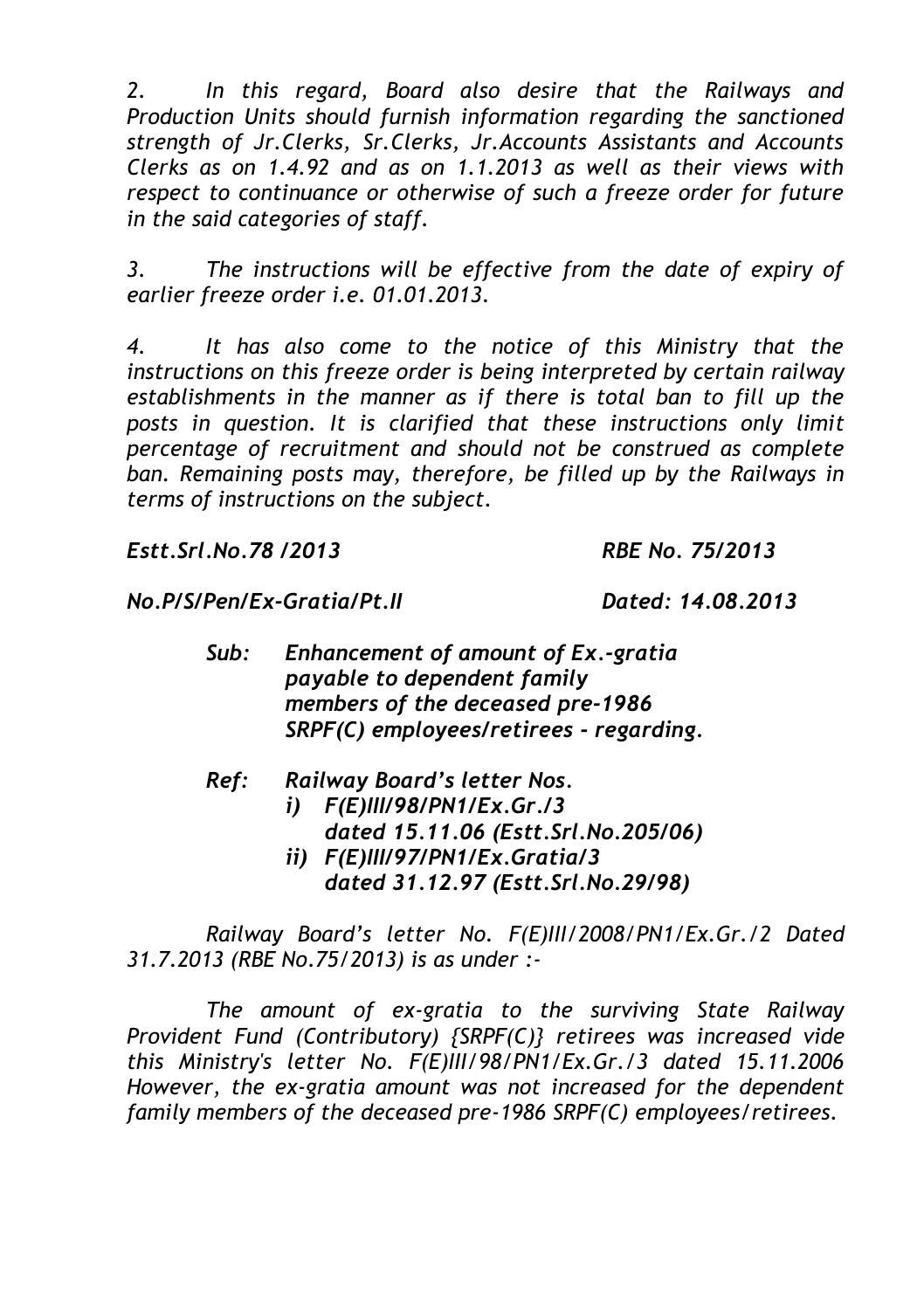*2. Now, the President is pleased to enhance the ex.-gratia amount being paid to the widows and dependent children of the deceased SRPF(C) employees/retirees from Rs. 605/- to Rs. 645/- p.m. w.e.f. 04.06.2013 They shall also be entitled to deafness ex-gratia equal to 50% of the enhanced amount of ex-gratia and Dearness Relief, as notified from time to time, on the sums of enhanced amounts of exgratia and dearness ex-gratia.*

*3. The terms and conditions for grant of ex-gratia and dearness relief will continue to be governed by this Ministry`s letters No. PC-IV/87/Imp/1 dated 30.06.1988 and F(E)III/97/PN1/Ex.Gratia/3 dated 31.12.1997 and subsequent letters issued in this regard.*

*Estt.Srl.No. 79/2013 RBE No. 77 /2013*

*No. P/S/Pen/Commutation/Pt.II Dated: 16.08.2013*

- *Sub: Revision of 1/3rd commuted portion of pension in respect of Government servants who had drawn lumpsum payment on absorption in Central Public Sector Undertakings/Central Autonomous Bodies-Implementation of Government's decision on the recommendations of the Sixth Central Pay Commission*
- *Ref: Railway Board's letter Nos.: i) F(E)III/2005/PN1/23 dt.01.06.09 (Estt. Srl. No.118/09)*
	- *ii) F(E)III/2005/PN1/23 dt.22.09.08 (Estt.Srl.No. 188/08)*
	- *iii) F(E)III/2008/PN1/12 dt.08.09.08 (Estt.Srl.No. 174/08)*

*Railway Board's letter No. F(E)III/2005/PN1/23 dated 31.7.13 (RBE No.77/2013) is as under :-*

*A copy of Department of Pension & Pensioners' Welfare (DOP & PW)'s O.M.No. 4/30/2010-P&PW(D) dated 11th July 2013 on the above mentioned subject is enclosed for information and compliance. These instructions will apply mutatis mutandis on the Railways also.*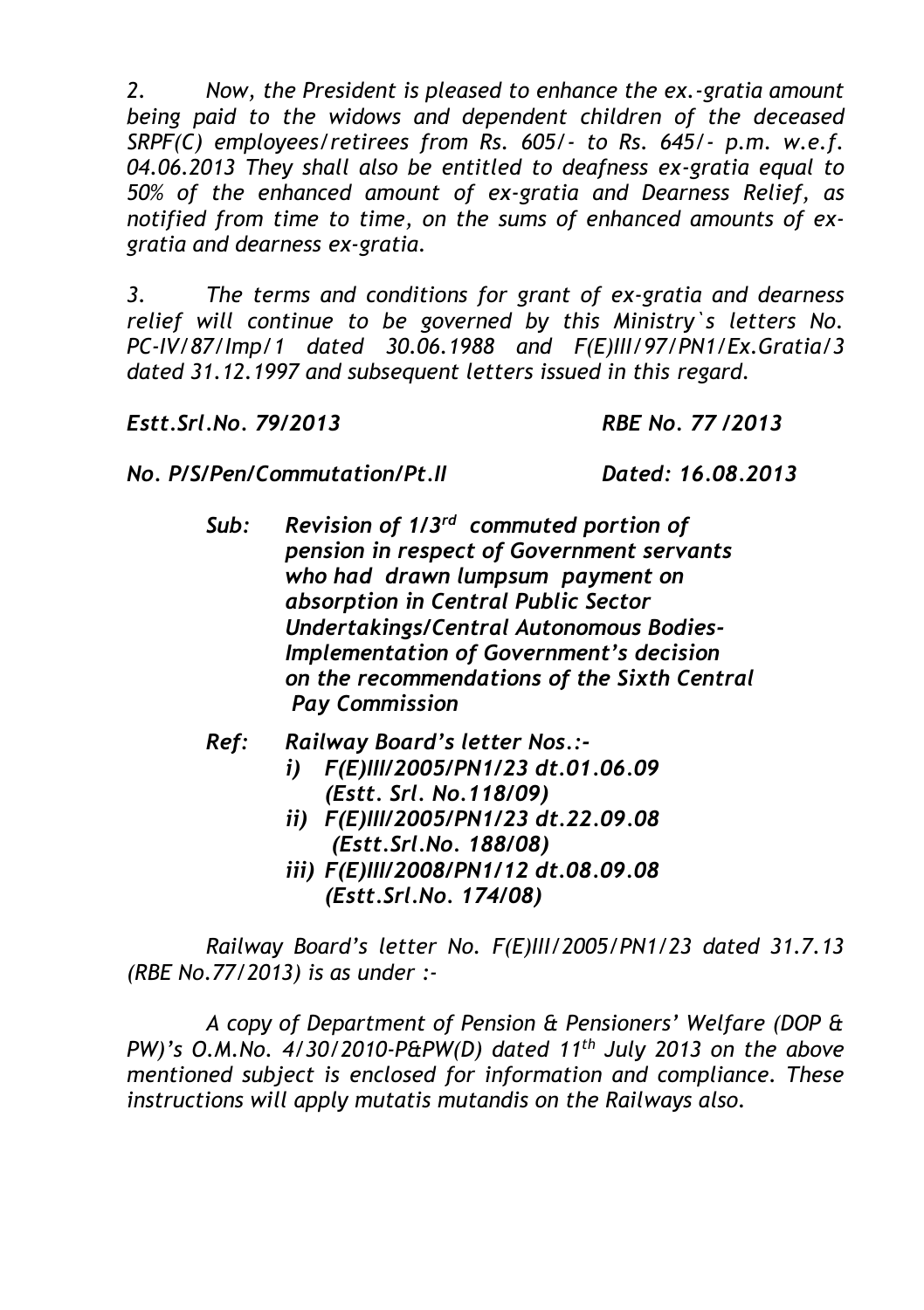*2. A concordance of DOP & PW's instructions referred to in the enclosed O.M. and Railway Board's corresponding instructions is given below :-*

|                | S.No.   DOP & PW's instructions | Railway Board's corresponding<br>instructions |
|----------------|---------------------------------|-----------------------------------------------|
|                | $0.M.$ No. $4/38/2008$ -        | Letter No. F(E)III/2005/PN1/23                |
|                | P&PW(D) dated 15.9.08           | dated 22.9.08.                                |
| $\overline{2}$ | $0. M. No. 4/38/2008-$          | Letter of even number dated                   |
|                | P&PW(D) dated 27.5.2009         | 01.06.2009                                    |
| $\mathbf{r}$   | $0.M.No.38/37/08-PAPW(A)$       | Letter No. F(E)III/2008/PN1/12                |
|                | dated 01.09.2008                | dated 08.09.08.                               |

*Copy of Department of Pension and Pensioners' Welfare's O.M. No. 4/30/2010-P&PW(D) dated 11th July, 2013*

## *OFFICE MEMORANDUM*

*Sub: Revision of 1/3rd commuted portion of pension in respect of Government servants who had drawn lumpsum payment on absorption in Central Public Sector Undertakings/Central Autonomous Bodies-Implementation of Government's decision on the recommendations of the Sixth Central Pay Commission*

*The undersigned is directed to say that orders were issued vide this Departments OM No.4I30I2008-P&PW(D) dated 15.9.08 for revision of 1/3rd restorable pension w.e.f.1.1.2006 of Government servants who had drawn lump sum payment in respect of pro-rata pension on absorption in a PSU/Autonomous Body. The implementation of these orders in some cases resulted in drop In the total amount of 1/3rd restored pension plus DR in comparison to total amount of 1/3rd restored pension plus admissible DP and DR as drawn by pensioners before issue of these orders. It was, therefore decided vide Department of Pension and Pensioners' Welfare O.M. No. 4/38/2008 P&PW(D) dated 27.05.2009 that wherever the restored amount of the revised pension plus DR of such absorbees, in terms of instructions contained in OM dated 15.9.2008, becomes less than 1/3rd pre revised restored pension plus admissible DP & DR as already drawn, the absorbed employees would be allowed to draw the pensionary benefits admissible to them till such time the restored amount of the revised*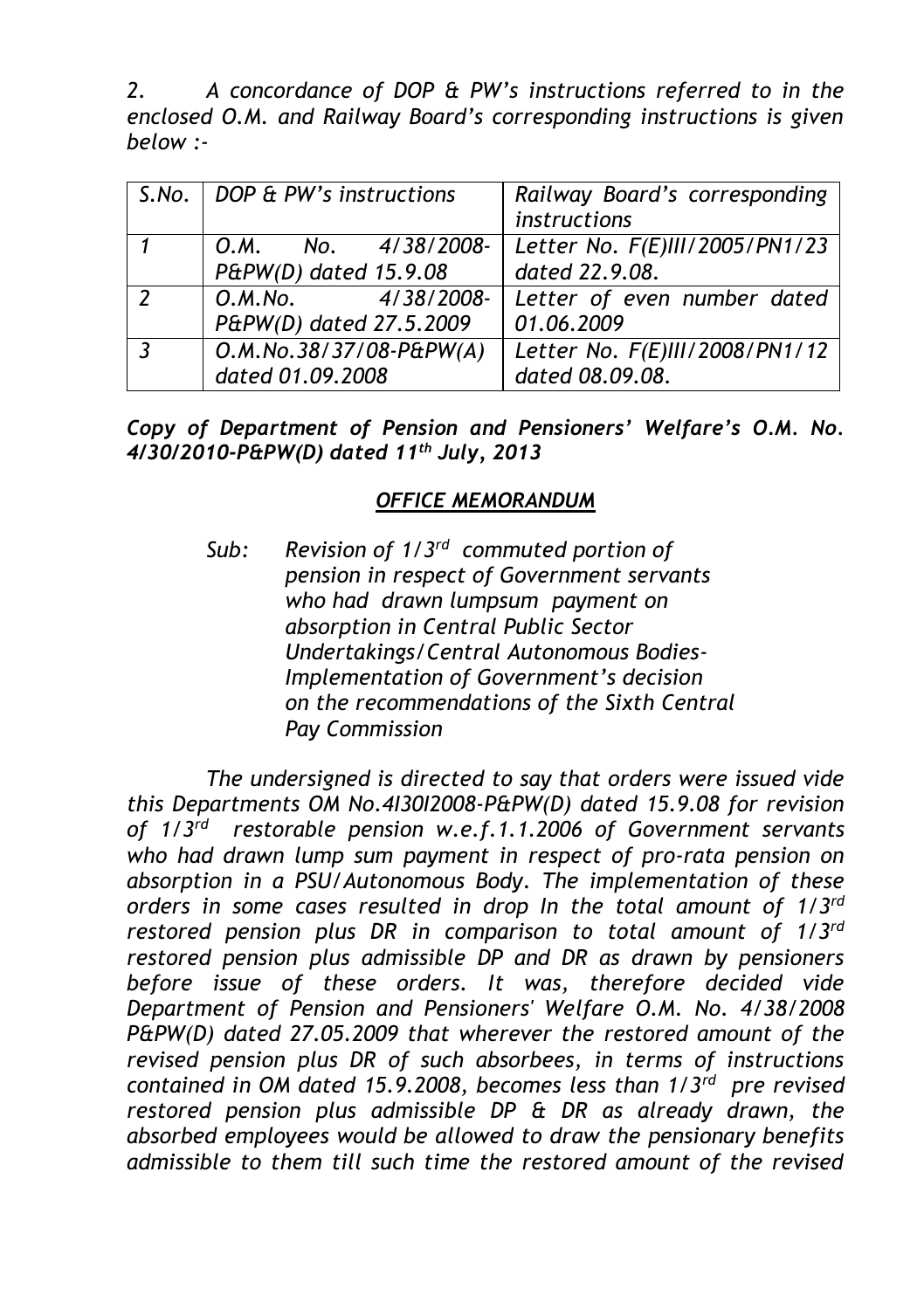*pension in terms of instructions contained in OM dated 15.09.2008 plus admissible DR works out to be more than the pre revised 1/3rd restored pension plus admissible DP & DR as on 01.09.2008.*

*2. The Central Administrative Tribunal, in its order dated 27.9.2011 in OA No.710I2010 read with order dated 22.4.2013 in CP 26/2012 held that the OM dated 15.9.2008 was legally sustainable. However, Hon'ble CAT has directed to pass an order so as to equalize the amount of 1/3rd restored pension with the pension of other Central Government pensioners.*

*3. The matter has been examined. On the recommendations of the 6th Central Pay Commission, the pension of pre~2006 Central Government pensioners has been revised vide this Department's OM No.38/37/08-P&PW(A) dated 1.9.2008. In terms of para 4.1 of that OM, the revised pension of pre-2006 pensioners works out to 2.26 times of the pre-revised basic pension (without DP). Keeping in view the direction of Hon'ble CAT/Hyderabad Bench, it has been decided that 1/3rd restored pension of those Government servants who had drawn lump-sum payment on absorption in PSU/AB and whose 1/3rd pension was restored from a date before 1.1.2006, the pre-revised 1/3rd restored pension will be revised w.e.f.1.1.2006 by multiplying the same by a factor of 2.26, if it is more beneficial than the amount of revised restored 1/3rd pension arrived at in terms of this Department's OM dated 15.9.2008. In the case of those absorbee pensioners in when case the restoration of 1/3rd pension became due on or after1.1.2006, the above formulation would apply with reference to notional 1/3rd restorable pension as on 31.12.2005.*

*4. These instructions are being issued as a special case in compliance of the orders of Hon'ble CAT, Hyderabad Bench in CP No.26/2012 in OA 710/2010. At the time of revision of 1/3rd pension on the basis of recommendations of next Pay Commission, the increase in 1/3rd restored pension on account of these instructions would not be considered and the 1/3rd restored pension of absorbees would be revised as per the usual procedure without taking into account the aforesaid dispensation.*

*5. Payment of DR and additional pension to old pensioners (of the age of 80 years and above) shall continue to be on full pension as per the instructions issued from time to time.*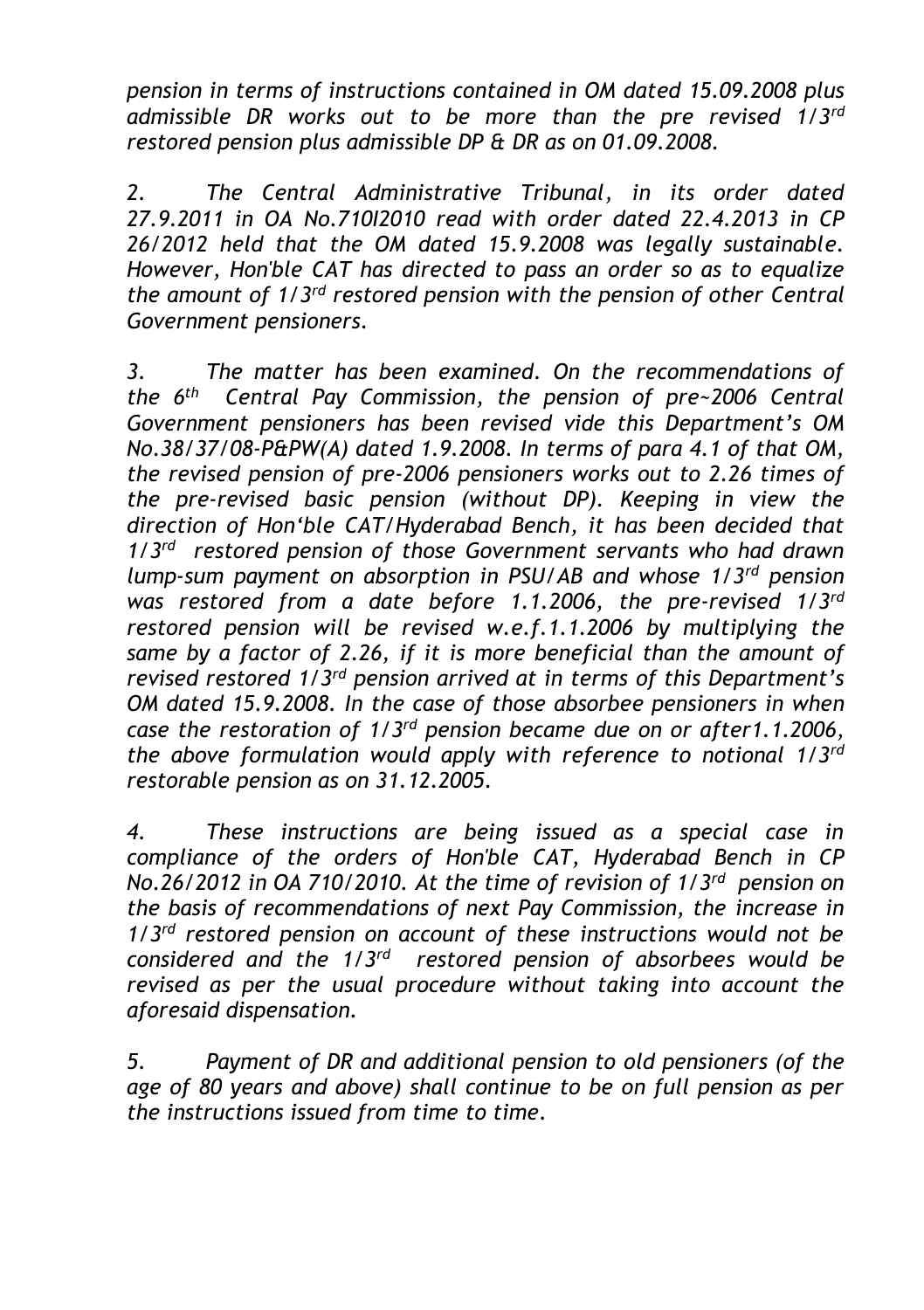*6. The benefit of revision of restored amount of 1/3rd commuted portion of pension shall be admissible w.e.f.1.1.2006 or from the date the commutated portion of pension is restored, whichever is later.*

*7. This issues with the concurrence of Ministry of Finance (Department of Expenditure) vide their ID No.561/E.V/2013 dated 21.6.2013.*

*8. In their application to the persons belonging to Indian Audit and Accounts Department these orders issue in consultation with the Comptroller and Auditor General of India.*

*Estt.Srl.No. 80 /2013 RBE No.78 /2013*

*No.P/Rect/Poly/Pt.VI Dated:23.08.2013*

- *Sub: Clarification regarding acceptance of qualification of Diploma in Mechanical Engineering obtained from Kuban State University of Technology, Krasnodar.*
- *Ref: Railway Board's letter No.E(NG)II/RR-1/76 dt. 28/7/2000*

*Railway Board's letter No.E(NG)II/2009/RR-1/11 dated 2/8/2013 (RBE No.78/2013) is as under :-*

*Further to the instructions contained in Board's letter No. E(NG)II/99/RR-I/76 dated 28/7/2000 (RBE No. 145/2000), the issue of acceptance of qualification of Diploma in Mechanical Engineering obtained from Kuban State University of Technology, Krasnodar of Russian Federation for the post on the railways for which the prescribed qualification is Bachelor Degree in Engineering of an Indian University has been under consideration of this Ministry.*

*The issue has been examined in consultation with Department of Higher Education/ Ministry of Human Resource Development and Association of Indian Universities/New Delhi and it is clarified that 05 years Diploma in Engineering/Master of Science in Engineering awarded by the accredited Universities/Higher Educational institutions in Russian Federations/CIS countries including Kuban State University of Technology, Krasnodar is recognized as equivalent to BE Degree of an Indian University.*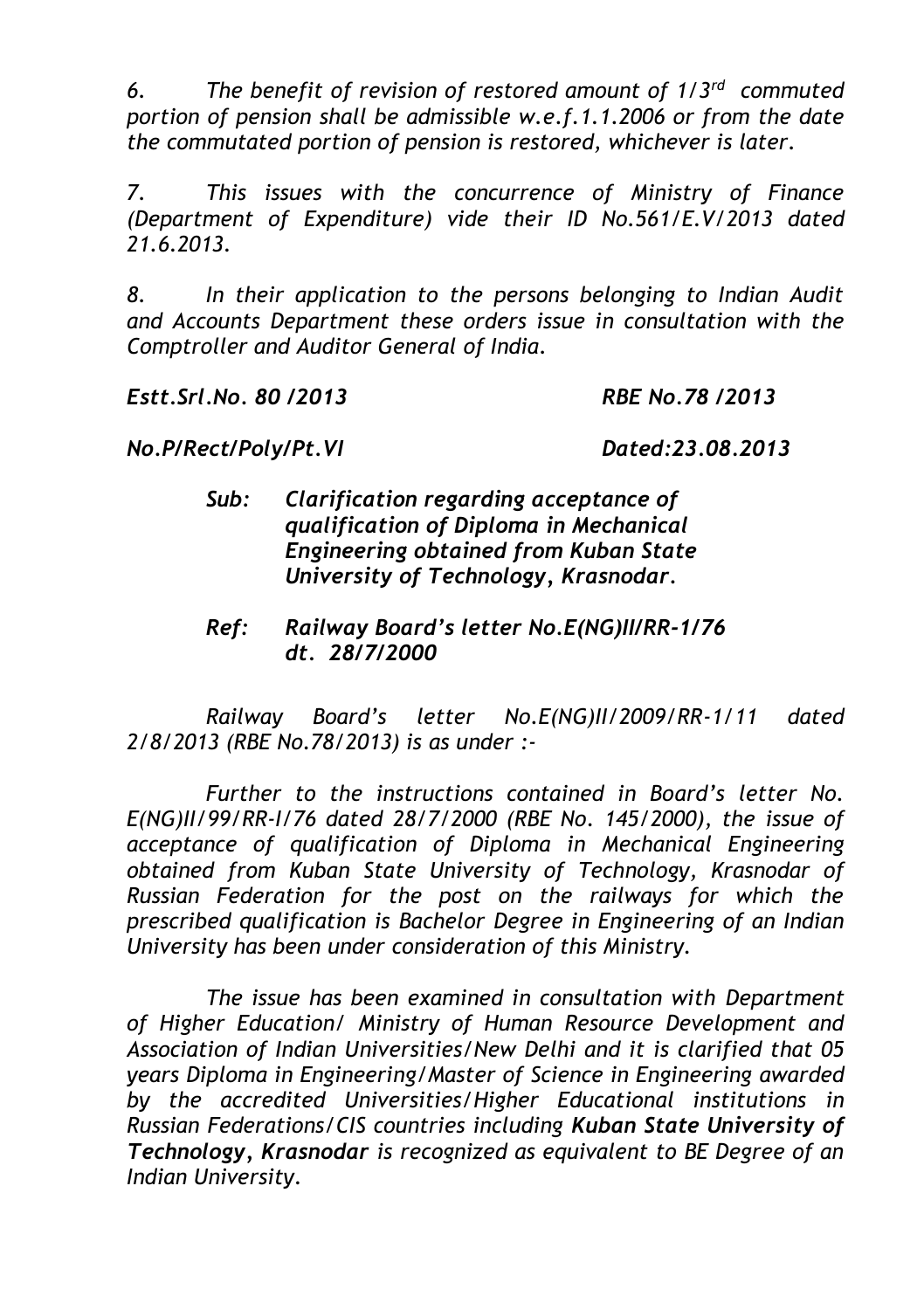*No.P/R/4/31/Pt.III (Policy) Dated: 23.08.2013*

- *Sub: Clarification regarding qualification prescribed for direct recruitment to the post of Lab. Supdt., Gr.III in Pay Band of Rs. 9300-34800 (Grade Pay Rs. 4200)*
- *Ref: Railway Board's letter No. E(NG)-II/2001/RR-1/20 dated 12.11.01(Estt.Srl.No.149/01)*

*Railway Board's letter No. E(NG)-II/2001/RR-1/20 dated 05.08.13 (RBE No.79/2013) is as under :-*

*Attention is invited to Board's letter of even number dated 12.11.2001 (RBE No.225/2001) wherein qualification for direct recruitment to post of Lab. Supdt., Gr.III in Pay Band of' Rs.9300-34800 (Grade Pay Rs.4200) has been prescribed as under:-*

*"B.Sc. with Bio-chemistry/Micro-Biology/Life Science or equivalent plus Diploma in Medical Lab Technology (DMLT) or equivalent OR B.Sc. in Medical Technology (Laboratory) from Institutions."*

*2. A question has arisen whether a candidate with qualification of B.Sc., (Chemistry) Honors with Botany & Zoology as subsidiary subject can be considered for the post of Lab. Supdt., Gr.III in Pay Band of Rs.9300-34800 (Grade Pay Rs.4200) where qualification was notified as stated in para 1 above.*

*3. The matter has been examined in consultation with Health Directorate of this Ministry and it is clarified that if the candidate has studied during his Graduation both Chemistry and Biology whether as main or as optional/subsidiary subject and is in possession of DMLT or equivalent will be treated as eligible for consideration for employment to the posts cited in the captioned subject.*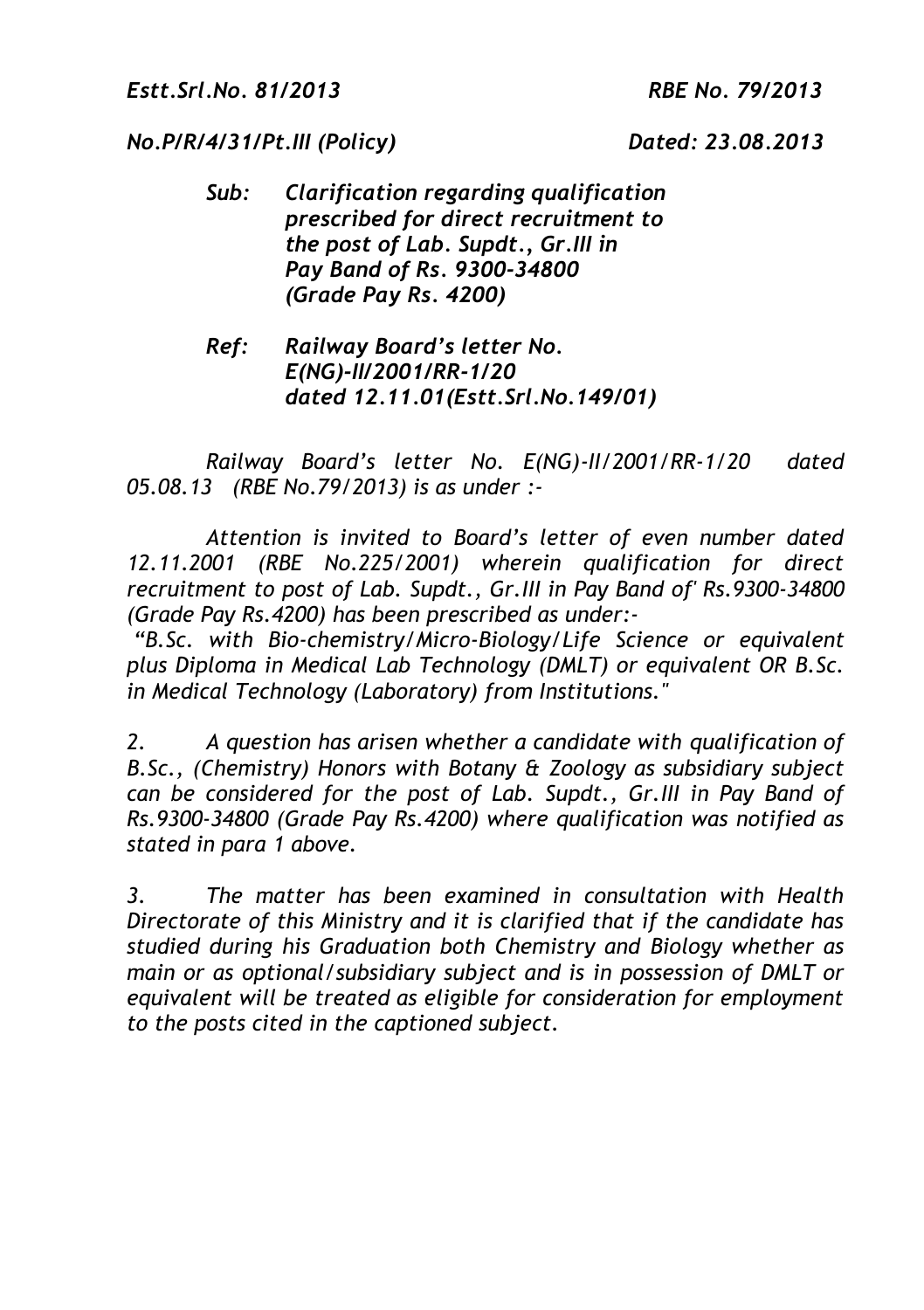#### *No.P/S/Pen/Procedure/Pt.III Dated: 23.08.2013*

- *Sub: (i) Payment of arrears of pension in cases where valid nomination has not been made under the Payment of Arrears of Pension (Nomination) Rules, 1983;*
	- *(ii) payment of arrears of family pension-reg.*
- *Ref: Railway Board's letter Nos. i) F(E)/III/83/PN1/25 dated 21.11.83* 
	- *(Estt.Srl.No. 261/83 )*
	- *ii) F(E)/III/83/PN1/8 dated 13.11.85 (Estt.Srl.No. 269/85 )*
	- *iii) F(E)/III/95/PN1/23 dated 19.01.96 (Estt.Srl.No. 37/96 )*

*Railway Board's letter No.F(E)III/2008/PN1/13 dated 07.08.13 (RBE No.80/2013) is as under :-*

*A copy of Department of Pension and Pensioners' Welfare (DOP&PW)'s O.M, No. 1/22/2012-P&PW(E) dated 10.07.2013 on the above subject is enclosed for information and compliance. These instructions shall apply mutatis mutandis on the Railways also. The Ministry of Finance, Department of Expenditure's O.M.No. 1(3)-E.V/83 dated 22.10.1983 & 04.06.1985 and the Department of Pension & Pensioners' Welfare(DOP&PW)'s O.M.No.43/4/95-P&PW(G) dated 30.10.1995 mentioned in the 0.M. were circulated vide this Office letter No. F(E)/III/83/PN1/25 dated 21.11.83, F(E)/III/83/PN1/8 dated 13.11.85 and F(E)/III/95/PN1/23 dated 19.01.96 respectively.*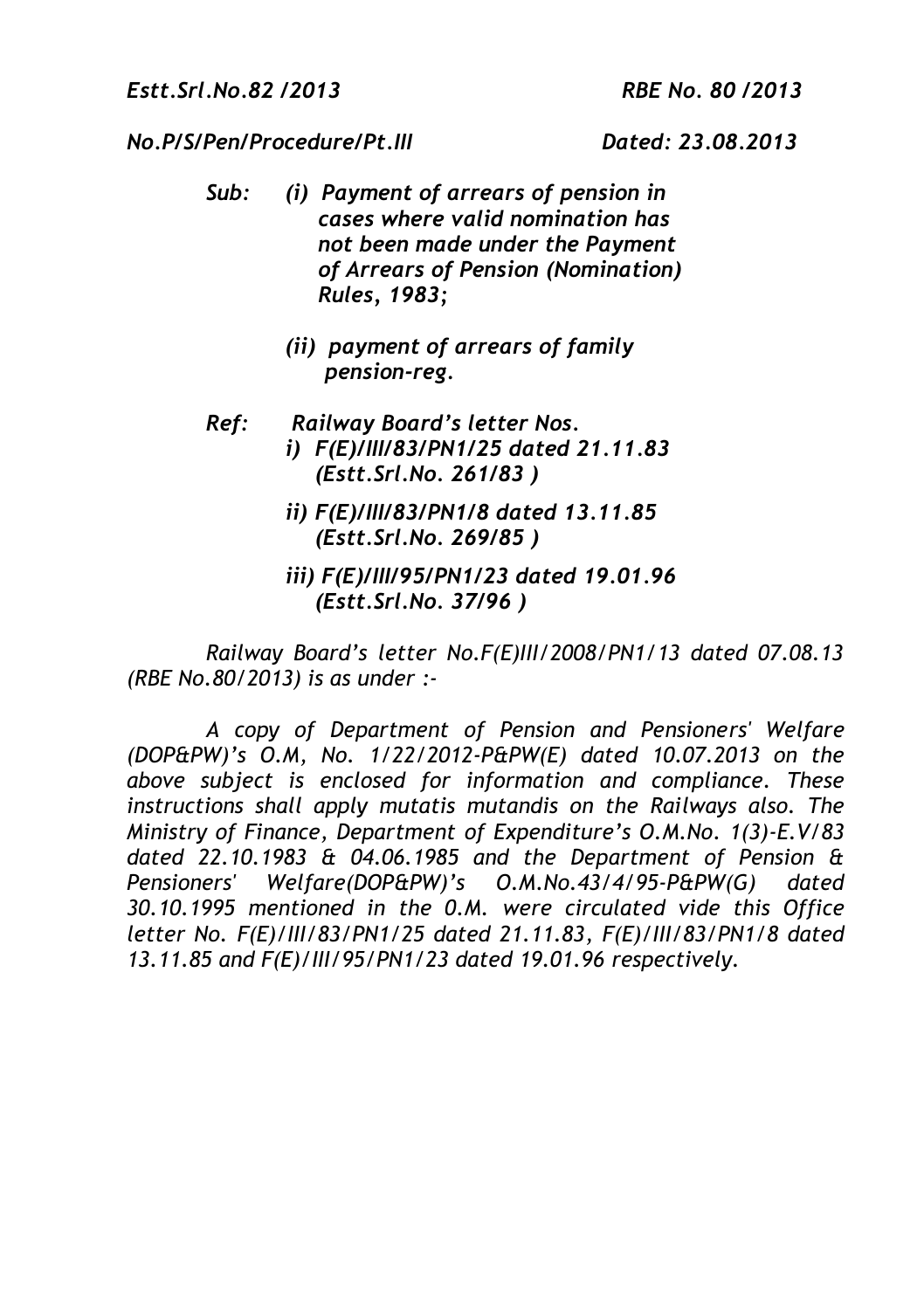*Copy of Ministry of Personnel, P.G. & Pensions, Department of Pension & Pensioners' Welfare's letter No. 1/22/2012-P&PW (E), Dated: 10th July, 2013*

## *OFFICE MEMORANDUM*

## *Sub: (i) Payment of arrears of pension in cases where valid nomination has not been made under the Payment of Arrears of Pension (Nomination) Rules, 1983;*

## *(ii) payment of arrears of family pension - reg.*

*Attention is invited to the Payment of Arrears of Pension (Nomination) Rules, 1983 which provide that after the death of the pensioner, all moneys payable to the pensioner on account of pension will be paid to the nominee of the deceased pensioner. In the absence of any nomination made by the pensioner, the arrears of his/her pension are paid to the legal heir as per the procedure indicated in para 4 of part A of annexure to Ministry of Finance OM No. 1(3)-E.V/83, dated 11.10.1983. However, dependants of some pensioners expressed difficulties in obtaining the legal heir-ship certificates and represented that the necessity of production of legal heir-ship certificates may be waived where the amount of arrears payable is small.*

*2. The matter had been examined in Ministry of Finance, D/o Expenditure vide OM dated 04/06/1985 and it was decided that in case where a valid nomination does not exist under the Payment of Arrears of Pension (Nomination) Rules, 1983 and the dependent of pensioner is unable to produce the legal heir-ship certificate, the Payment of Lifetime Arrears of Pension accruing to the deceased pensioner may be authorized on the basis of any documentary proof regarding the relationship and heir-ship of the claimant if the gross amount of arrear does not exceed Rupees 25,000. In such cases, if the gross amount did not exceed Rupees 5,000 and case represented no peculiar features, the accounts officer was authorised to make the payment on his own authority.*

*3. The Government has further looked into the matter and decided to increase the limits of Rupees 5000 and 25000 as indicated in Department of Expenditure OM, dated 4.6.85 to Rupees 50,000 and 2,50,000 respectively. The conditions and the procedure of payment as*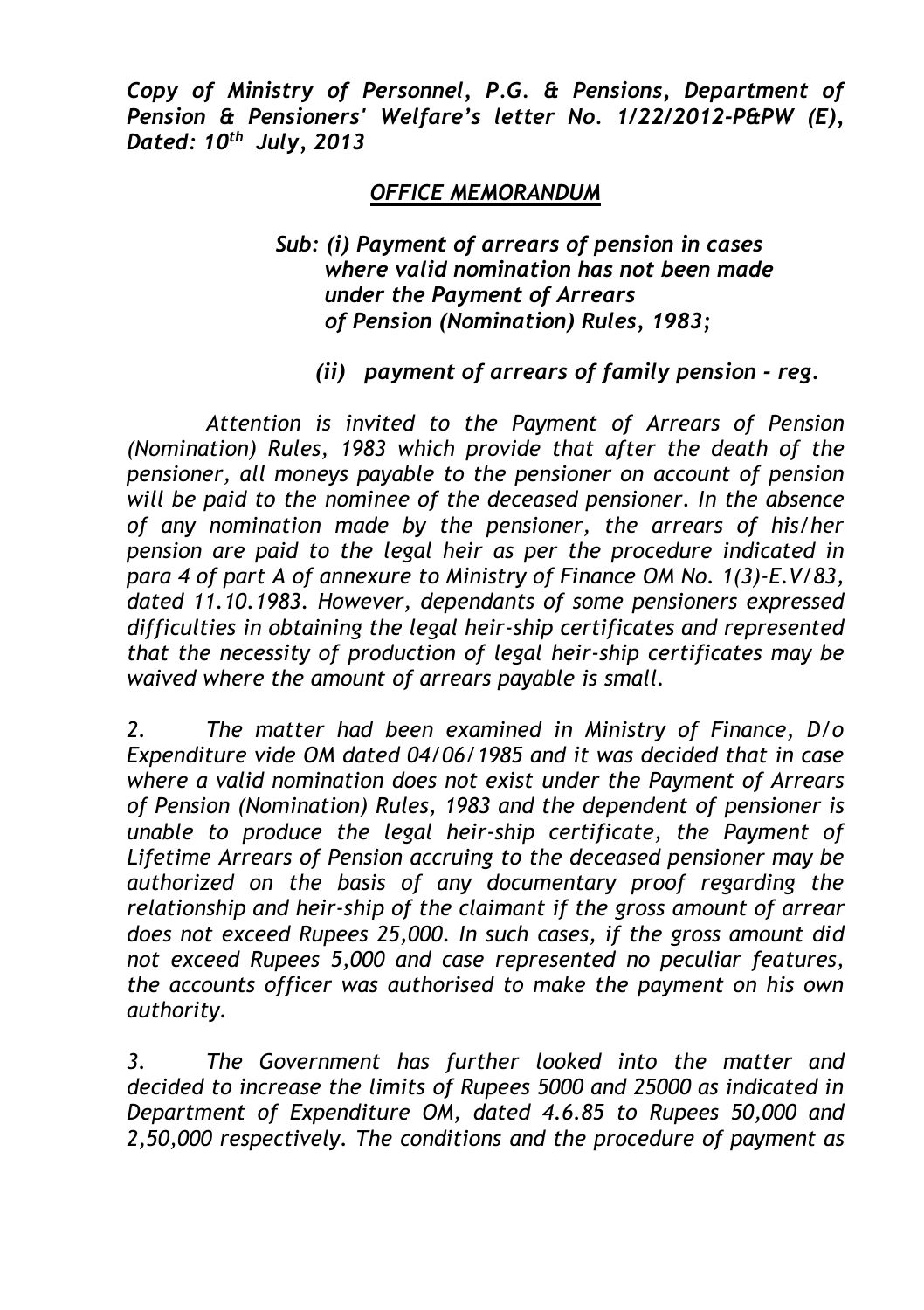*indicated in Department of Expenditure OM, dated 22.10.1983 and 04.06.1985 will remain the same, which are reiterated hereunder.*

*4. The Pension Disbursing Authority (PDA) may receive application along with any documentary proof regarding the relationship and heirship of the claimant. In case the claimant is the recipient of family pension, the disbursing Officer will verify the identity of the claimant with reference to the disburser's half as well as pensioner's half of the PPO and give a certificate of having done so. PDA will duly attest the documents received from the applicant and forward these along with the application to the Accounts Officer. The Accounts Officer, on receipt of application along with a copy of PPO of the pensioner and other documents from the PDA, will calculate the amount of arrears and issue necessary authority for payment of life-time arrears to the disbursing authority if the case does not present any peculiar features and the amount does not exceed Rs.50,000. In case the amount exceeds Rupees 50,000 but does not exceed Rupees 2,50,000, the Accounts Officer will obtain the orders of the Head of Department or Administrator or the CAG in the case of pensioners from Indian Audit & Accounts Department or any Officer of that Department declared as an HOD. Payment will be made on execution of a duly stamped indemnity bond in Form T.R. 14/G.A.R. 26, with such sureties as necessary in terms of para 7 below. In case of any doubt and also in cases where the amount of arrears exceeds Rupees 2,50,000, payments shall be authorized to be made only to the persons producing the legal authority.*

*5. This department's OM No. 43/4/95-P&PW(G), dated 30.10.1995 stipulates that in the event of death of a family pensioner, the right to receive any arrears of family pension would automatically pass on to the eligible member of the family next in line. The requirement of succession certificate for payment of any arrears occurs only where there is no member in the family who is eligible to receive family pension after the death of the family pensioner. Therefore, it has been decided that the provisions of this office memorandum will also apply to the payment of arrears of family pension where no member of family is eligible to receive family pension.*

*6. The Head of Department here means the Head of Department as defined in rule 2 (xvi) of the General Financial Rules, 2005. However, in order to ensure that the citizens do not have to face unnecessary hardship it has been decided that in the case of field establishments, the Administrative Ministries/Departments may*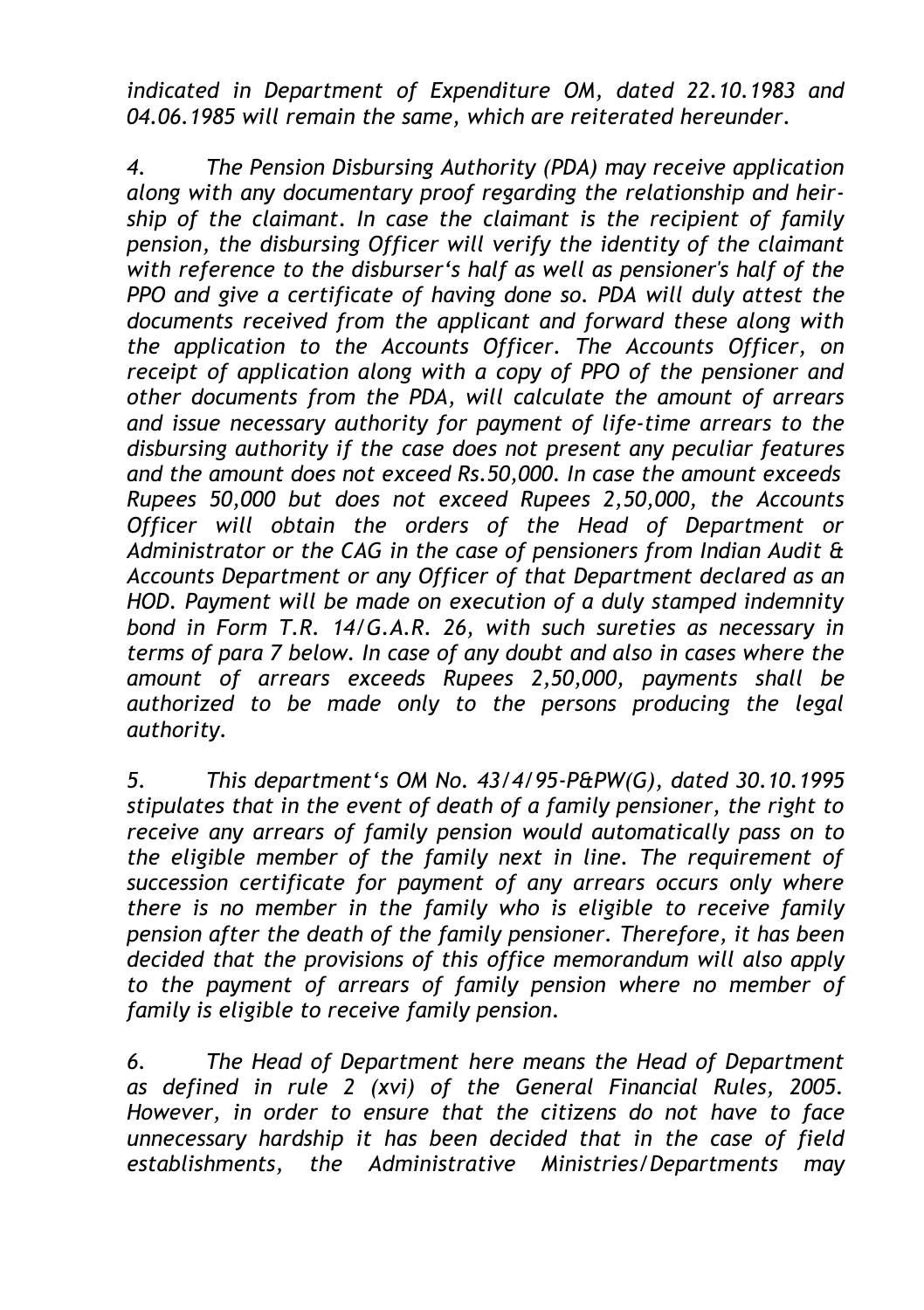*delegate the power of Head of Department to the Head of Office in the rank of Deputy Secretary/Director, if felt necessary by them. It is also clarified that this OM will cover all such past cases.*

*7. Normally, there should be two sureties, both of known financial stability. However, in case the amount of claim is less than Rs.75,000/-, the authority accepting the indemnity bond for and on behalf the President of India should decide on the merits of each case whether to accept only one surety instead of two. The obligor as well as the sureties executing the indemnity bond should have attained majority so that the bond has legal effect or force. The bond is required to be accepted on behalf of the President by an officer duly authorised under Article 299 (1) of the Constitution.*

*8. These orders will not be applicable in cases where valid nomination exists under the Payment of Arrears of Pension (Nomination) Rules, 1983. In such cases, the payment of arrears will be authorised to be made to the nominee (s).*

*9. As regards pensioners/family pensioners belonging to the Indian Audit and Accounts Department, these Orders issue after consultation with the Comptroller and Auditor General of India.*

*10. This issues with the concurrence of Ministry of Finance, Department of Expenditure, vide their ID Note No.568/E.V/2013, dated 28th June, 2013 and O/o Controller General of Accounts vide their ID No. 1(7)/TA-III/2011-12/Miscl/116, dated 13.02.2013.*

*Estt.Srl.No. 83 /2013 RBE No. 83/2013*

#### *No.P/ED/54/31/Pt.XXXIV Dated: 23.08.2013*

## *Sub: Fixing uniform number of vacations/ holidays for Railway school teachers.*

*Railway Board's letter No.E(W)2011/SC-2/4 dated 14.08.13 (RBE No.83/2013) is as under :-*

*In a Court case bearing O.A.No.1239/2005 filed by Shri K.S.Patnaik and 78 other Railway school teachers before Central Administrative Tribunal, Kolkata Bench, Kolkata, regarding vacations/ holidays admissible to Railway teachers, the Hon'ble Tribunal has observed*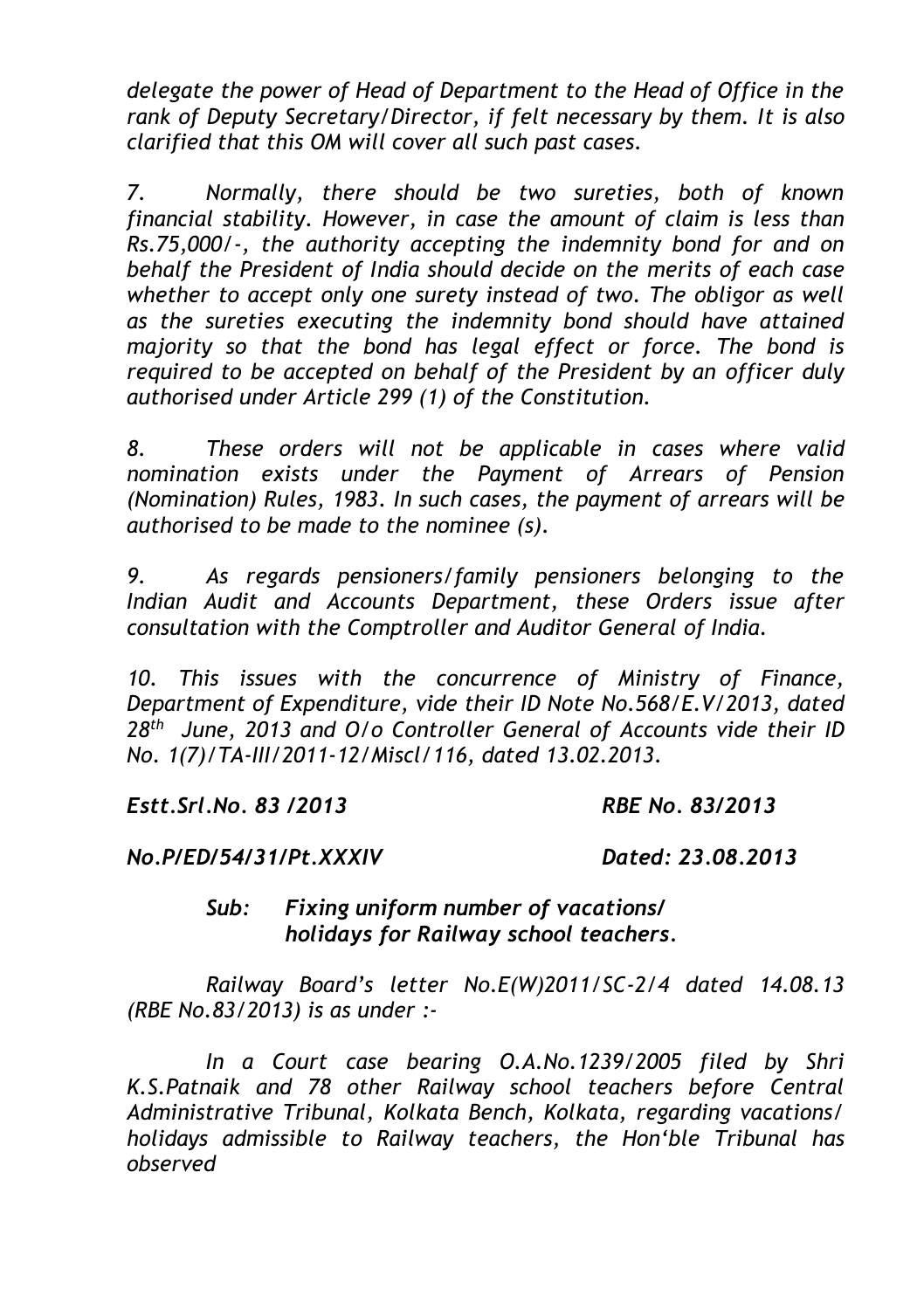*"Leave entitlements and holidays for all teachers in the Railways irrespective of the Zone/State has to be same. This total number should have no relationship with the State in which they are located."*

*In the aforesaid case Hon'ble Tribunal has accordingly, issued directions that*

> *"This total number can be fixed by the Railway Board on a reference made to it, keeping all factors in view. Once the total number of holidays is fixed it can be left for individual Zones to fix the distribution of such holidays, the overall total remaining the same."*

*2. The judgement of Hon'ble CAT/Kolkata in above mentioned O.A,No.1239/2005 field by Shri K.S,Patnaik and Others has been further upheld by Hon'ble High Court of Calcutta in Writ Petition (Civil) N.304/2011 filed by the Railways.*

*3. Pursuant to aforesaid directions of Hon'ble CAT/Kolkata as upheld by Hon'ble Calcutta High Court, the matter has been examined in Railway Board in consultation with Legal Adviser/Railway Board, keeping various perspectives in view including the existing number of vacations/holidays admissible to Railway school teachers over various Zonal Railways, number of vacations/holidays admissible to school teachers in Kendriya Vidyalayas, number of holidays available to Railway employees in general and guidelines issued by the Central Board of Secondary Education (CBSE), New Delhi, etc.*

*Accordingly, it has been decided to fix uniform number of vacations/holidays for Railway school teachers (including Lecturers/Junior Lecturers in Railway Inter-Colleges wherever existing) over all Indian Railways in the manner as stated below :-*

- *i) Railway schools shall function for 6 hours and 10 minutes duration in a day (total 370 minutes) which shall include assembly/prayer time of 20 minutes at the start in the morning, a recess break of 30 minutes and a total of 8 periods of 40 minutes duration each, distributed evenly before and after the recess.*
- *ii) Number of vacations/ holidays admissible to Railway school teachers during the academic session shall be as below:*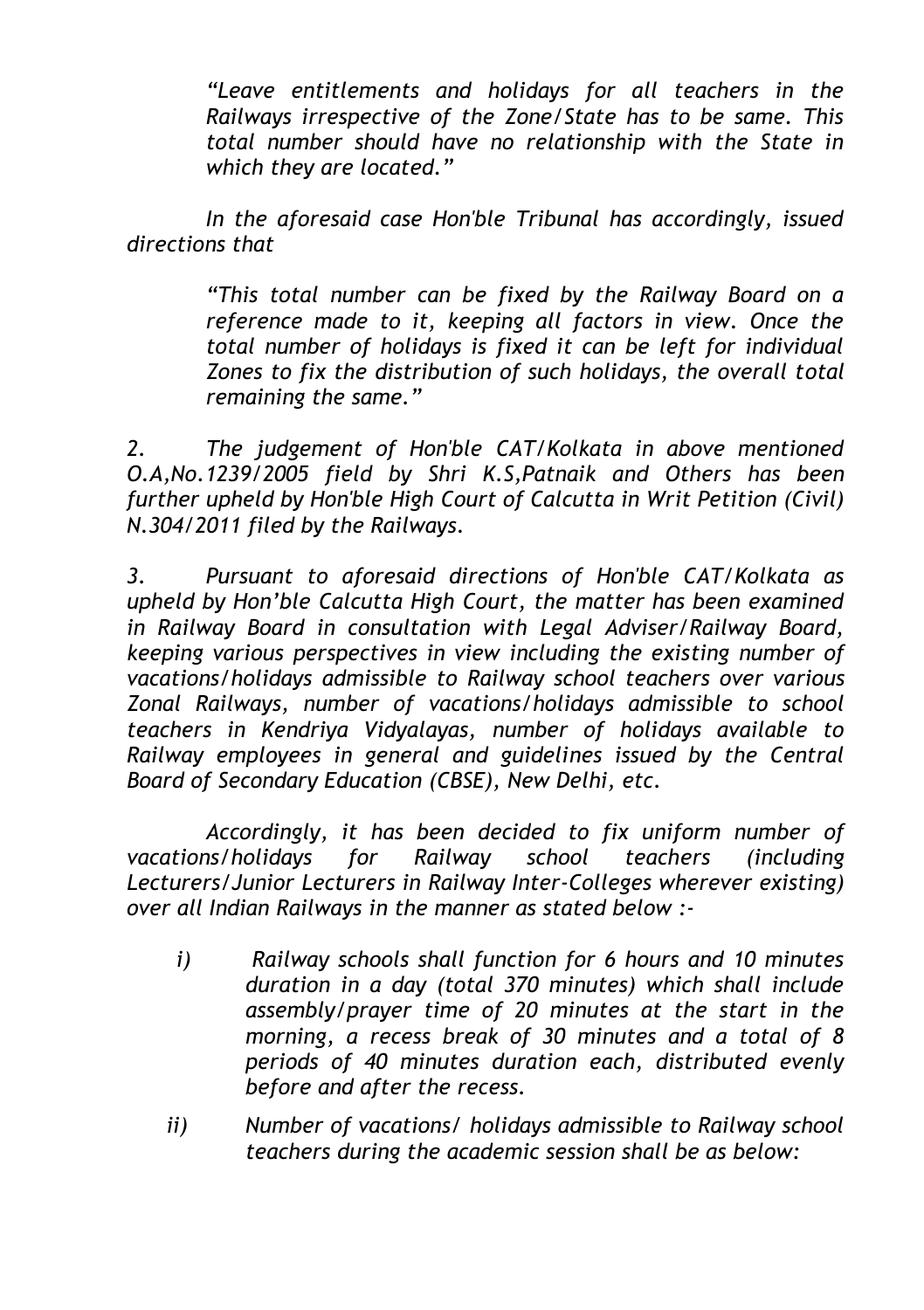| a) | Summer                                           | 50 days (starting from a date                    |
|----|--------------------------------------------------|--------------------------------------------------|
|    | <b>Vacations</b>                                 | between 11 <sup>th</sup> & 15 <sup>th</sup> May) |
| b) | Autumn<br>break/Dussehra - calendar)<br>holidays | 10 days (as per festival                         |
| C) | Winter break                                     | 13 days (starting from 23rd -24th<br>December)   |

*The above is the normal schedule of at liberty to distribute these vacations as per local festival/customary requirements or climatic conditions but keeping the total to 73 vacations in a year. Oak Grove School, Jharipani, Mussoorie (Northern Railway) may observe longer winter vacations within the number of vacations prescribed.*

- *iii) 14 compulsory holidays including 3 national holidays to be observed as per calendar circulated by Railway Board every year.*
- *iv) 5 additional holidays from the list of optional holidays/ restricted holidays as circulated by Railway Board every year, at the discretion of Zonal Railways.*
- *v) Every Sunday shall be weekly off and every 2nd Saturday of the month shall also be a non-working day in Railway schools.*
- *vi) No separate holiday shall be admissible for Annual Day and Sports Day in Railway schools and these days may be observed by suitable adjustments or compensation.*

*4. Leave entitlements of vacation staff including teachers are regulated in of Liberalized Leave Rules, as amended from time to time.*

*5. The aforesaid schedule of working/vacations/holidays may be implemented in all Railway schools from the academic session 2013-14 and compliance reported to Railway Board.*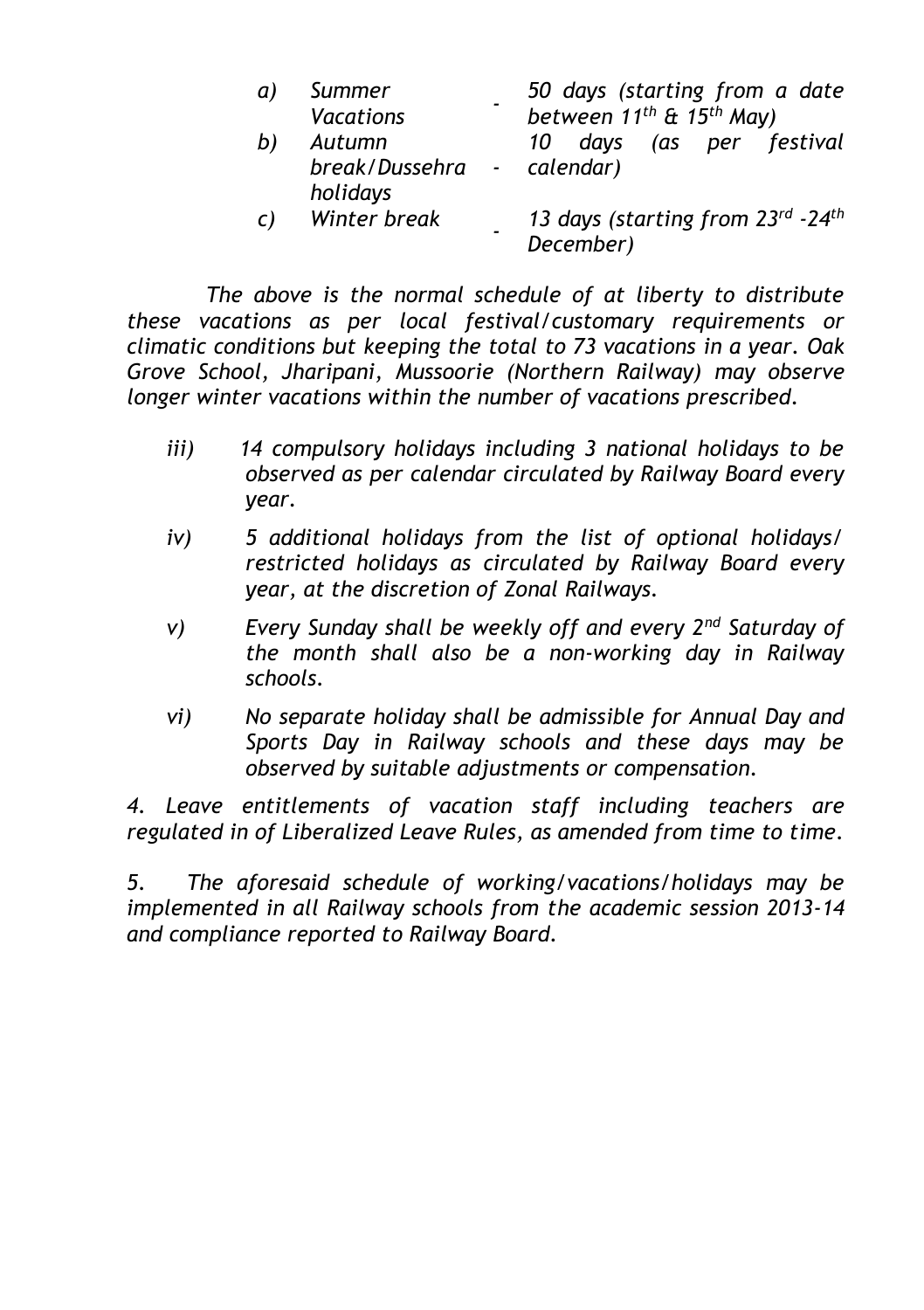*Estt.Srl.No.84 /2013 RBE No. 76/2013*

*No.DCPO(G)/CON/SB/LDE/1/Policy Dated: 27.08.2013*

- *Sub: Selection to the Group 'B' post of ACM – Clarification regarding classification of post.*
- *Ref: Railway Board's letter Nos. i) E(GP)2002/2/88 dt.31.01.06 (Estt. Srl.No.32/06) ii) 2004-E(SCT)I/25/20 dt.11.01.07 (Esstt. Srl. No.46/07) iii) E(GP)2002/2/88 dt.30.04.09 (Estt. Srl.No.101/09)*

*Railway Board's letter No.2004-E(SCT)I/25/20 dated 31.07.2013 (RBE No.76/2013) is as under :-*

*Please refer to Board's letter dated 30.04.2009 quoted above regarding stream-wise selections (70% selection and 30% LDCE) for filling up Group 'B' vacancies in the Transportation (Traffic and Commercial) Department. Some of the Railways have sought clarification as to whether the post of ACM will continue to be under the safety category or otherwise for applicability of the scheme of "Best amongst failures".*

*In the light of instructions contained in Board's letter dated 30.04.2009 referred to above, it is clarified that the Group 'B' post of ACM in the Transportation (Commercial) Department shall be treated as a Non-Safety category post when the selections are conducted stream-wise for applicability of the scheme of "Best amongst failures".*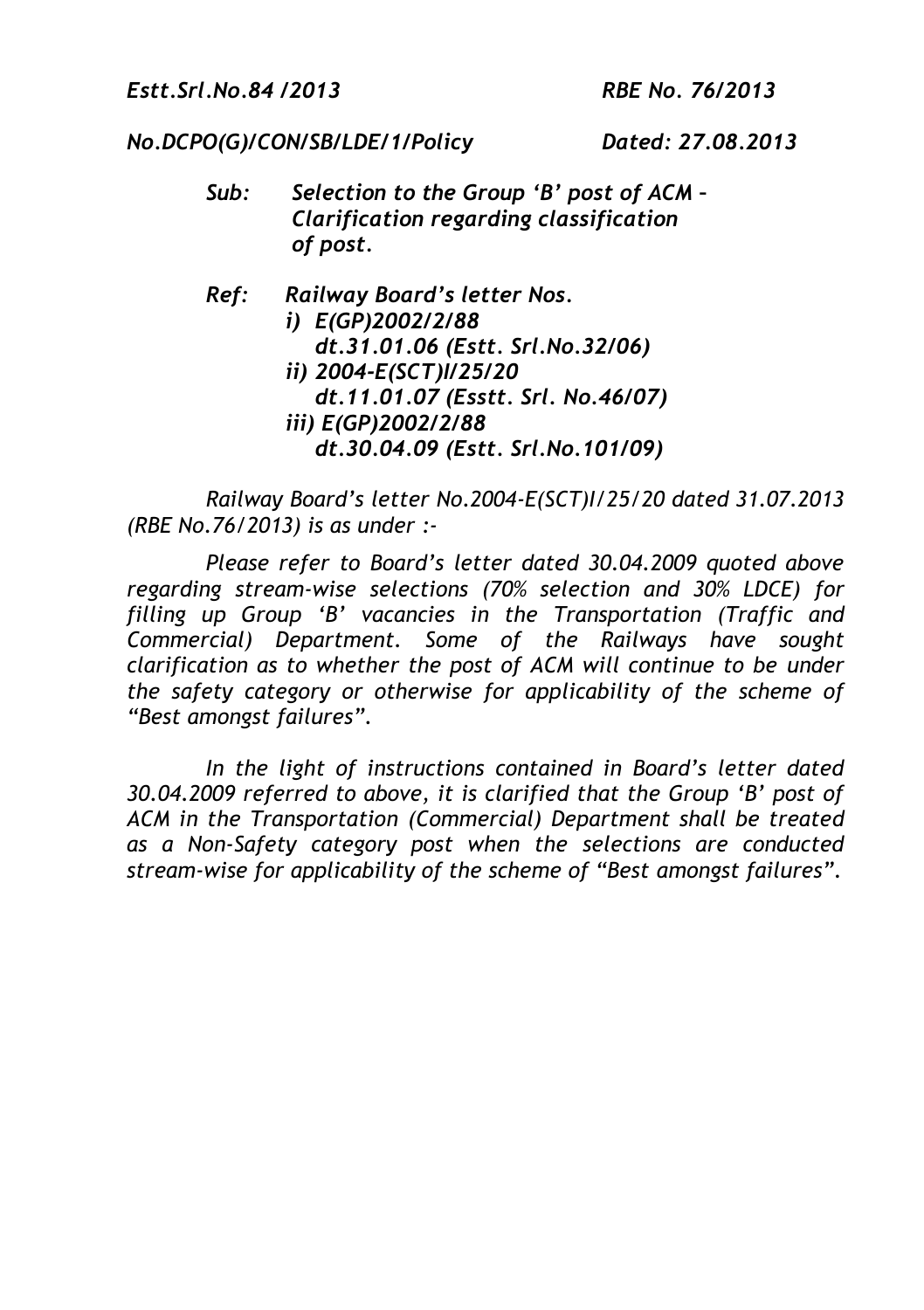*Estt.Srl.No.85 /2013 RBE No. 81/2013*

*No. P/R & R/Poly/Pt.VI Dated: 27.08.2013*

#### *Sub: Norms/Procedure for future Promotion in the Unified Cadre of Track Maintainers.*

## *Ref: Railway Board's letter No. 2010/CE-I(Spl)/GNS/15(Pt.) Dt. 17.08.12 (Estt.Srl.No.60/13)*

*Railway Board's letter No. E(NG)I-2012/PM5/1 dated 13.08.2013 (RBE No.81/2013) is as under :*

*Railway Board vide letter No.2010/CE-l(SpI)/GNS/15(Pt.), dated 17.08.2012 have issued instructions for restructuring/ reorganizing staffing pattern of Trackmen on Indian Railways. In para 2 of the letter ibid it was indicated that instructions regarding norms/procedure for future promotion in the Unified Cadre of Track Maintainers will be issued by the Establishment Directorate separately.*

*2. Accordingly, it has been decided that existing eligibility conditions as applicable to the erstwhile category of Trackman/ Trolleyman/Gateman/Watchman/Keyman in Civil Engineering Department (P.Way) in PB-1, Grade Pay Rs.1800 would continue to apply for future promotion to the newly create cadre of Track Maintainers (Grade-III, II & I).*

*2.1 As regards the mode of promotion in the Unified Cadre of Track Maintainers, the following principle may be adhered to:*

| S.No | Designation                 | Pay Structure      | Mode of Promotion         |  |
|------|-----------------------------|--------------------|---------------------------|--|
| 1.   | <b>Track Maintainer-IV</b>  | PB-1, G.P.Rs. 1800 | Entry Grade -Direct       |  |
|      |                             |                    | Recruitment,              |  |
|      |                             |                    | Compassionate             |  |
|      |                             |                    | <b>Ground Appointment</b> |  |
| 2.   | <b>Track Maintainer-III</b> | PB-1, G.P.Rs.1900  | Seniority/Non-            |  |
|      |                             |                    | Selection                 |  |
| 3.   | <b>Track Maintainer-II</b>  | PB-1, G.P.Rs.2400  | Seniority-cum-            |  |
|      |                             |                    | Suitability/Non-          |  |
|      |                             |                    | Selection                 |  |
| 4.   | <b>Track Maintainer-I</b>   | PB-1, G.P.Rs.2800  | Selection, through a      |  |
|      |                             |                    | <b>Trade Test</b>         |  |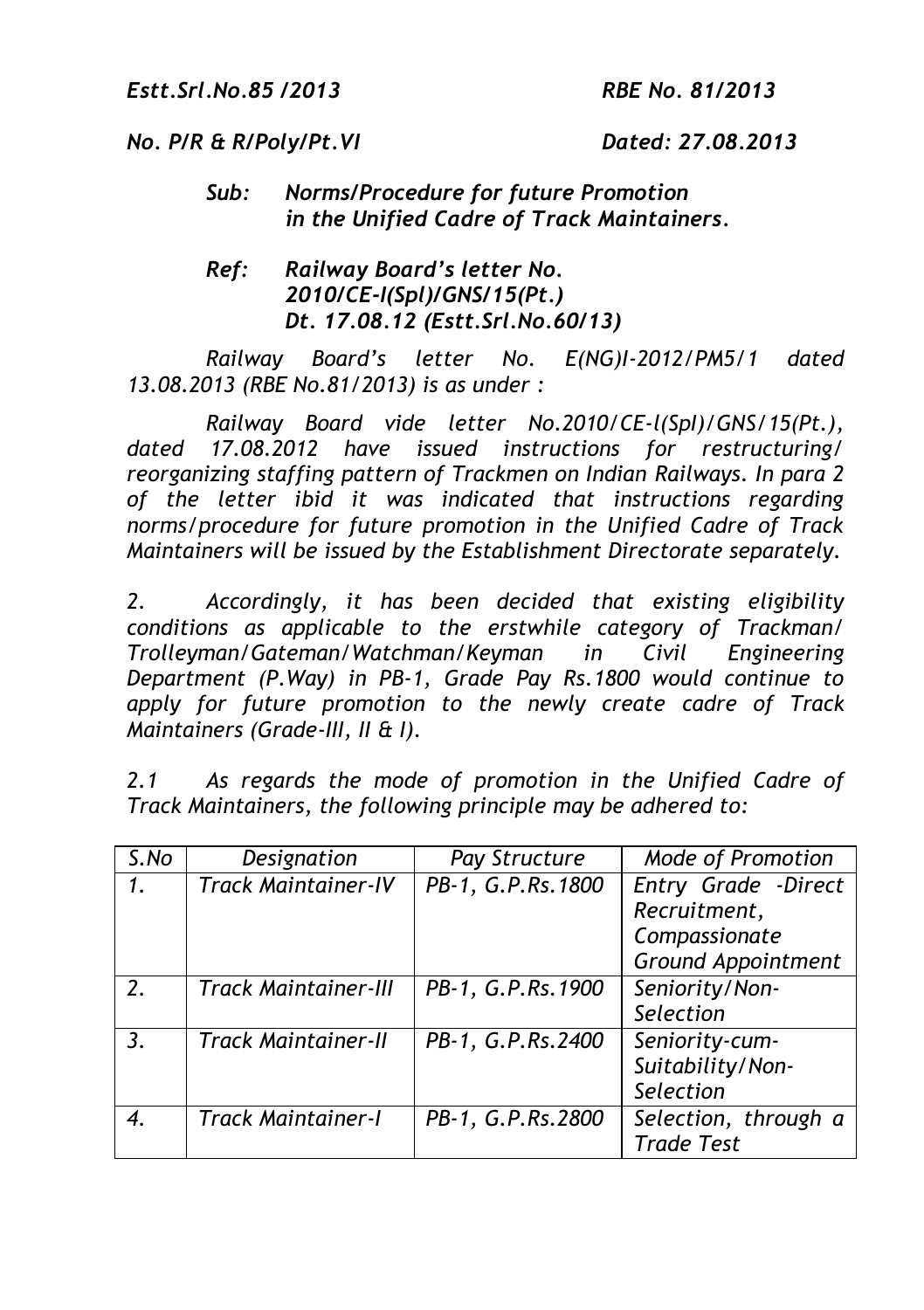*3. All other conditions applicable for promotion to next higher grade will also hold good for this cadre.*

*4. The above instructions will come into effect from the date of issue of this letter.*

*Estt.Srl.No. 86/2013 RBE No.49 /2013*

*No.P/6th PC/22 Dated: 30.08.2013*

*Sub: Travelling Allowance Rules- Amendment to Rules Contained in Chapter 16 of Indian Railway Establishment Code Vol.II (Second Reprint Edition), 2005.*

| Ref: | S.N. | Rly.Board's letter Nos.             | Estt.Srl.No. |
|------|------|-------------------------------------|--------------|
|      |      | 1. F(E)I/2008/AL-28/14 dt.1.12.08   | 205/08       |
|      |      | 2. F(E)I/2008/AL-28/14 dt.23.4.09   | 126/09       |
|      | 3.   | F(E)I/2008/AL-7/3 dt.3.10.08        | 152/08       |
|      |      | 4. E(P&A)II-2008/HRA-10 dt.12.9.08  | 127/08       |
|      |      | 5. F(E)I/2008/AL-28/42 dt.19.8.10   | 144/10       |
|      |      | 6. F(E)I/2008/AL-28/15 dt.1.12.08   | 204.08       |
|      |      | 7. F(E)I/2008/AL-28/15 dt. 29.12.10 | 02/11        |
|      |      | 8. F(E)I/2008/AL-28/15 dt. 8.3.11   | 55/11        |
|      |      | 9. F(E)I/2011/AL-28/26 dt. 1.9.11   | 146/11       |
|      |      | 10. F(E)I/2008/AL-28/15 dt.14.2.12  | 23/12        |
|      |      | 11. F(E)I/2008/AL-7/2 dt.18.9.08    | 133/08       |
|      |      |                                     |              |

*Railway Board's letter No.F(E)1/2010/AL-28/36 dated 23.5.13 (RBE No.49/2013) is as under :-*

*In exercise of the powers conferred by the proviso to Article 309 of the Constitution of India, the President is pleased to direct that Rules 1602,1603,1606,1607,1611,1612,1613,1616,1625,1634,1636,1641, 1643, 1644,1645 and Rule 1686 contained in Chapter 16-Travelling Allowance Rules of Indian Railway Establishment Code,Vol.II(Second Reprint Edition),2005, may be amended, as per Advance correction Slip No.60 enclosed as Annexure*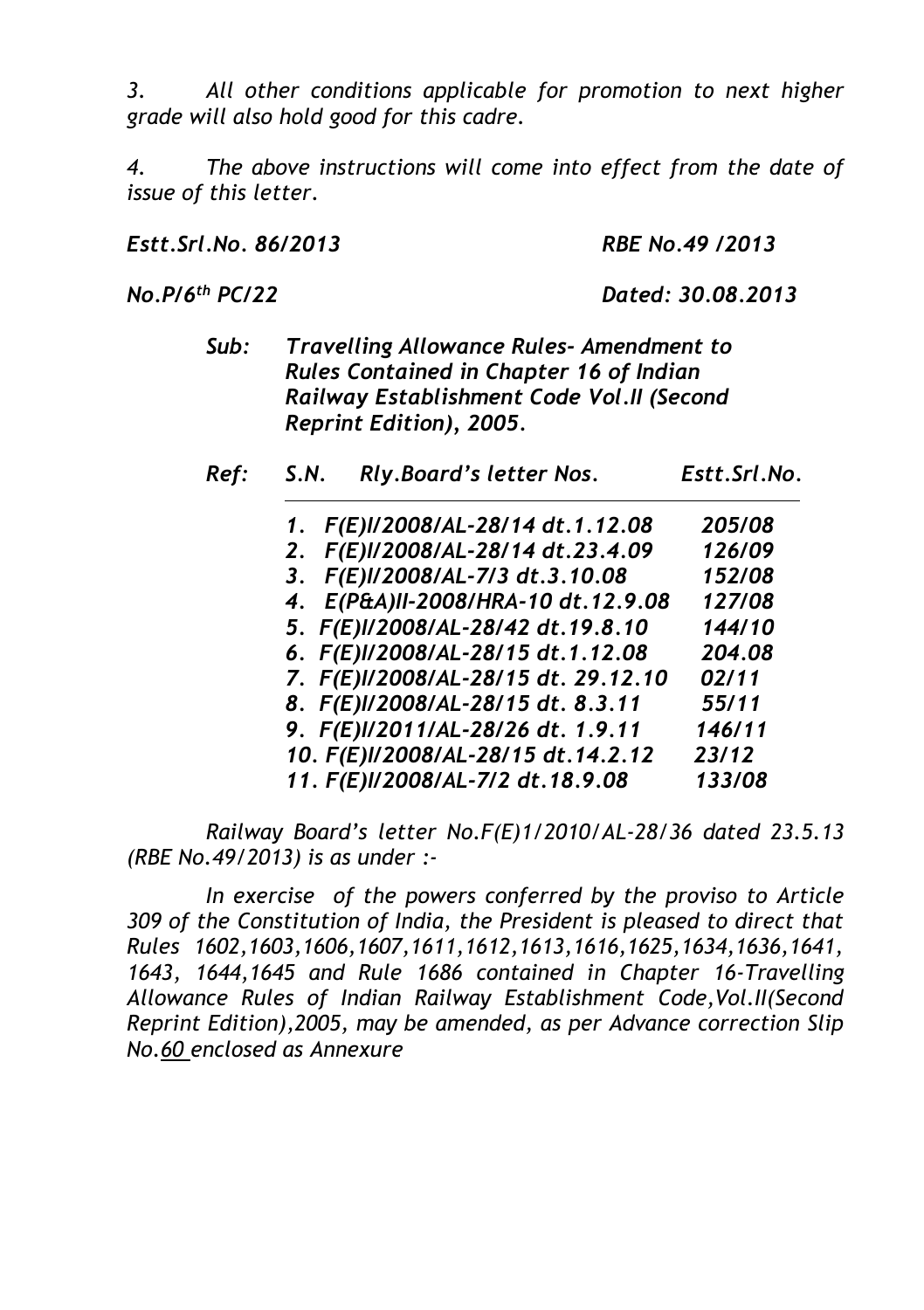### *INDIAN RAILWAY ESTABLISHMENT CODE,VOLUME-II (SECOND REPRINT EDITION),2005*

### *ADVANCE CORRECTION SLIP NO.60 Chapter 16-Travelling Allowance Rules Section No.1-General*

*(1) Substitute the following in lieu of existing Rule 1602 (1):*

*"Rule 1602 (1)- For the purpose of admissibility to Travelling Allowance, entitlement of Railway servants will be based on the Grade Pay drawn for those drawing Grade Pay upto Rs.10,000 and pay drawn in Pay Band for those in Pay Scale of HAG and above".*

*(Authority: Railway Board's letter No. F(E)I/2008/AL-28/14 dated.1.12.2008)*

- *(2) Rule 1603 (1) stands deleted.*
- *(3) Substitute the following in lieu of existing Rule 1603(2):*

*"Rule 1603 (2) - Non-practicing Allowance will be reckoned as Basic Pay for computing Composite Transfer Grant". (Authority: Railway Board's letter No. F(E)I/2008/AL-28/15 dated.1.12.2008)*

## *Section-IV- Conveyance Allowance*

*(1) Substitute the existing table under Rule 1606(4) with the following:*

| monthly<br>Average | <b>FIXED CONVEYANCE ALLOWANCE</b> |                       |  |  |
|--------------------|-----------------------------------|-----------------------|--|--|
| travel on official | For journeys by own               | For journeys by other |  |  |
| duty               | motor car                         | modes of conveyance   |  |  |
|                    | (in Rs. per month)                | (in Rs. per month)    |  |  |
|                    | (2)                               | (3)                   |  |  |
| 201-300 Kms        | 1120                              | 370                   |  |  |
| 301-450 Kms        | 1680                              | 480                   |  |  |
| 451-600 Kms        | 2070                              | 640                   |  |  |
| 601-800 Kms        | 2430                              | 750                   |  |  |
| Above 800 Kms      | 3000                              | 850                   |  |  |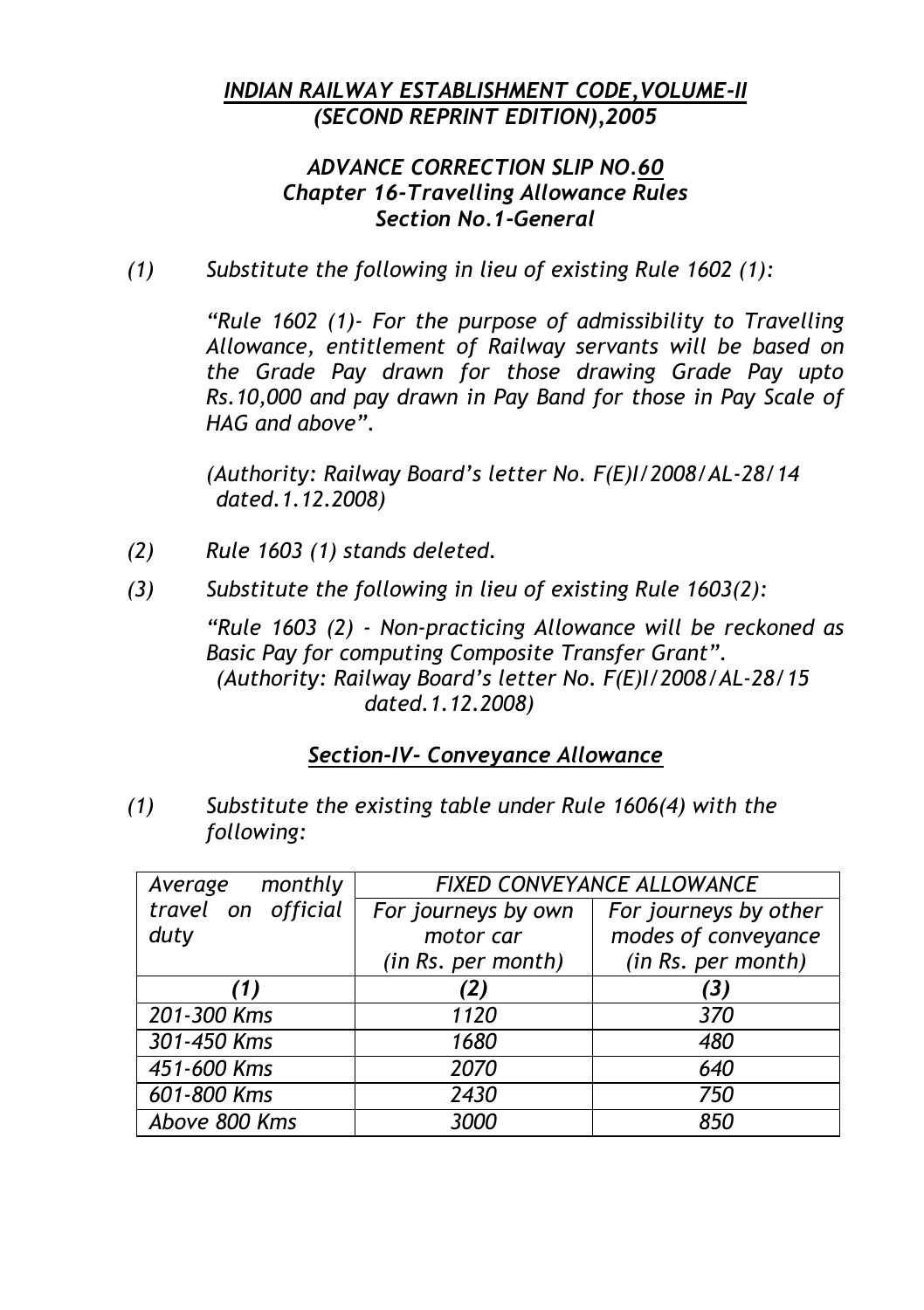*Note 1: The rates of fixed Conveyance Allowance shall automatically increase by 25% whenever Dearness Allowance payable on the revised pay structure goes up by 50%.*

> *(Authority: Railway Board's letter No. F(E)I/2008/AL-7/3 dated.3.10.2008)*

- *(2) "NOTE 1" & "NOTE 2" below Rule 1606 (4) may be read as "NOTE 2" & "NOTE 3" respectively.*
- *(3) In clause (a) below Railway Ministry's decision under Rule 1606, substitute the figure "Rs.20/-" with the figure "Rs.60/-".*

*(Authority: Railway Board's letter No. F(E)I/2008/AL-7/2 dated.18.9.2008)*

# *Section V- Mileage Allowance*

# *(1) Rule 1607(5)*

*Substitute the following table in lieu of existing table under Rule- 1607(5) :*

| Grade Pay                                                                                            | Entitlement                                                                                                                                                                                                                                                                                                                                                                                                                    |
|------------------------------------------------------------------------------------------------------|--------------------------------------------------------------------------------------------------------------------------------------------------------------------------------------------------------------------------------------------------------------------------------------------------------------------------------------------------------------------------------------------------------------------------------|
| (1)                                                                                                  | (2)                                                                                                                                                                                                                                                                                                                                                                                                                            |
| (i) Officers drawing grade pay of<br>Rs. 10,000 and above and those in<br>pay scale of HAG and above | Actual fare by any type of<br>public bus including<br>air-<br>conditioned bus<br>ΟR<br>At prescribed rates of AC taxi<br>when the journey is actually<br>performed by AC Taxi<br>ΟR<br>At prescribed rates of AC taxi<br>when the journey is actually<br>performed by<br>ordinary<br>Taxi/own car<br>OR<br>At prescribed rates for auto<br>rickshaw for journeys by auto-<br>rickshaw, own scooter, motor<br>cycle, moped etc. |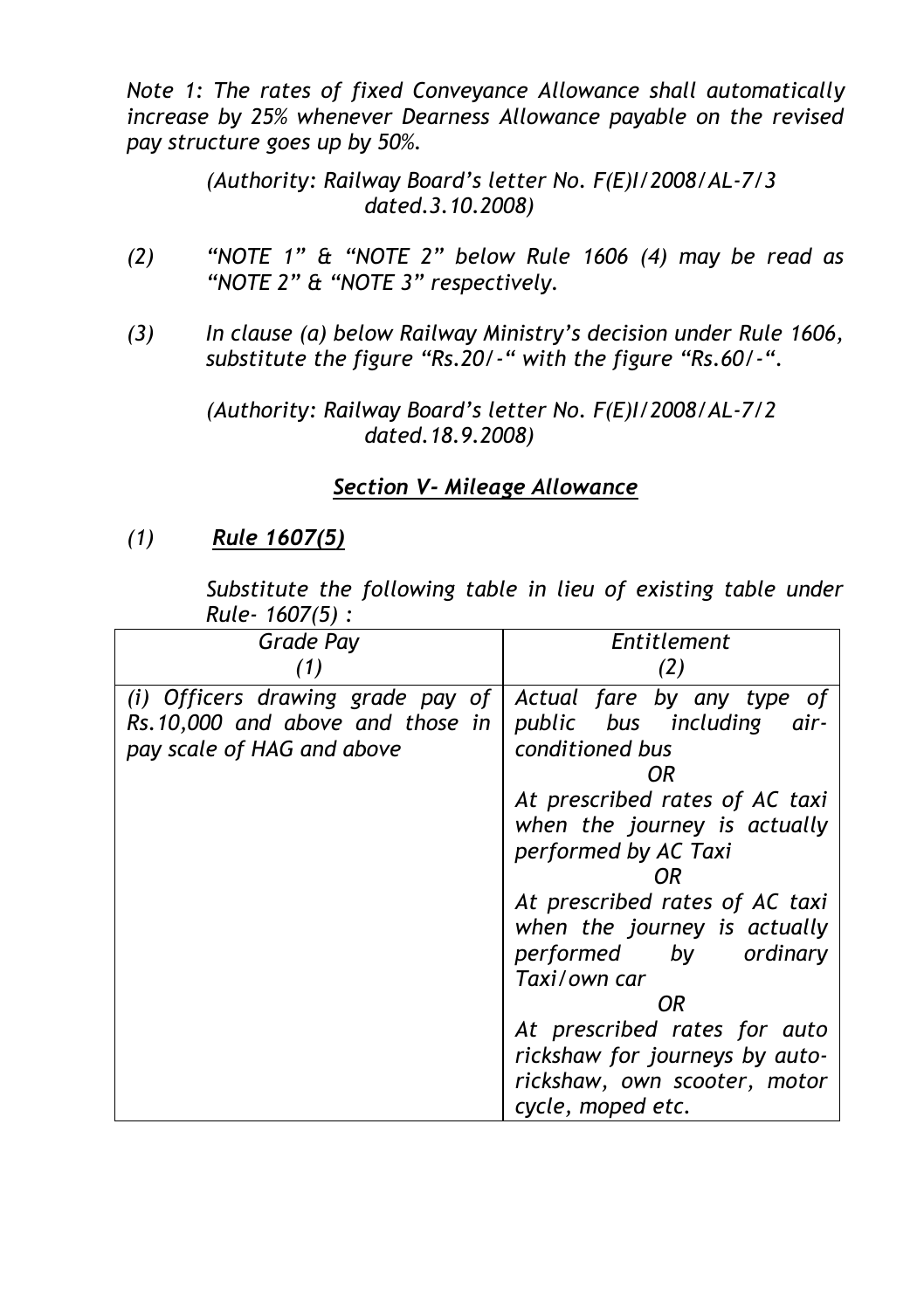| (ii) Officers drawing grade pay of                                               | Same as at (i) above with the                                                                                                                                                                         |  |
|----------------------------------------------------------------------------------|-------------------------------------------------------------------------------------------------------------------------------------------------------------------------------------------------------|--|
| Rs.5400, Rs.6600, Rs.7600, Rs.8700                                               | exception that journeys by AC                                                                                                                                                                         |  |
| and Rs. 8900                                                                     | taxi will not be permissible                                                                                                                                                                          |  |
| (iii) Officers drawing grade pay of<br>Rs.4200, Rs.4600 and Rs.4800              | Same as at (ii) above                                                                                                                                                                                 |  |
| (iv) Officers drawing grade pay of<br>Rs.2400 and above but less than<br>Rs.4200 | Actual fare by any type of<br>public bus other than air-<br>conditioned bus<br>ΟR<br>At prescribed rates for auto-<br>rickshaw for journeys by<br>auto-rickshaw/own scooter/<br>motorcycle/moped etc. |  |
| (v) Officers drawing grade<br>pay<br>below Rs.2400                               | Actual fare by ordinary public<br>bus only<br>ΟR<br>At prescribed rates for auto-<br>rickshaw/ own scooter/<br>motorcycle / moped etc.                                                                |  |

- *(2) Substitute the rates of Mileage allowance mentioned at (i) & (ii) below the table under Rule 1607 (5) with the following:*
- *(i) For journeys performed in own car/taxi : Rs.16 per Km*
- *(ii) For journeys performed by auto-rickshaw own scooter, etc. : Rs. 8 per Km*
- *(3) In the first line of the Note-1 under Rule 1607 (5) substitute the words "pay less than Rs.6500/-" with "Grade Pay less than Rs.4200/-"*
- *(4) In the last line of the Note-2 under Rule 1607 (5) substitute the figure "60 paise" with "Rs.1.20".*
- *(5) The following note may be added as Note-4 below Rule 1607(5):*
- *Note-4: The rate for Mileage Allowance for road journey by taxi/own car/auto rickshaw /own scooter/tonga/cycle rickshaw/man driven rickshaw/bicycle/foot shall automatically increase by 25% whenever Dearness allowance payable on the revised pay structure goes up by 50%".*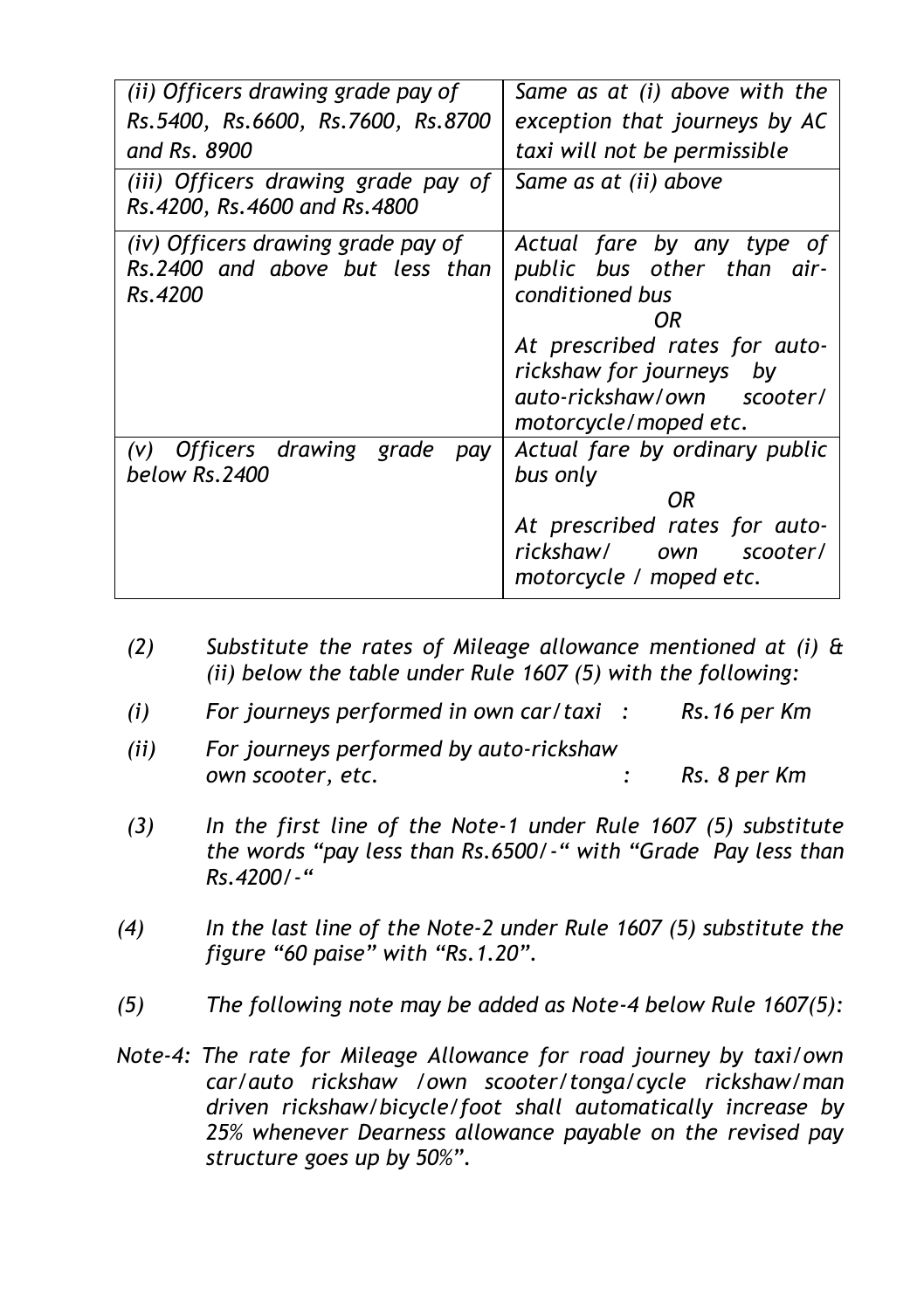### *(Authority: Railway Board's letter No. F(E)I/2008/AL-28/14 dated.1.12.2008 and 23.4.20909)*

## *Section VI- Daily Allowance*

*(1) Substitute the following table in Rule 1611 with the following:*

| Grade Pay                                          | Daily     |
|----------------------------------------------------|-----------|
|                                                    | Allowance |
|                                                    | (per day) |
| Officers drawing grade pay of Rs. 10,000/- and     | Rs.520    |
| above and those in pay scales of HAG and above     |           |
| Officers drawing grade pay of Rs.7600 to Rs.8900/- | Rs.460    |
| Officers drawing grade pay of Rs.5400 to Rs.6600/- | Rs.400    |
| Officers drawing grade pay of Rs. 4200 to 4800/-   | Rs.340    |
| Officers drawing grade pay of below Rs.4200/-      | Rs.210    |

*Note: The rates of Daily Allowance shall automatically increase by 25% whenever Dearness Allowance payable on the revised pay structure goes up by 50%.*

> *(Authority: Railway Board's letter No. F(E)I/2008/AL-28/14 dated.1.12.2008)*

- *(2) Rule 1612 & Note (1), (2) & (3) below Rule 1612 stand deleted.*
- *(3) Rule 1613 stands deleted.*

*(Authority: Railway Board's letter No. E(P&A)II-2008/HRA-10 dated 12.9.2008 and F(E)I/2008/AL-28/14 dated.1.12.2008)*

*(4) Rule 1616 stands deleted.*

 *(Authority: Railway Board's letter No. E(P&A)II-2008/HRA-10 dated 12.9.2008 and F(E)I/2008/AL-28/14 dated.1.12.2008)*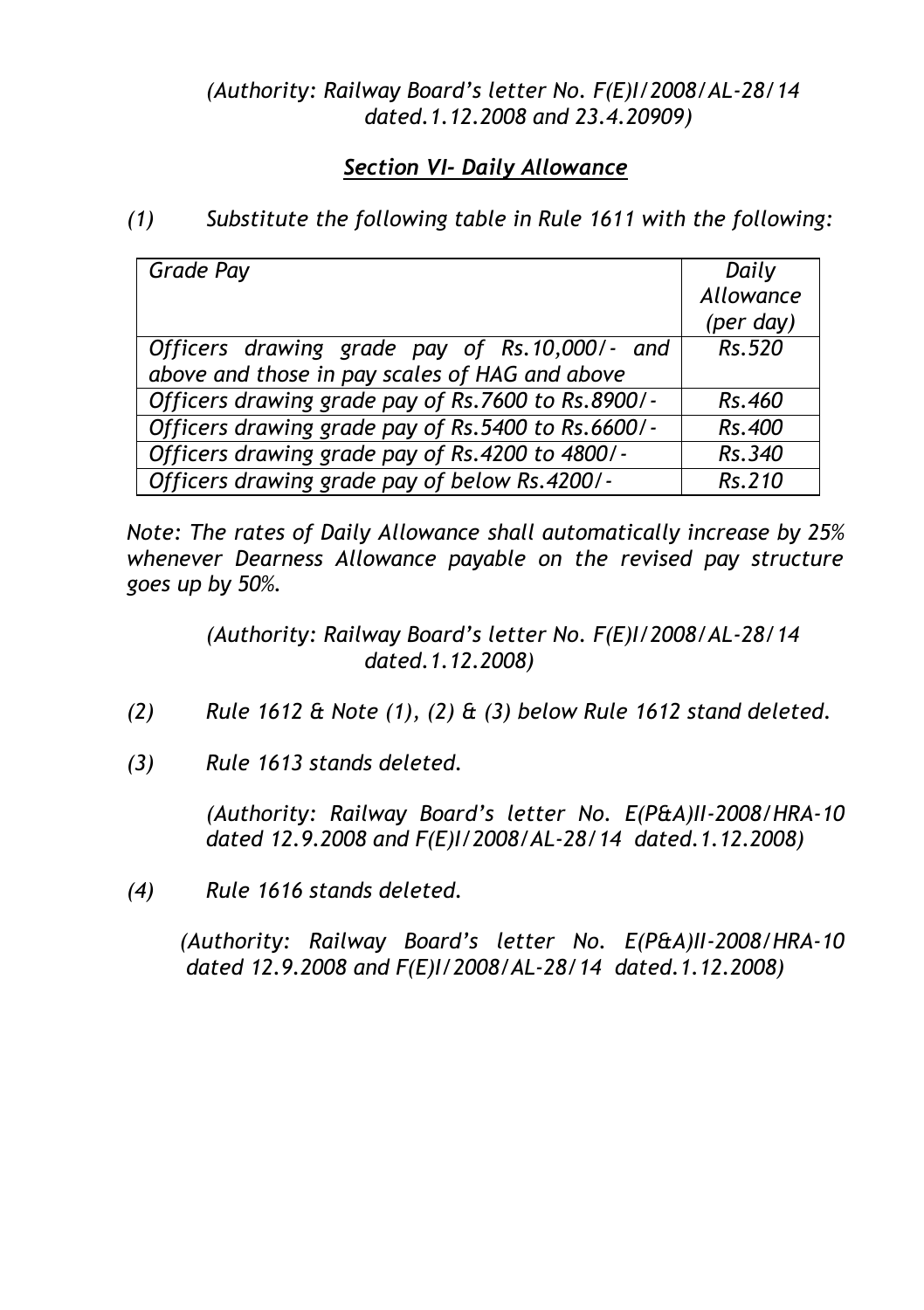# *Section No.VII- Travelling Allowance for Journey on Tour*

## *(1) Rule 1625*

*In the last line of the Note-2 under Rule 1625, substitute the word "pay" with "Grade pay".*

#### *(2) Rule 1634 Substitute the following in lieu of existing Rule 1634.*

*"The entitlement for journeys by Sea or by river Steamer, on tour, is as follows:*

| Grade Pay                                                         | Entitlement                                                  |
|-------------------------------------------------------------------|--------------------------------------------------------------|
| (1)                                                               | (2)                                                          |
| Officers drawing grade pay of                                     | Highest Class                                                |
| Rs. 5400/- and above and those in pay<br>scales of HAG+ and above |                                                              |
| Officers drawing grade pay<br>of                                  | If there be two classes only on the                          |
| Rs. 4200, Rs. 4600 and Rs. 4800                                   | steamer, the lower class                                     |
| Officers drawing grade pay of Rs.2400                             | If there be two classes only on the                          |
| and Rs. 2800                                                      | steamer, the lower class                                     |
|                                                                   | If there be three classes, the<br>middle or the second class |
|                                                                   | If there be four classes, the third<br>class                 |
| Officers drawing grade pay less than<br>Rs.2400/-                 | The lowest class                                             |

*Accommodation entitlements for travel between the mainland and the A&N Group of Islands and Lakshadweep Group of Island by ships operated by the Shipping Corporation of India Limited will be as follows:*

| Grade Pay                             | Entitlement                |
|---------------------------------------|----------------------------|
|                                       | (2)                        |
| Officers drawing grade pay of         | Deluxe Class               |
| Rs. 5400/- and above and those in pay |                            |
| scales of HAG+ and above              |                            |
| Officers drawing grade pay            | of   First/'A' Cabin Class |
| Rs. 4200, Rs. 4600 and Rs. 4800       |                            |
| Officers drawing grade pay of Rs.2400 | Second/'B' Cabin Class     |
| and Rs. 2800                          |                            |
| Officers drawing grade pay less than  | <b>Bunk Class</b>          |
| Rs. 2400/-                            |                            |

*(Authority: Railway Board's letter No. F(E)I/2008/AL-28/14 dated.1.12.2008)*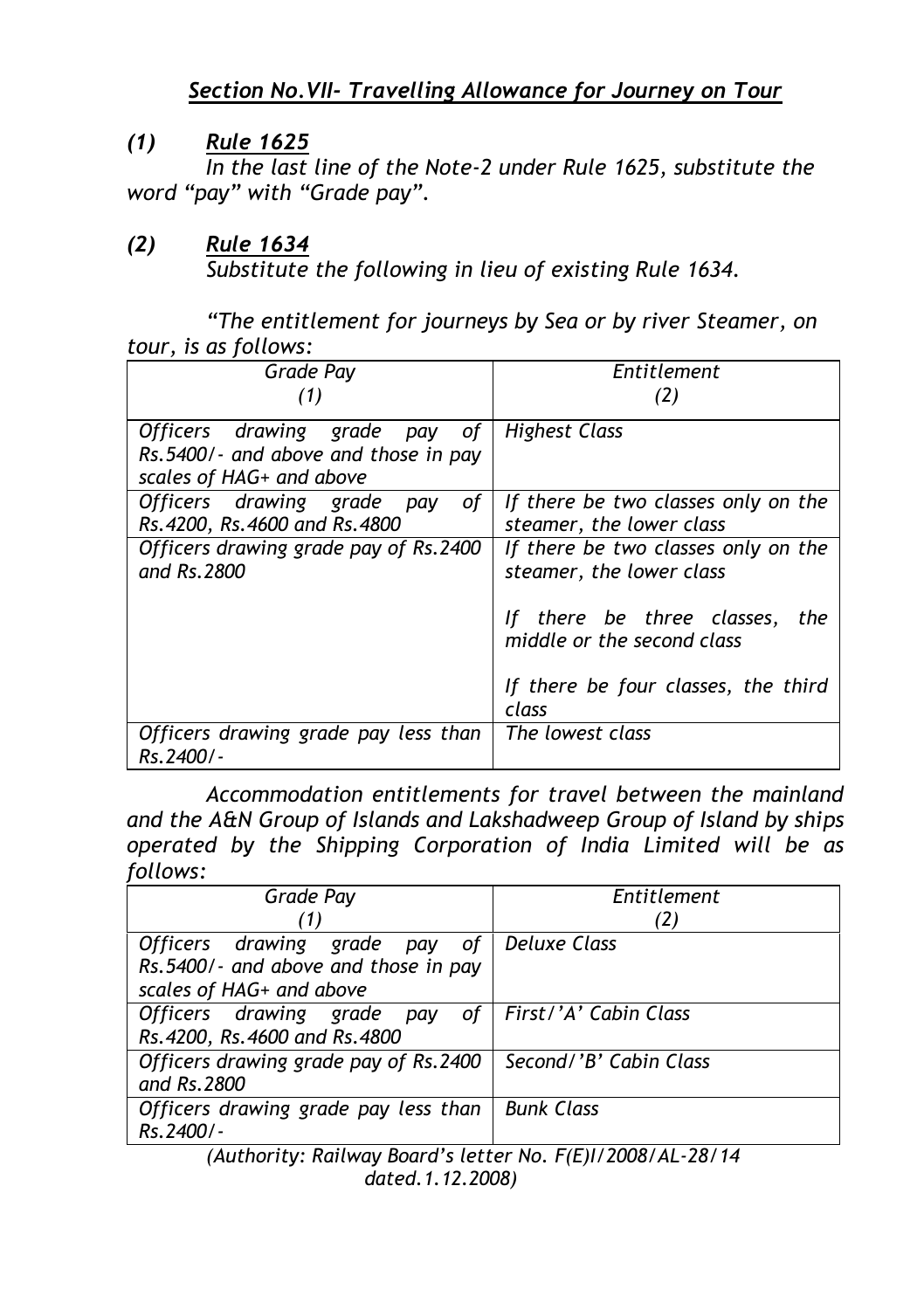*(3) Substitute the following in lieu of Sub-rule (7) of Rule 1636 as under:*

*Railway Officers in Pay scale Rs.67000-79000 or above my travel at their discretion in Business or Club Class by air within the country on tour. Officers drawing Grade Pay of Rs.10,000/- may also travel by Business/Club Class with the approval of Competent Authority. Other Officers and non-officials, who are authorized to travel by air within India at Government expenses, shall be entitled to travel by Economy Class only where two classes of accommodation i.e.,Economy Class and Business or Club Class are available on the airlines.*

> *(Authority: Railway Board's letter No. F(E)I/2008/AL-28/14 dated.1.12.2008)*

#### *Section VIII- Journey at or near Headquarters*

- *(1) In Rule 1641 (1), substitute the words "drawing a pay of not less than Rs.3200/- per month, under Railway Services (Revised Pay) Rules,1986" with "in Grade Pay Rs.4600 (PB-2) & Above and drawing pay not less than Rs.18050 in the Pay Band (excluding Grade Pay) under Railway Services (Revised Pay) Rules,2008."*
- *(2) In Rule 1641 (2), substitute the words "Railway servants, gazetted or non-gazetted, drawing a pay of less than Rs.3200 per month shall not be entitled to engage a taxi. They may be permitted to claim conveyance hire as follows": with "Railway servants not entitled to engage a taxi in terms of Rule 1641 (1) may be permitted to claim conveyance hire as follows:"*

*(Authority: Railway Board's letter No. F(E)I/2008/AL-28/42 dated.19.8.2010)*

# *Section IX- Transfer Travelling Allowance*

# *Rule 1643 (A) (1)*

*(1) Substitute the following in lieu of the existing Rule 1643 (A)(1):*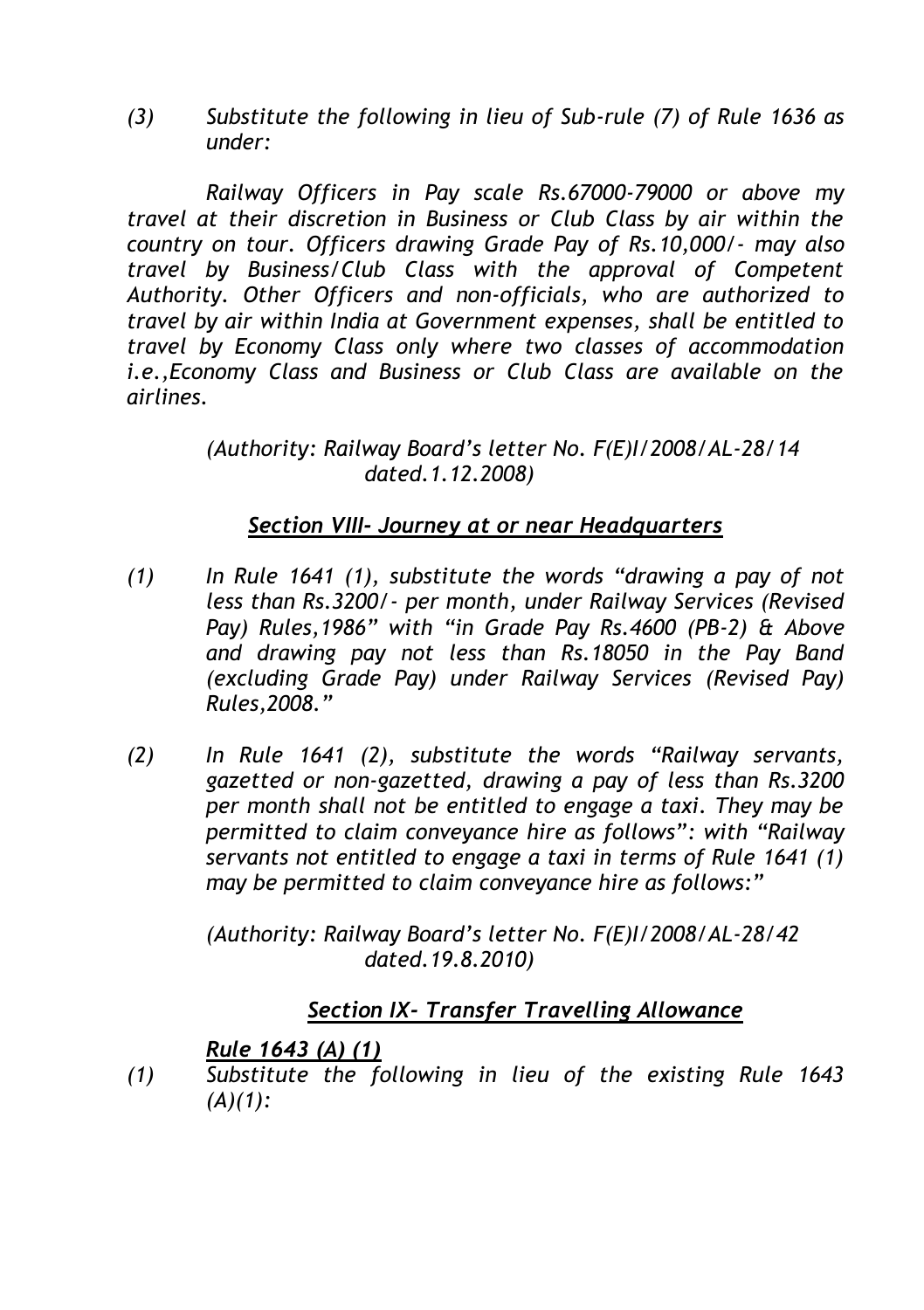# *Journeys by Air*

*A Railway Officer holding a post in pay scale of Rs.67000-79000 and above may travel by air, at his discretion, to join the new HQ., on transfer. Officers in the grade pay of Rs. 10,000/- may also be permitted to travel by air with the approval of Competent Authority, subject to exigency and where joining at transfer station has to be effected with immediate effect. The air fare, will, however, be admissible for self only. No family member of any Railway servant is entitled to travel by air on transfer.*

### *(Authority: Railway Board's letter No. F(E)I/2008/AL-28/15 dated.1.12.2008)*

*(2) Substitute the following table in lieu of Rule 1643 (B)(2):*

*1643 (B)(2): Charges for transportation of Personal effects between places connected by Rail on transfer/retirement:*

*(i) If the transportation of personal effects is made by rail, the rates as under will be admissible for transporting personal effects from place of residence to the Railway Station at the old headquarters and from Railway Station to the place of residence, at the new headquarters:* 

| Grade Pay                                                                                     | Rate per km for transport by road<br>(Rs.per.km) |                                       |
|-----------------------------------------------------------------------------------------------|--------------------------------------------------|---------------------------------------|
|                                                                                               | $X \& Y$ class cities*                           | Z class cities*                       |
| Officers drawing grade<br>pay of Rs.4200 and above<br>and those in pay scale<br>HAG and above | 30.00<br>(Rs.0.005 per Kg<br>per km.)            | 18.00<br>(Rs.0.003 per kg<br>per km.) |
| Officers drawing<br>grade<br>pay of Rs.2800/-                                                 | 15.00<br>(Rs.0.005 per Kg<br>per km.)            | 9.00<br>(Rs.0.003 per kg<br>per km.)  |
| Officers drawing<br>grade<br>pay below Rs.2800                                                | 7.50<br>(Rs.0.005 per Kg<br>per km.)             | 4.60<br>(Rs.0.0031 per kg<br>per km.) |

*\* As per classification of cities for the purpose of admissibility of House Rent Allowance.*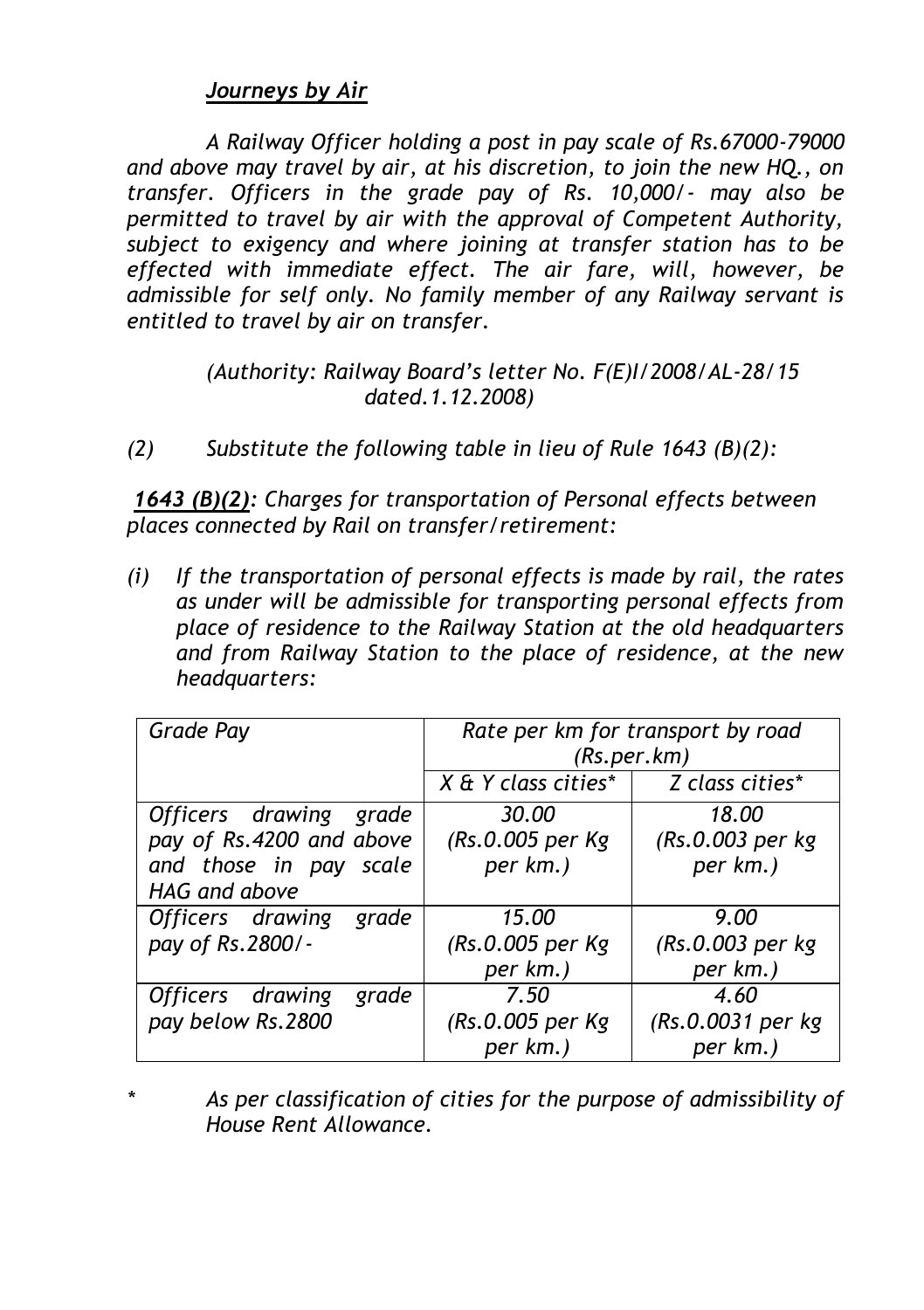*The rates for transporting the entitled weight by Steamer will be equal to the prevailing rates prescribed by such transport in ships operated by Shipping Corporation of India.*

*(Authority: Railway Board's letter No. F(E)I/2008/AL-28/15 dated.29.12.2010)*

*(ii) If the transportation of personal effects is made by road, reimbursement actual expenditure by road limited to rates prescribed as in (i) above will be admissible.*

> *(Authority: Railway Board's letter No. F(E)I/2011/AL-28/26 dated.14.02.2012)*

*(3) The existing Note 1 & 2 below Rule 1643 (B) (2) may be deleted and the following may be added as Note-1 & 2.*

*Note-1: The higher rates of road mileage* prescribed *for 'X' and 'Y' class cities would be admissible for transfers within 'X' and 'Y' class cities; 'X' to 'Y' class cities and vice-versa; and from 'X'/'Y' class cities to 'Z' class cities and vice-versa. In all other cases of transfers within 'Z' class cities, the rates prescribed for 'Z' class cities shall be admissible.*

## *(Authority: Railway Board's letter No. F(E)I/2008/AL-28/15 dated.8.3.2011)*

*Note-2: The rates of transportation of personal effects as mentioned above all shall automatically increase by 25% whenever Dearness Allowance payable on the revised pay structure goes up by 50%.*

*(4) Add sub-rule B (3) below Rule 1643 (B) (2):*

*1643 (B) (3): The rates of transportation of personal effects by road between places connected by rail/not connected by rail would be the rates as prescribed in the table in Rule 1643 (B) (2).*

> *(Authority: Railway Board's letter No. F(E)I/2008/AL-28/15 dated.29.12.2010 & No. F(E)I/2011/AL-28/26 dated 1.9.2011 & 14.2.2012 )*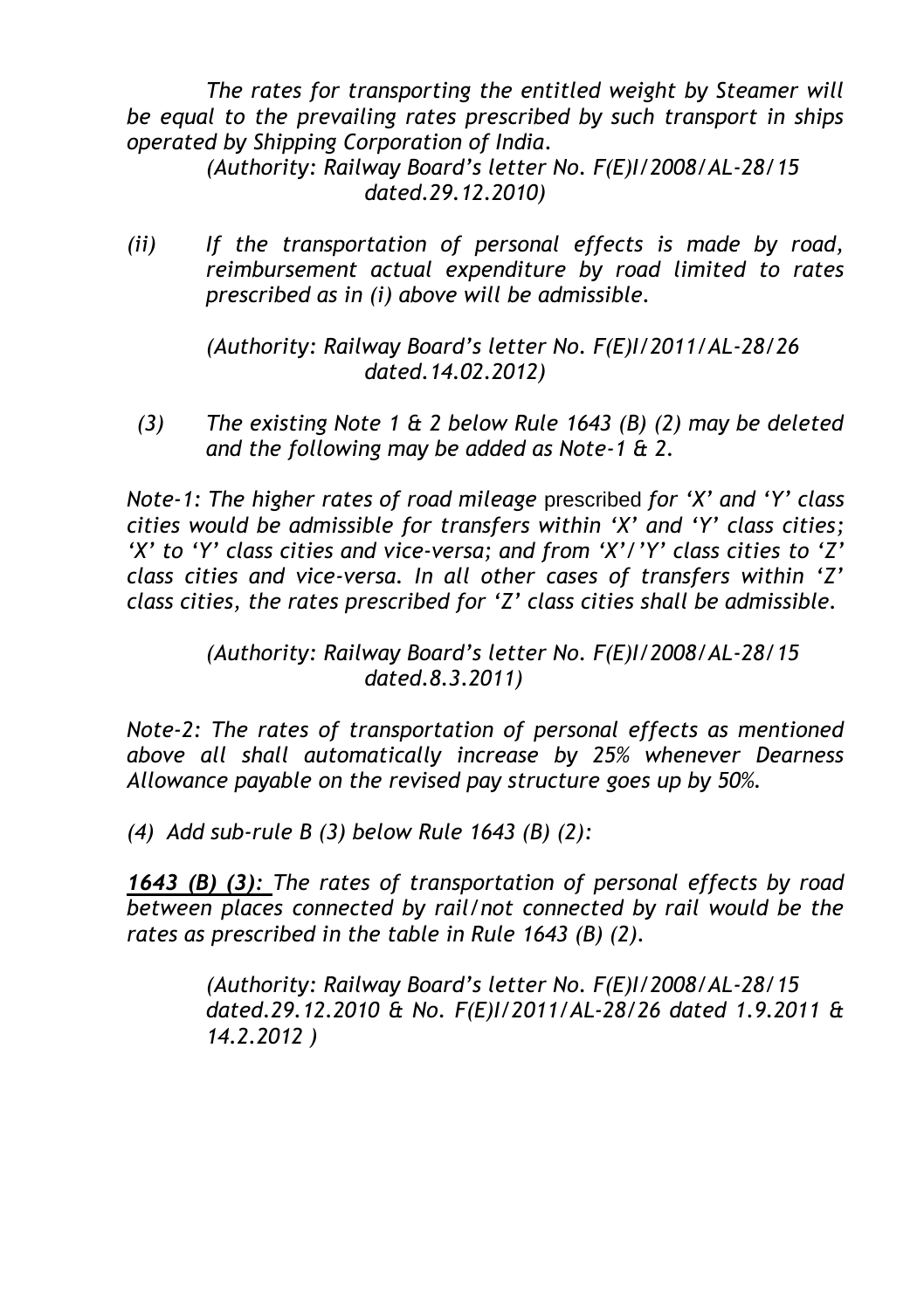*(5) The following may be added below existing Rule 1643 (C):*

*Transportation of conveyance on Transfer/settlement after retirement:*

#### *WHEN CONVEYANCE IS SENT UNDER ITS OWN PROPULSION*

| Between places connected by rail                                                                               | Between places<br>connected by rail | not |
|----------------------------------------------------------------------------------------------------------------|-------------------------------------|-----|
| Prescribed rates limited to expenditure   Prescribed rates*<br>on transportation by passenger train on<br>rail |                                     |     |

# *WHEN CONVEYANCE IS SENT LOADED ON A TRUCK*

| Between places connected by rail                                                                                                                                                   | Between places<br>not<br>connected by rail |  |  |  |
|------------------------------------------------------------------------------------------------------------------------------------------------------------------------------------|--------------------------------------------|--|--|--|
| Actual expenses limited to prescribed Actual expenses limited to<br>rates or expenditure on transportation by $ $ prescribed rates.*<br>passenger train on rail, whichever is less |                                            |  |  |  |

*\* Prescribed rates mean the rates notified by the concerned Directorate of Transport, for taxi and auto rickshaw, at the starting point, subject to a maximum of Rs.20/- for taxi and Rs.10/- for auto rickshaw as prescribed/revised from time to time.*

> *(Authority: Railway Board's letter No. F(E)I/2011/AL-28/26 dated.1.9.2011)*

*(6) Rule 1643 (D) (II) (a)*

*Item No.(ii) of the table under Rule 1643 (D) (II) (a) stands deleted.*

- *(7) Note. 1 below Rule 1643 (D) (II) (a) stands deleted.*
- *(8) Rule 1643 (D) (II) (b)*

*In the last line of Rule 1643 (D) (II) (b) delete the words "irrespective of his date of joining Railway service i.e. before, on or after 1.5.76".*

*(9) Rule 1643 (D) (III) (vi) stands deleted.*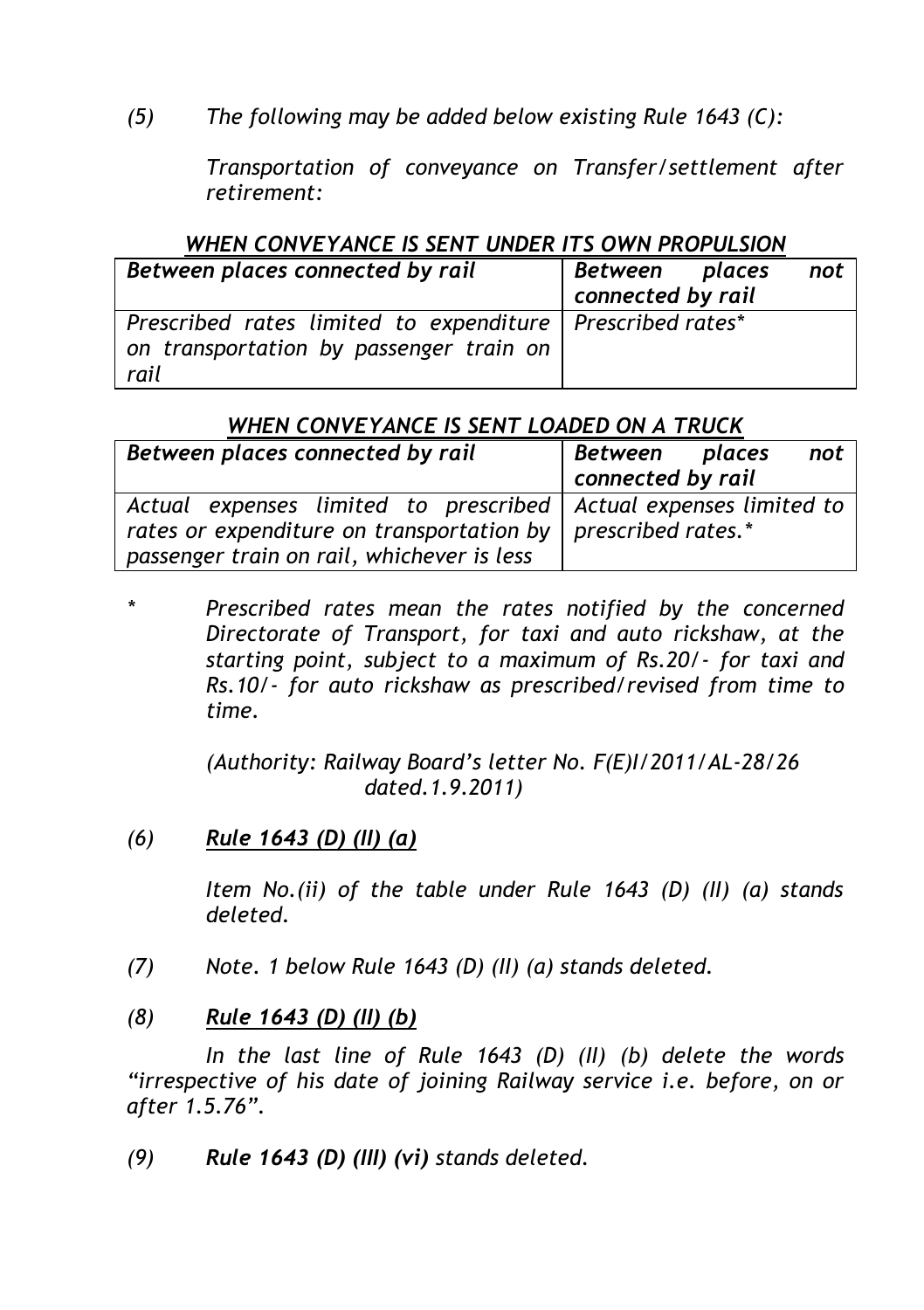#### *(10) Rule 1643 (D) (IV) Quantum of Advance.*

*Substitute Rule 1643 (D) IV (i) & (ii) with the following:*

*"The quantum of advance admissible on transfer to a serving Railway employee is 75% of the admissible amount of Composite Transfer Grant."*

*(11) Below Rule 1643 (D) (V) under Railway Ministry's Decisions, the following may be substituted in lieu of the existing decision:-*

> *Transfer Travelling Allowance in cases, where both husband and wife are in Government service and are transferred within 60 days of his/her transfer from the same place to the same place, shall not be admissible to the spouse transferred later. In cases where the transfer takes place within six months, but after 60 days of the transfer of the spouse, fifty percent of the Transfer grant on transfer shall be allowed to the spouse transferred later. No transfer grant shall be admissible to the spouse transferred later, in case both the transfers are ordered within 60 days. The existing provisions shall continue to be applicable in case of transfers after a period of six months or more. Other rules precluding transfer grant in case of transfer at own request or transfer other than in public interest, shall continue to apply unchanged in their case. (Authority: Railway Board's letter No. F(E)I/2008/AL-28/15*

> > *dated.1.12.2008)*

- *(12) Rule 1644 (1) stands deleted.*
- *(13) Rule 1644 (2) and Note below Rule 1644 (2) stands deleted.*
- *(14) In Rule 1644 (3), substitute the words "Transfer Grant and Packing Allowance with "Composite Transfer Grant".*
- *(15) Rule 1644 (4) stands deleted.*
- *(16) Rule 1645 I (b) stands deleted.*
- *(17) The following may be substituted in lieu of Note (i) below Rule 1645-I-(c)*

*NOTE (i): A Railway servant who has been transferred within the same station or to an outstation within 20 kms. of the old headquarters, shall be granted Composite Transfer Grant at the rate of one-third of*